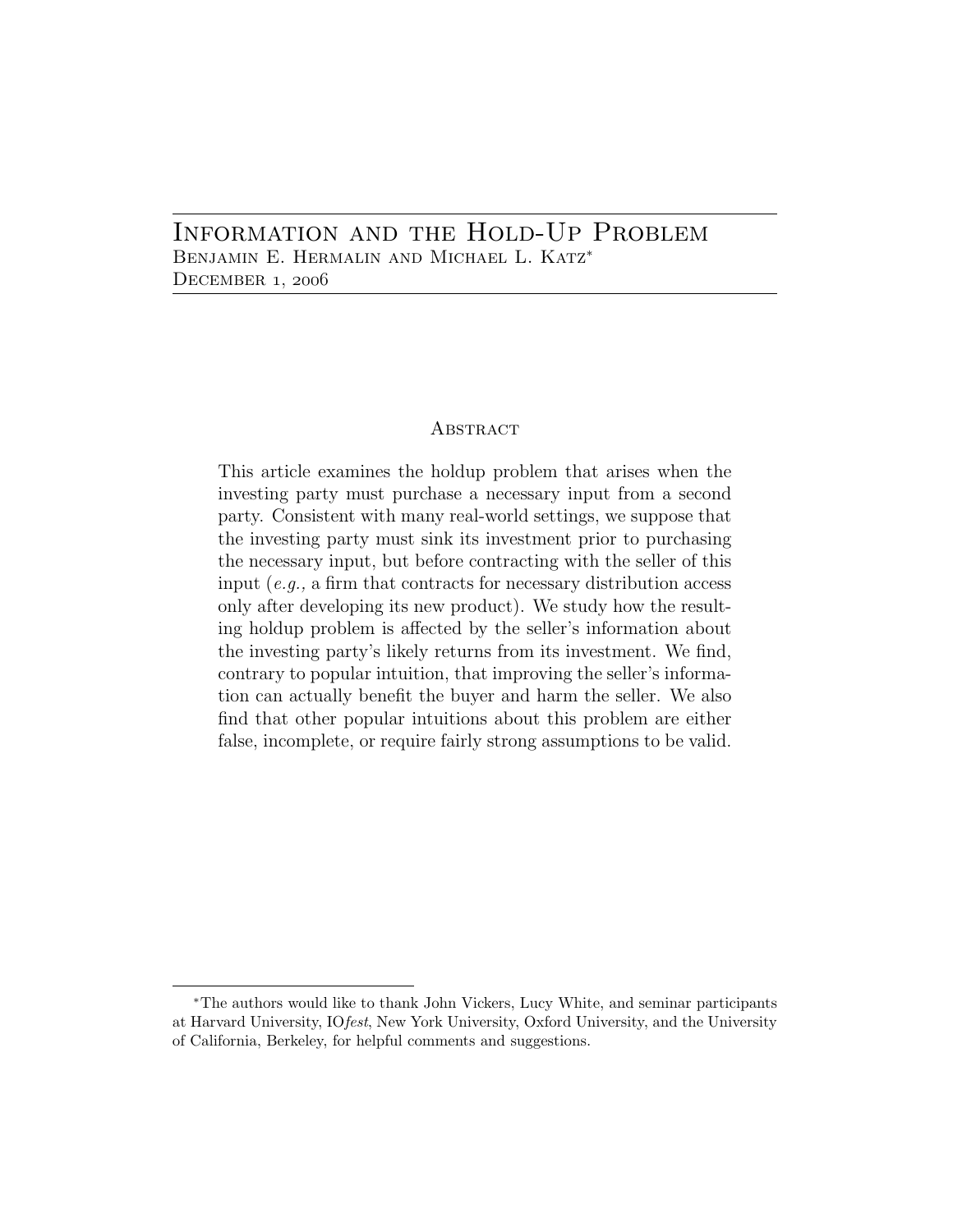# **1 Introduction**

The hold-up problem is a central issue in economic analysis.<sup>1</sup> It arises when one party makes a sunk, relationship-specific investment and then engages in bargaining with an economic trading partner. That partner may be able to appropriate some of the gains from the sunk investment, thus distorting investment incentives, either toward too little investment or toward investments that are less subject to appropriation. Examples include a buyer who requires the seller's facility to market the buyer's products (*e.g.,* a coal mine reliant on the local railroad or a web-based application provider reliant on an Internet service provider), a buyer who must invest in complementary assets to be used in conjunction with the seller's product (*e.g.,* a firm undertaking marketing expenditures or investment in specialized facilities in order to distribute a manufacturer's product), investment in R&D or specialized production assets early on in a procurement process, and private investment subject to later government regulation (*e.g.,* construction of a regulated oil or gas pipeline).

Economists have devoted considerable attention to the hold-up problem. Recent work has fallen into several different areas. One strand of the literature examines various means of solving the hold-up problem through clever contracts and mechanisms entered into *prior* to investment. Examples include Demski and Sappington (1991), Nöldeke and Schmidt (1995, 1998), Bernheim and Whinston (1998), and Edlin and Hermalin (2000).<sup>2</sup> Che and Hausch (1999) and others consider *cooperative* investments (*i.e.,* the investment made by one party increases the value of exchange for the other party). Gul (2001), among others, examines situations in which investment occurs prior to any contracting. *Inter alia*, Gul demonstrates how the observability of investment affects the equilibrium outcome. Specifically, he shows that the hold-up problem is solved when the buyer's investment is unobservable, all of the offers are made by the seller, and the time between offers is small.

The present paper further analyzes the effects of the information structure on the hold-up problem when pre-investment contracting is infeasible.<sup>3</sup>

<sup>1</sup>For classic analyses of the hold-up problem, see Klein (1988) and Williamson (1975, 1976). More recent work is discussed below.

<sup>2</sup>For a more complete survey, see §4.3.2 of Hermalin et al. (in press).

<sup>3</sup>Intellectual property licensing represents an interesting case in which pre-investment contracting is particularly difficult because neither the intellectual property owner nor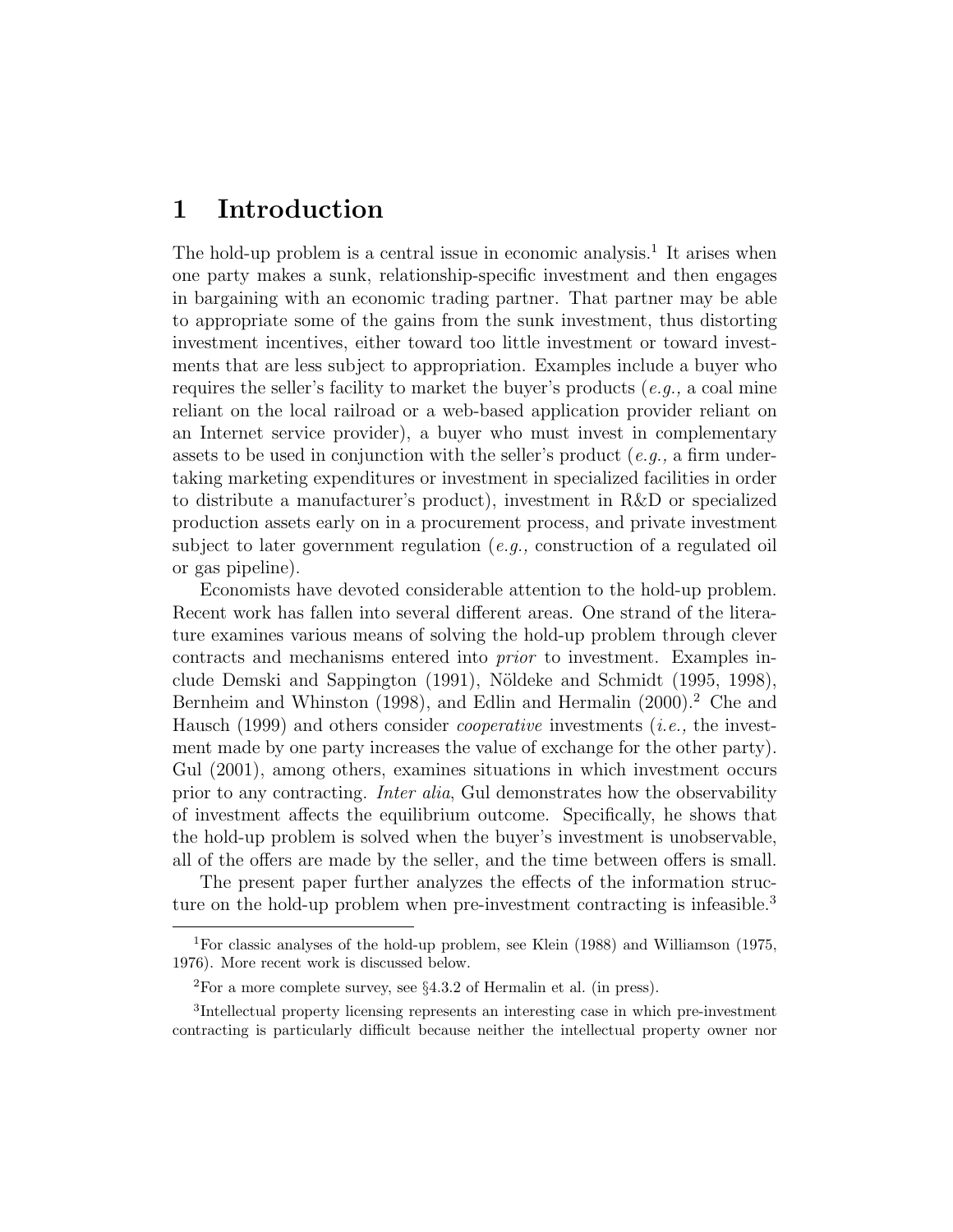Our principal focus is on the effects of the investment's being observable by the non-investing party. In a departure from Gul, we allow for stochastic returns to investment. In this setting, even when the non-investing party observes the investing party's level of investment and the non-investing party has all the bargaining power, the non-investing party is typically unable to appropriate the investing party's surplus fully. Like us, Skrzypacz (2005) allows for investment with noisy returns. However, like Gul, Skrzypacz focuses on the limiting case of a bargaining process in which the degree of *ex post* inefficiency goes to zero. In contrast, we limit ourselves to letting the non-investing party make a single, take-it-or-leave-it offer. Our simpler bargaining process gives rise to the possibility of *ex post* inefficiency, which we believe is an important feature of many settings of interest.

The situation we have in mind is the following. There is an initial stage in which a buyer invests in complementary assets that are necessary to generate value from a seller's product and which have no value in alternative uses.<sup>4</sup> After the results of the buyer's investment have been realized, the seller makes the buyer a take-it-or-leave it offer. In deciding the price to offer, the seller may have information about (*i.e.,* receive a signal of) the buyer's realized value for the seller's product. At one extreme, the signal could be perfect and reveal the buyer's realized value. Then, absent any *ex ante* pricing commitments to do otherwise, the seller will set a price that fully extracts the buyer's surplus. Anticipating such pricing, the buyer expects to earn zero profits *gross* of its investment expenses regardless of its level of investment. Hence, a rational buyer makes no investment. In other words, as is well known, perfect information leads to complete holdup and destroys buyer investment incentives. Given the choice between a regime of symmetric information and seller ignorance, both the buyer and the seller will prefer ignorance if that allows the buyer to earn enough surplus that the buyer makes a positive level of investment in equilibrium.

In our experience, there is a widely held intuition that improving the

the party producing an infringing product may be aware of the infringement until after the producer has sunk its investment and begun operations. One difference from our formal model below is that with positive probability the producer does not have to obtain a license. Incorporating this feature requires a minor and obvious modification of our model.

<sup>&</sup>lt;sup>4</sup>As should become evident, our analysis applies equally well to settings in which the seller makes an investment that lowers its costs and the buyer then makes a take-it-orleave-it offer.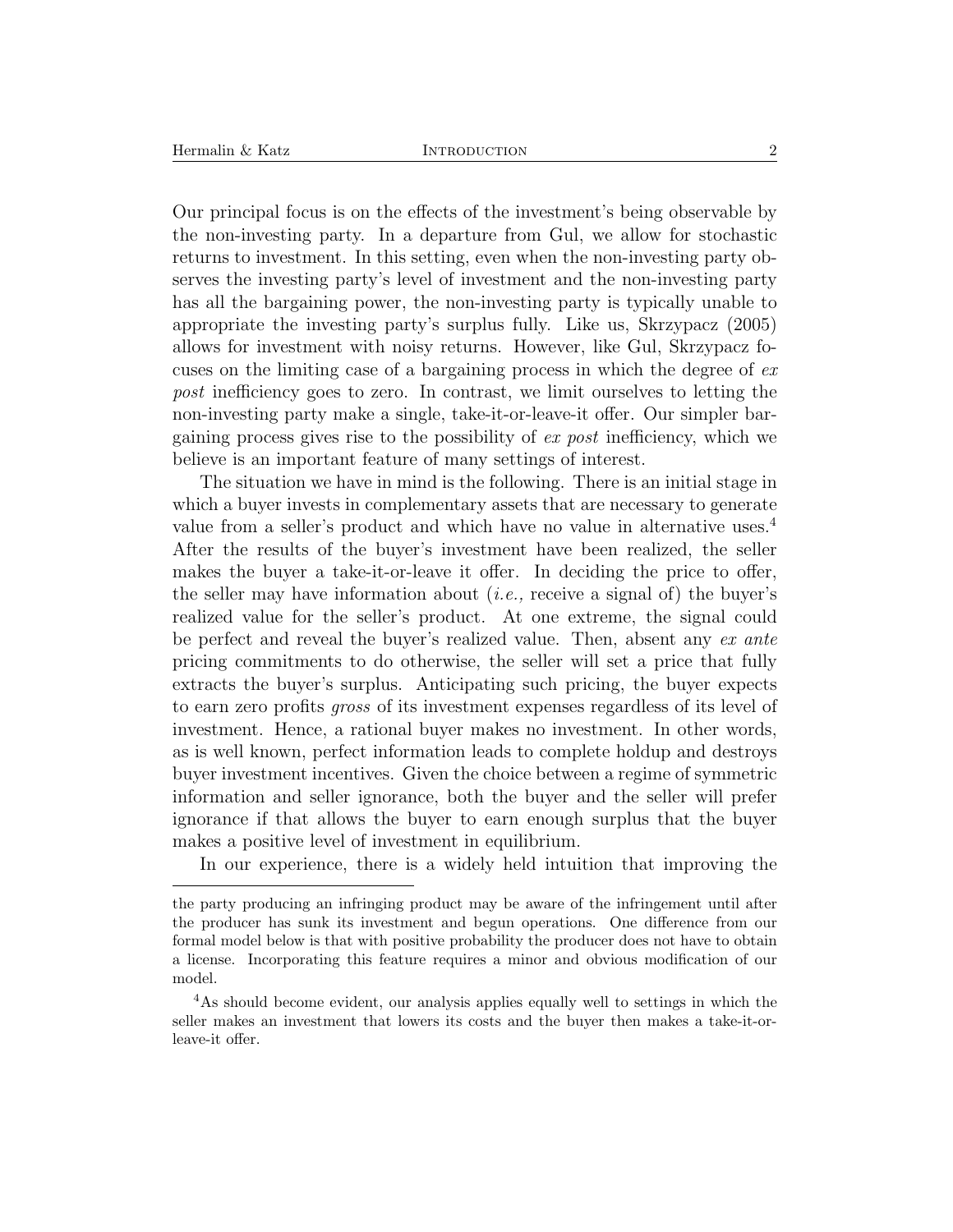seller's information lowers the buyer's profits and investment incentives even when the improved information is itself imperfect. As we will demonstrate, however, this intuition is incorrect in important circumstances. It should not be surprising that "anything can happen" absent sufficient structure. But suppose one restricts attention to settings in which investment improves the distribution of the buyer's returns in the sense of first-order stochastic dominance and a higher value of the seller's signal leads to an improvement in the conditional distribution of the buyer's returns in the sense of firstorder stochastic dominance. With this structure, intuition suggests that the seller's price is increasing in the signal value and that, in comparison with an uninformative signal, an informative signal lowers the equilibrium levels of investment, buyer profits, and joint profits. As we will show, however, all of these claims are false.

Our analysis proceeds as follows. After describing the model and characterizing a baseline case in which the seller is perfectly uninformed about the buyer's investment level and the realized value of trading, we consider two situations, which differ in terms of the seller's information.

We first examine settings in which the seller can observe—and condition its price on—the seller's investment level. We demonstrate that, when the seller cannot commit to a price schedule prior to the buyer's sinking its investment, the observability of investment may in general raise or lower the buyer's equilibrium investment level and the seller's price may be increasing or decreasing in the investment level. We derive broad conditions under which the seller's price is increasing in investment and the additional information reduces equilibrium buyer investment, in accord with the common intuition that additional information allows the seller to appropriate more of the returns to investment and thus reduces the buyer's investment incentives. Even in this case, however, we obtain the surprising result that the additional information results in the *buyer's* equilibrium profits rising and the *seller's* falling *vis-à-vis* the situation when the seller cannot observe investment.

This last result holds quite generally. The result is surprising under the misleading intuition that increased information provides the seller with a greater ability to extract rents from the buyer. But the result is clear once one adopts the correct intuition that the seller's being able to see the buyer's action allows the buyer to act as a Stackelberg leader.

We also show that, because there are two opposing forces at work, the net effect of investment-based pricing on total surplus is ambiguous even when such pricing lowers buyer investment further below the efficient level.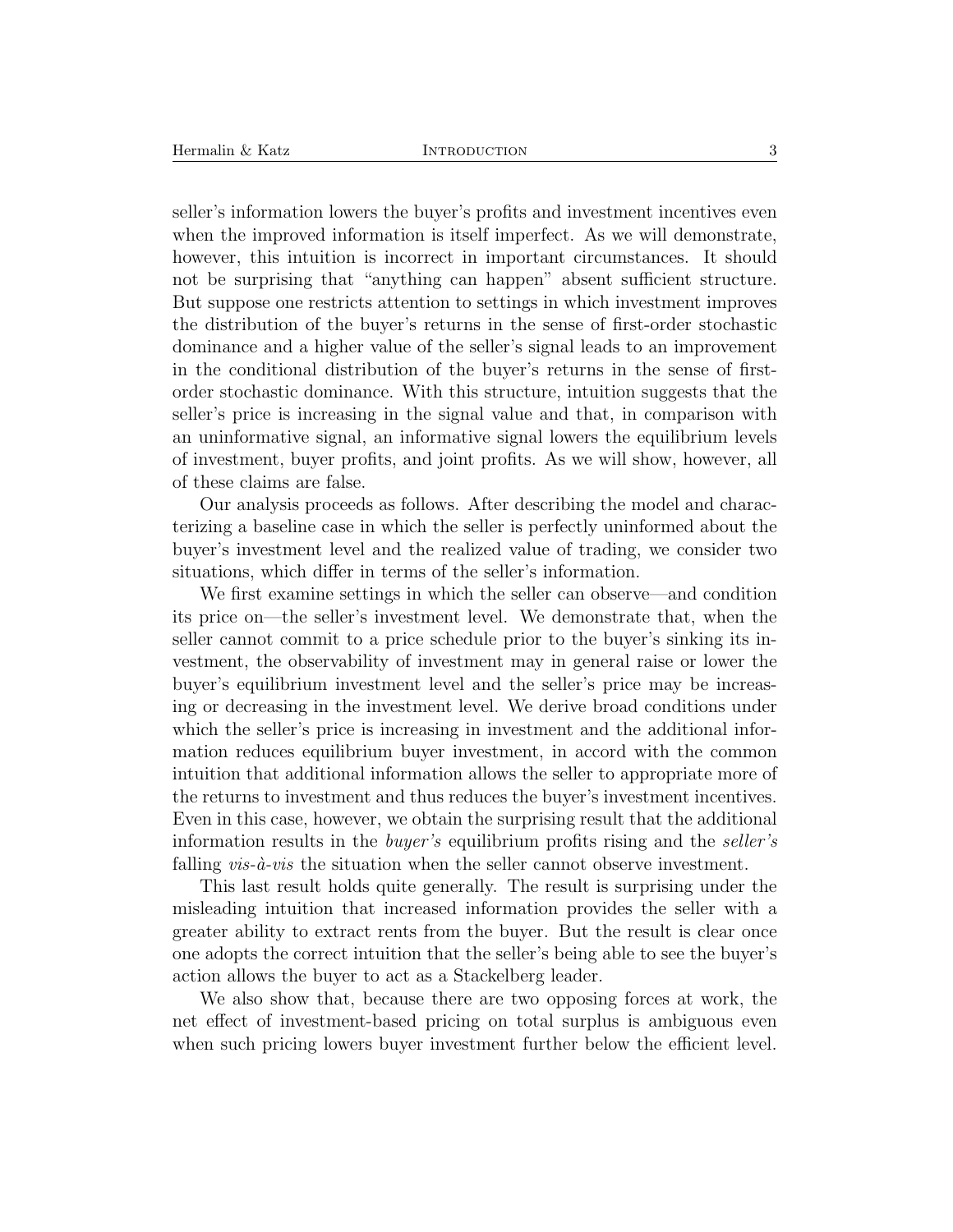First, investment-based pricing induces the buyer to invest less, which tends to lower welfare. But, second, the seller lowers its price in response to lower investment, which increases the social benefits associated with a given level of investment because the seller is less likely to inefficiently price the buyer out of the market (*i.e.,* to cause the buyer to shut down). We demonstrate that a necessary condition for investment-based pricing to increase welfare is that it raise the equilibrium probability of trade.

We also briefly examine the effects of seller commitment. When it can commit to a price schedule before the buyer makes its investment, the seller can, in some circumstances, impose a "forcing contract" that induces the buyer to choose a specific level of investment. We find that, because of the possibility that a buyer will shut down its operations, the seller generally does not induce the first-best investment level. Indeed, we derive conditions under which the seller induces the buyer to invest more than the level that is efficient given the seller's price.

The second situation we examine is a generalization of the first. We examine markets in which the seller conditions its price on a general, noisy signal of the returns realized from the buyer's investment. We derive conditions under which the seller's price is an increasing function of the signal's value and the buyer's equilibrium investment is less than second-best level. However, we also demonstrate by example that the investment and welfare effects of increased seller information are generally ambiguous even under what appear to be strong regularity conditions.

We close this introduction with two issues with respect to the application and interpretation of the analysis. The first issue is whether the case of observable investment or a noisy signal of returns is the more appropriate model. At one pole, suppose the input is essential to some business activity that is conducted by an organizational unit that makes public reports of its financial performance at the unit level. In this case, the financial reports could be interpreted as a noisy signal of returns. At the other pole, suppose that a firm undertakes many different activities, only one of which requires the input in question, and the firm does not report financial performance broken down by activity. In this case, investment in specialized plant and equipment may be more readily observable and our observable-investment model is more relevant.

The second issue concerns the nature of comparative statics. One interpretation of our analysis is that it demonstrates the effects of exogenously given differences in the information structure (*e.g.,* human capital invest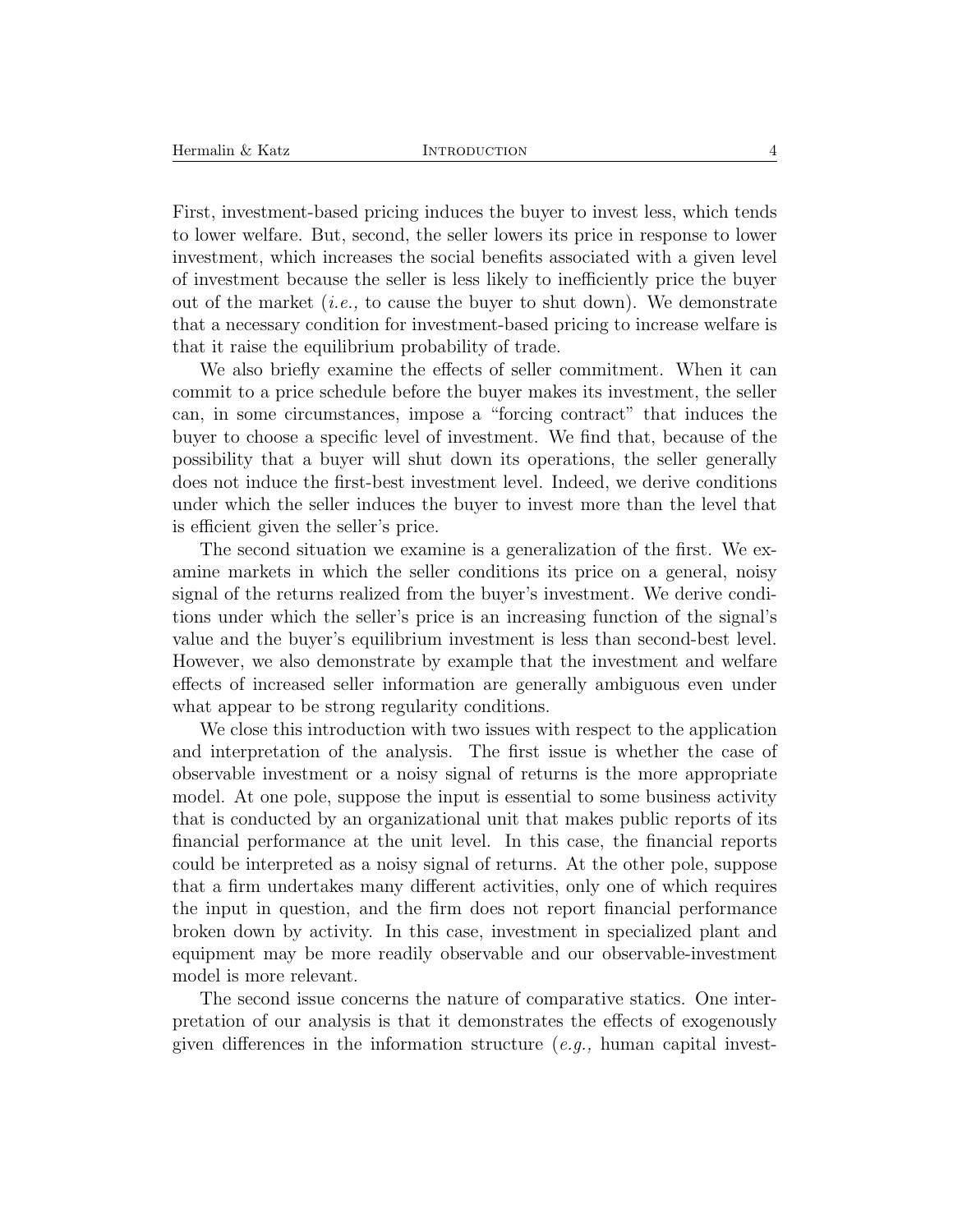ments may be harder to observe than investments in specialized machinery). Another interpretation is that the analysis sheds light on the effects of price discrimination and, thus, on public policies that forbid or allow price discrimination.<sup>5</sup>

The investment effects of discrimination are of considerable practical interest. For example, arguments about the effects of price discrimination on investment lie at the heart of much of the current debate over whether Internet access providers should be allowed to engage in price discrimination toward various application web sites or "content providers." Applying the standard intuition described above, much of the policy debate has been framed as a choice between promoting Internet access provider investment by allowing discrimination or promoting application provider investment by banning discrimination. Our analysis demonstrates that this framing could well be incorrect when the seller is imperfectly informed about the returns to the buyer's investment.

Our findings stand in contrast to the main thrust of the relatively small extant literature on price discrimination and investment. Katz (1987, Proposition A.4) showed that, when buyers cannot backward integrate and the seller is perfectly informed about the cost and demand conditions that the buyers face, a discriminating upstream monopolist selling to downstream Cournot competitors charges a higher price to those firms that have otherwise lower production costs. Several authors then showed that this pattern of input pricing dampens the downstream firms' incentives to make cost-reducing investments when the results of those investments are observable. DeGraba (1990) examines an input producer, Haucap and Wey (2004) consider a labor union, and Choi (1995) examines tariff setting, where the government can be interpreted as a monopoly seller of sales licenses.<sup>6</sup> Inderst and Valletti  $(2006)$ generalize Katz's analysis of the threat of buyer integration. They examine settings in which the seller's pricing is constrained by the buyers' access to an alternative, low-cost source of supply subject to a fixed switching cost.

<sup>5</sup>At the federal level, the Robinson-Patman Act prohibits a supplier from engaging in price discrimination that harms competition. There are also numerous state laws that limit the franchisors, manufacturers, or wholesalers of various products from discriminating among their retail distributors or franchisees.

 ${}^{6}$ Kim and Nahm (in press) also examine the effects of price discrimination on investment incentives. They examine a different model of downstream competition and find that discrimination raises downstream investment incentives in some circumstances. We discuss their analysis and its relationship to ours in the concluding section below.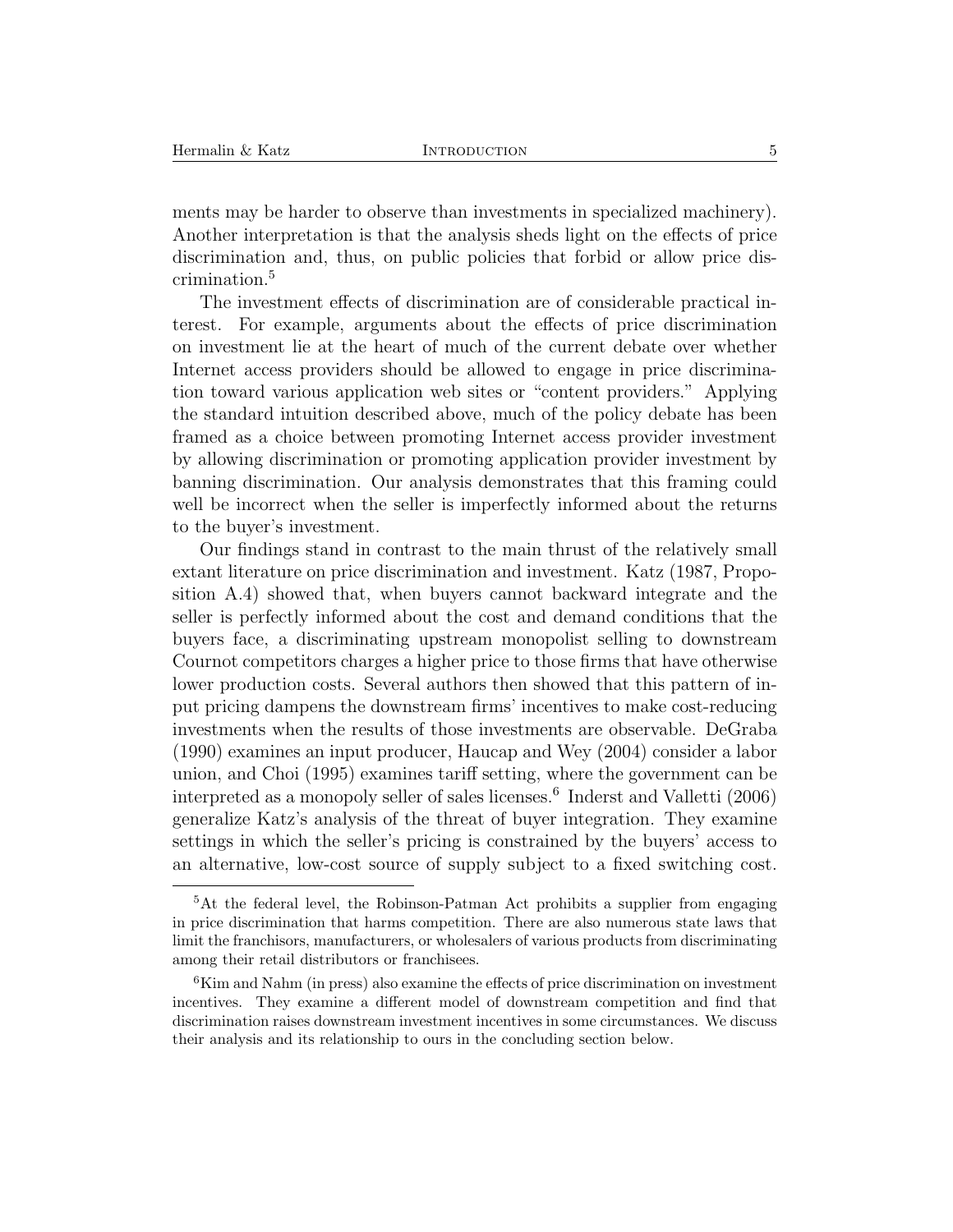Inderst and Valletti find that, as a buyer reduces its costs, a discriminating upstream supplier reduces the priced charged to that buyer and raises the price charged to a rival buyer. Hence, in this setting, price discrimination raises buyer investment incentives.

Pricing conditional on a signal of investment or the returns to that investment can be viewed as discriminatory pricing and, indeed, we use this terminology below. The modeling of non-discrimination is more delicate. A natural interpretation of non-discrimination is that the seller can observe the value of each buyer's signal but must charge the same price to all buyers. Below, we model non-discrimination as a perfectly uninformative signal. When discrimination corresponds to basing price on the buyer's investment level and there is a continuum of *ex ante* identical buyers, the two approaches are equivalent. However, differences arise when discrimination is based on a general, noisy signal of the returns to investment. In this case, the seller's price under non-discrimination typically will be a random variable that is dependent on the sample distribution of the various buyers' signals. In contrast, when the signal is perfectly uninformative, the seller's price will be a constant. For this reason, we describe the analysis absent a signal as nondiscrimination only in the case in which the signal is the buyer's investment.

### **2 The Model**

We examine a setting in which there is a single buyer that requires the output of a monopoly seller to generate value by selling a downstream product. For example, the monopolist might control a bottleneck facility through which the buyer reaches its market. Alternatively, the buyer might be a distributor of a monopoly manufacturer's product. Or the buyer might need to license the seller's intellectual property. We assume the buyer is a monopoly provider of its downstream product. This assumption avoids complications that arise when there are multiple buyers that are downstream competitors and, consequently, have interdependent demands.

The timing of the baseline game is as follows:

- The buyer chooses and sinks its investment,  $I$ , in its product.
- The seller observes a signal s, which may contain information about the buyer's benefit of trade,  $r$  (its return on investment). The seller then makes a take-it-or-leave offer to sell one unit of its output for  $p(s)$ .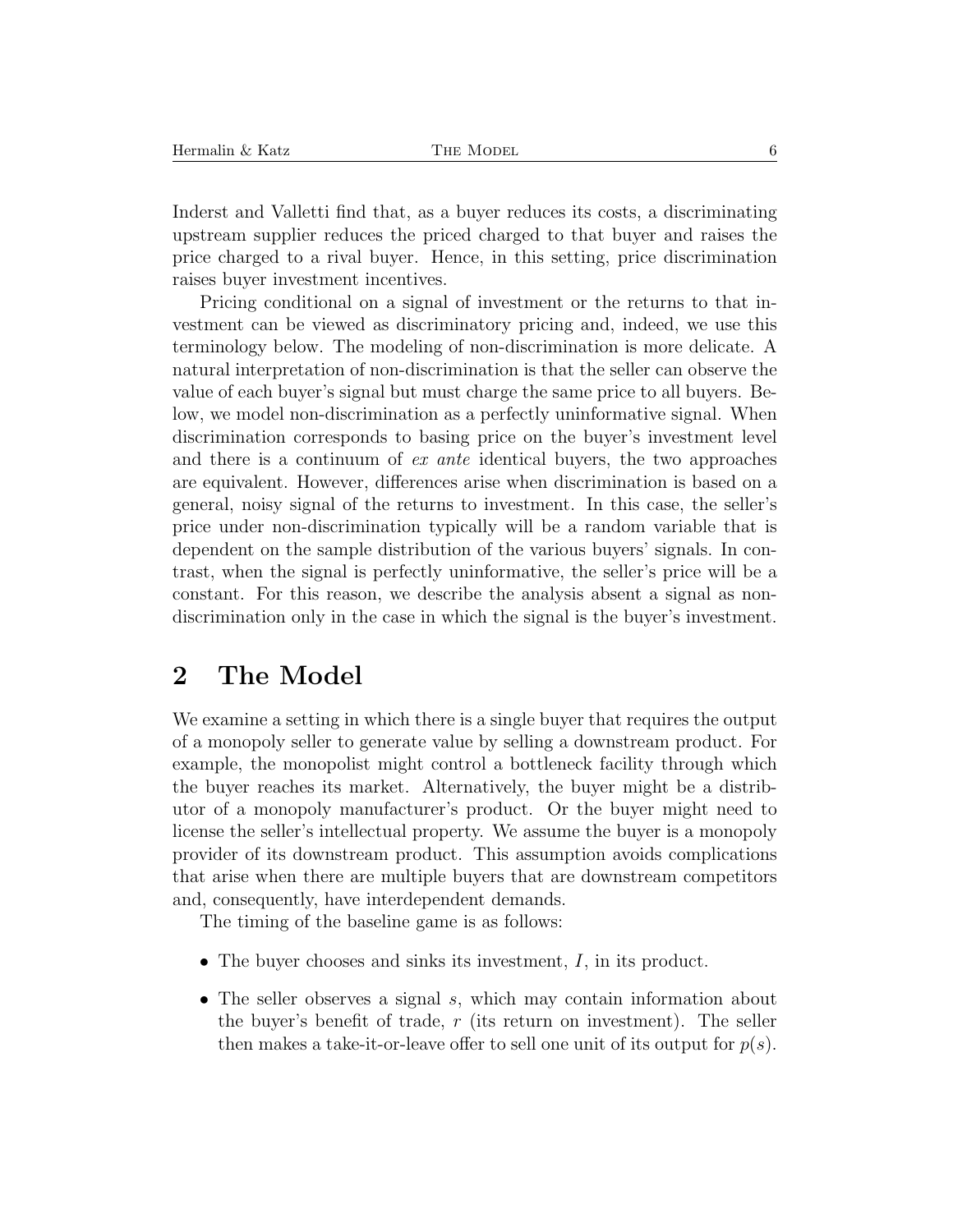• After observing the realized values of r and  $p(s)$ , the buyer chooses whether to shut down or continue. If the buyer shuts down, it loses its investment, I, earns no returns, and makes no payment to the seller. If the buyer continues operation, it earns profits of  $r - p(s) - I$  and the seller receives payment  $p(s)$ . For simplicity, we assume the seller incurs no marginal costs to produce output.<sup>7</sup>

The buyer's investment yields a conditional distribution of product-market quasi-rents (*i.e.,* buyer profits gross of the investment cost and any payments to the seller). As a shorthand, we will refer to the product-market quasi-rents as the buyer's returns. Formally, the buyer earns return  $r \in [0, \bar{r}], \bar{r}$  finite. Returns have the conditional distribution  $F(r, s|I)$ , where s is a signal whose properties will be discussed below. Let  $f(r, s|I)$  denote the corresponding density function.<sup>8</sup> We assume  $F(r, s|I)$  is at least twice differentiable in I for all  $I \in (0,\infty)$ , r, and s. Let  $F_r(r|I)$  denote the corresponding marginal distribution and  $f_r(r|I)$  its corresponding density. The latter is assumed to exist for all  $r \in (0, \bar{r})$ . Let

$$
h(r|I) = \frac{f_r(r|I)}{1 - F_r(r|I)}
$$

denote the corresponding hazard rate.

We assume that  $F_r(0|0) = 1$ ; that is, the buyer earns no returns if it makes no investment. To ensure that the problem is nontrivial, we also assume that there exists at least one positive price at which the buyer is willing to invest:

**Assumption 1** *There exists some* p > 0 *and* I > 0 *such that*

$$
\int_{p}^{\bar{r}} \left(1 - F_{r}(r|I)\right) dr > I^{.9} \tag{1}
$$

<sup>7</sup>One could allow for production costs with no effects on the qualitative results as long as the seller incurred costs only at the time that the buyer placed a firm order for the good.

<sup>&</sup>lt;sup>8</sup>For much of our analysis, the assumption that  $F(\cdot, \cdot | I)$  is a continuous distribution is not necessary. Generally,  $f(r, s|I)$  could be interpreted as a probability mass on the point  $(r, s)$ . Because they are more tractable, at points in the text we consider examples in which r and s have discrete conditional distributions.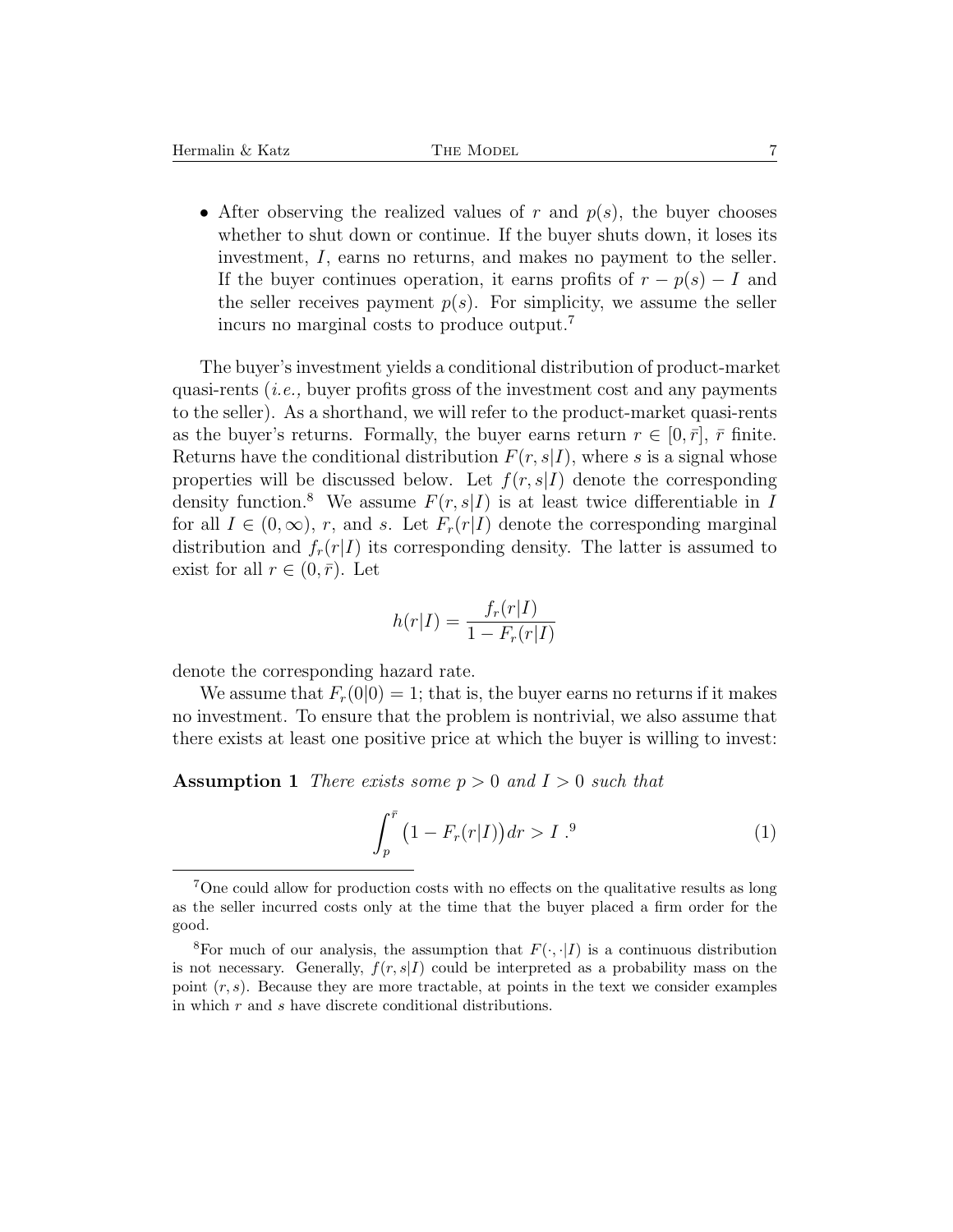The signal s is publicly observable and is drawn from the interval  $[0, \bar{s}]$ . In cases where the seller commits to setting its price conditional on s, s is also assumed to be verifiable in court. Throughout, we assume that  $r$ is the private information of the buyer. Let  $F_s(s|I)$  denote the marginal distribution of the signal conditional on investment, and let  $f_s(s|I)$  denote the corresponding density function.

Our solution concept is perfect Bayesian equilibrium and, as usual, we solve the game working backwards.

In what follows, the relationship between investment and the distribution of returns plays a critical role. We consider three assumptions:

- *Productive Investment:* An increase in I raises the expected value of r.
- *FOSD Improvement:* An increase in I improves the distribution of r in the sense of first-order stochastic dominance.<sup>10</sup>
- *Monotone Hazard:* For any  $I > 0$  and  $r < \bar{r}$ , the hazard rate  $h(r|I)$  is non-decreasing in  $r$  and decreasing in  $I$ .

The Monotone Hazard Condition has two components. First, it requires that the demand for the seller's product  $(i.e., 1 - F_r(p|I))$  cannot flatten too quickly as price, p, falls. Indeed, it implies that the price elasticity of demand,  $ph(p|I)$ , must fall as p falls. Second, the condition implies that, for a given  $p$ , an increase in  $I$  reduces the price elasticity of demand.

As is well known, the FOSD Improvement Condition implies the Productive Investment Condition. The following lemma demonstrates that the Monotone Hazard Condition implies the FOSD Improvement Condition (the converse, however, does not hold).

$$
\lim_{I\downarrow 0} \int_0^{\bar r} \frac{\partial F_r(r|I)}{\partial I} dr < -1-\varepsilon\,.
$$

<sup>9</sup>The derivation of this condition will become clear below. A sufficient condition for it to hold is there exist an  $\varepsilon > 0$  such that

<sup>&</sup>lt;sup>10</sup>Throughout, when we refer to first-order stochastic dominance, we mean it in the following strict sense: If  $I > I'$ , then  $F_r(r|I) < F_r(r|I')$  for any r such that  $F_r(r|I)$ 1. Because  $F_r(r|\cdot)$  is differentiable, it is equivalent to express the first-order stochastic dominance ordering as  $\partial F_r(r|I)/\partial I < 0$  for any r and I such that  $F_r(r|I) < 1$ .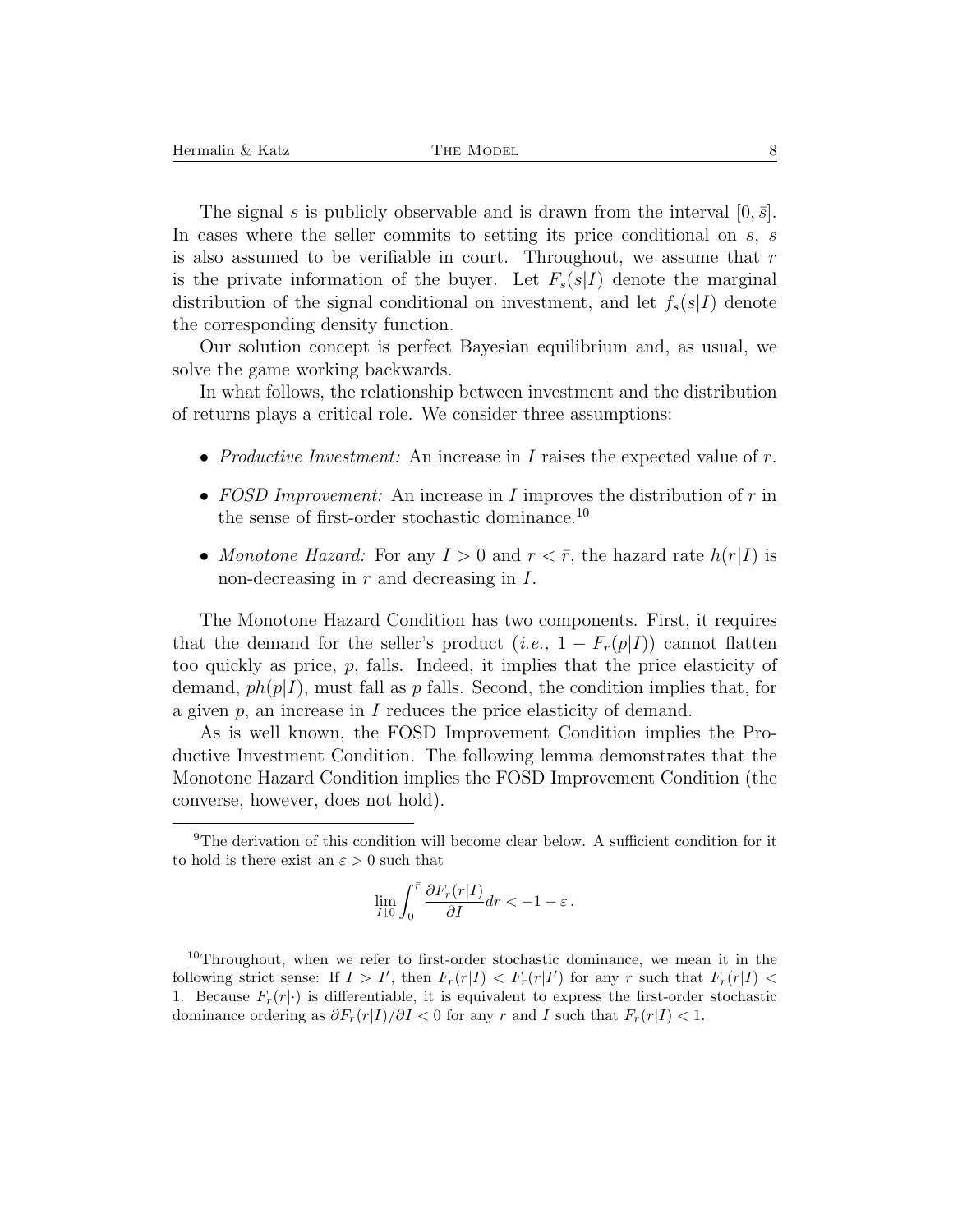**Lemma 1** If  $h(r|\cdot)$  is a decreasing function for all r and if  $I > I'$ , then  $F_r(\cdot|I)$  *dominates*  $F_r(\cdot|I')$  *in the sense of first-order stochastic dominance.* 

Lemma 1 is a special case of Lemma A.1, which is proved in the Appendix.

In addition to examining the effects of the information structure on equilibrium investment and profits, we examine the effects on equilibrium welfare. We take expected total surplus as our welfare measure. We assume that the buyer's customers (if any) derive zero consumer surplus from consumption of the buyer's output. We do this for expositional convenience and because it is well known that a supplier (here, "the buyer") tends to underinvest when an increase in investment generates consumer benefits that the supplier is unable to appropriate. Our interest is in the new phenomena that arise directly as a consequence of the upstream seller's pricing conditional on its signal.

Given the assumption that  $r$  captures the full social benefits derived from the production and consumption of the seller's output, expected total surplus is

$$
W(p(\cdot), I) \equiv \int_0^{\bar{s}} \int_{p(s)}^{\bar{r}} rf(r, s|I) dr ds - I.
$$
 (2)

As long as  $p(\cdot)$  is Lebesgue integrable,  $W(p(\cdot), I)$  is continuous in I. Because the expected social benefit of investment is bounded above by  $\bar{r}$ , there is no loss of generality in assuming that  $I$  is chosen from the compact interval  $[0, \bar{r}]$ . Hence, there exists at least one welfare-maximizing investment level given  $p(\cdot)$ .<sup>11</sup>

It is apparent that  $p(s) \equiv 0$  is the welfare-maximizing (first-best) price schedule. For  $p(s) \equiv 0$ , welfare is

$$
W(0,I) = \int_0^{\bar{r}} r f_r(r|I) dr - I = \int_0^{\bar{r}} \left(1 - F_r(r|I)\right) dr - I\,,\tag{3}
$$

where the second equality follows from integration by parts. Note that Assumption 1 implies there exists an  $I > 0$  such that  $W(0, I) > 0$ ; that is, the welfare-maximizing investment level is positive.

In the remainder of the paper, we consider three cases:

1. The seller's signal is completely uninformative about I and the realized value of  $r$ . We refer to this as the "uninformed-seller" case.

<sup>&</sup>lt;sup>11</sup>This analysis is easily extended to include mixed strategies by the buyer, as will become clear in our analysis of the buyer's privately optimal investment level.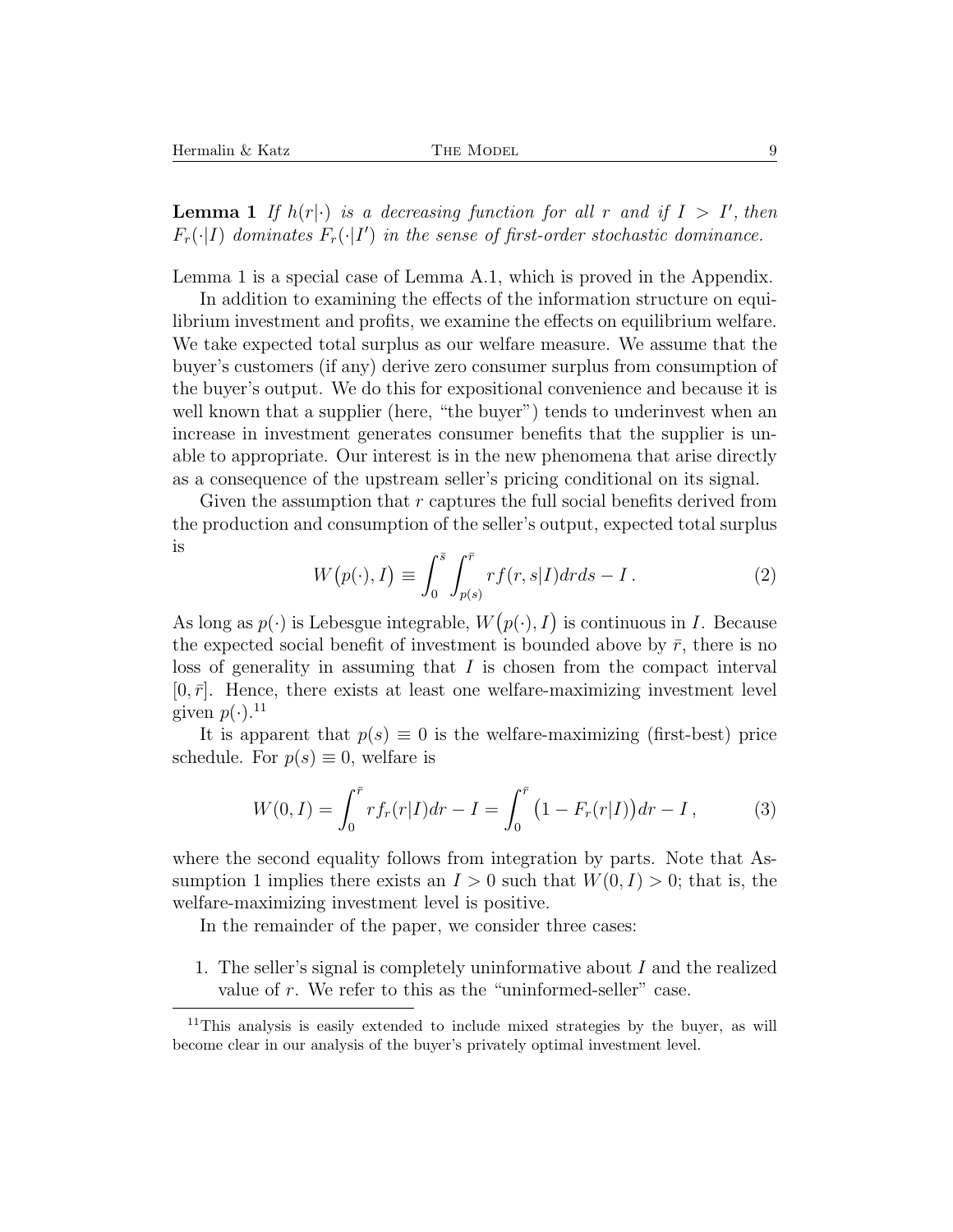- 2. The seller's signal is perfectly informative about  $I$ , but provides no information about the realized value of r beyond that contained in knowledge of the value of I. We refer to this as the "observable-investment" case.
- 3. s is a noisy signal of r. We refer to this as the "noisy-signal-of-returns" case.

# **3 An Uninformed Seller**

We begin by characterizing the equilibrium outcome when the seller's signal is perfectly uninformative. In this case, the seller bases its pricing on its inference of the equilibrium value of investment and the corresponding distribution of returns.

#### **3.1 Best-Response Functions**

Suppose that the seller plays the (possibly mixed) pricing strategy  $\sigma(p)$ , where the mixing (if any) occurs over  $\mathcal{P} \subset [0, \bar{r}]$ . Any investment level that the buyer chooses with positive probability must maximize

$$
\pi^{B}(\sigma(p), I) - I \equiv \int_{\mathcal{P}} \left( \int_{0}^{\bar{r}} \max\{0, r - p\} f_{r}(r|I) dr \right) d\sigma(p) - I
$$

$$
= \int_{\mathcal{P}} \left( \int_{p}^{\bar{r}} 1 - F_{r}(r|I) dr \right) d\sigma(p) - I. \tag{4}
$$

Because  $(4)$  is bounded above and continuous in I, at least one maximum must exist.

We assume:

**Assumption 2** For any price in the interval  $[0, \bar{r})$ , the buyer's expected sur*plus is concave in investment for any level of investment; specifically, for all* I and all  $p \in [0, \bar{r})$ ,

$$
\int_p^{\bar{r}} \left(1 - F_r(r|I)\right) dr
$$

*is strictly concave in* I*.*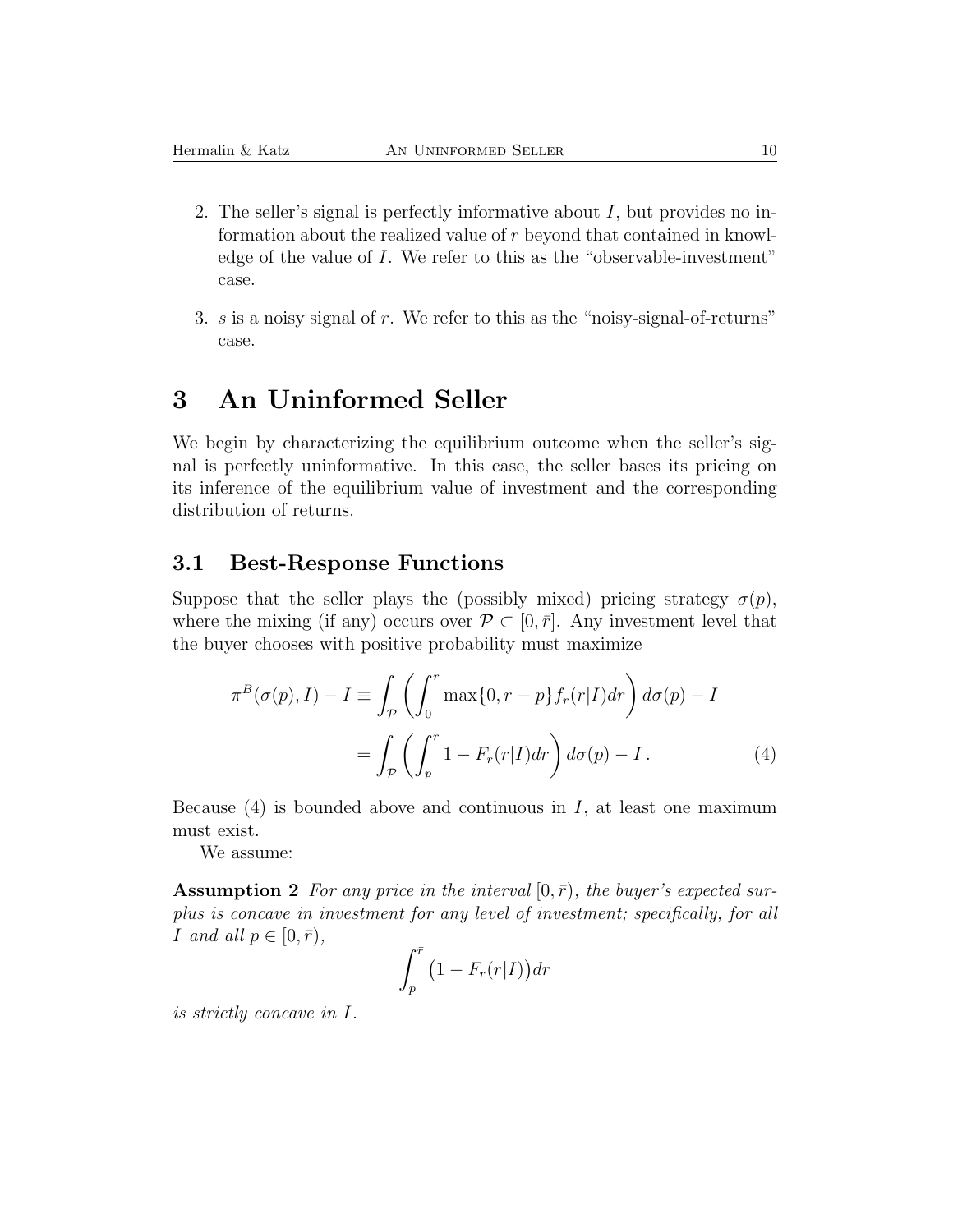This assumption corresponds to assuming that there are diminishing marginal returns to increased investment given the restriction that the buyer will shut down if  $r < p$ . Because the set of concave functions is closed under scalar multiplication and addition, Assumption 2 implies that the buyer's objective function, expression  $(4)$ , is strictly concave in I and, thus, the maximum is unique. Denote the buyer's unique best response by  $I^*(\sigma(p))$ .

Now, consider the seller's best response to the buyer's choice of investment level. If the buyer invests I and the seller charges price  $p$ , then the seller's profits are

$$
\pi^{S}(p, I) \equiv p\big(1 - F_r(p|I)\big). \tag{5}
$$

If  $I = 0$ , then expression (5) is identically zero and any p is a best response. Because both a zero price and a price of  $\bar{r}$  yield zero profits, any maximizer of (5) is an element of the interior of the support of  $F(\cdot|I)$  when  $I > 0$ .

We assume that (5) is strictly concave for  $p \in [0, \bar{r}]$  for all  $I > 0$ . It is worth noting that the Monotone Hazard Condition implies  $1 - F_r(r|I)$  is log concave in r for  $I > 0$ , which in turn is a sufficient condition for (5) to be strictly concave.<sup>12</sup> Because (5) is strictly concave, the seller has a unique best response to any  $I > 0$ , which we denote by  $p^*(I)$ .

We have shown:

**Lemma 2** *If the seller's signal is perfectly uninformative, any equilibrium in which the buyer invests a positive amount is a pure-strategy equilibrium.*

As a consequence, we can express the buyer's best response as  $I^*(p)$ . Because the buyer's optimization problem is concave in  $I$  for all  $p$  and continuous in both p and I, it follows that  $I^*(p)$  is continuous in p.

The first-order condition for the seller's optimization problem given  $I > 0$ is

$$
1 - F(p|I) - pf(p|I) = 0,
$$

which can be written as

$$
p = \frac{1}{h(p|I)}.\t(6)
$$

One question of interest is how the value of  $p$  that maximizes  $(5)$  varies with I. It might appear that, if investment is productive (*i.e.,* the expected

 $12$ We can also state a sufficient condition in terms of the density function. By a theorem of Prékopa (1971) (Theorem 13.20 of Pečarić et al., 1992) if  $f(\cdot|I)$  is log-concave, then  $1-F(\cdot|I)$  is as well.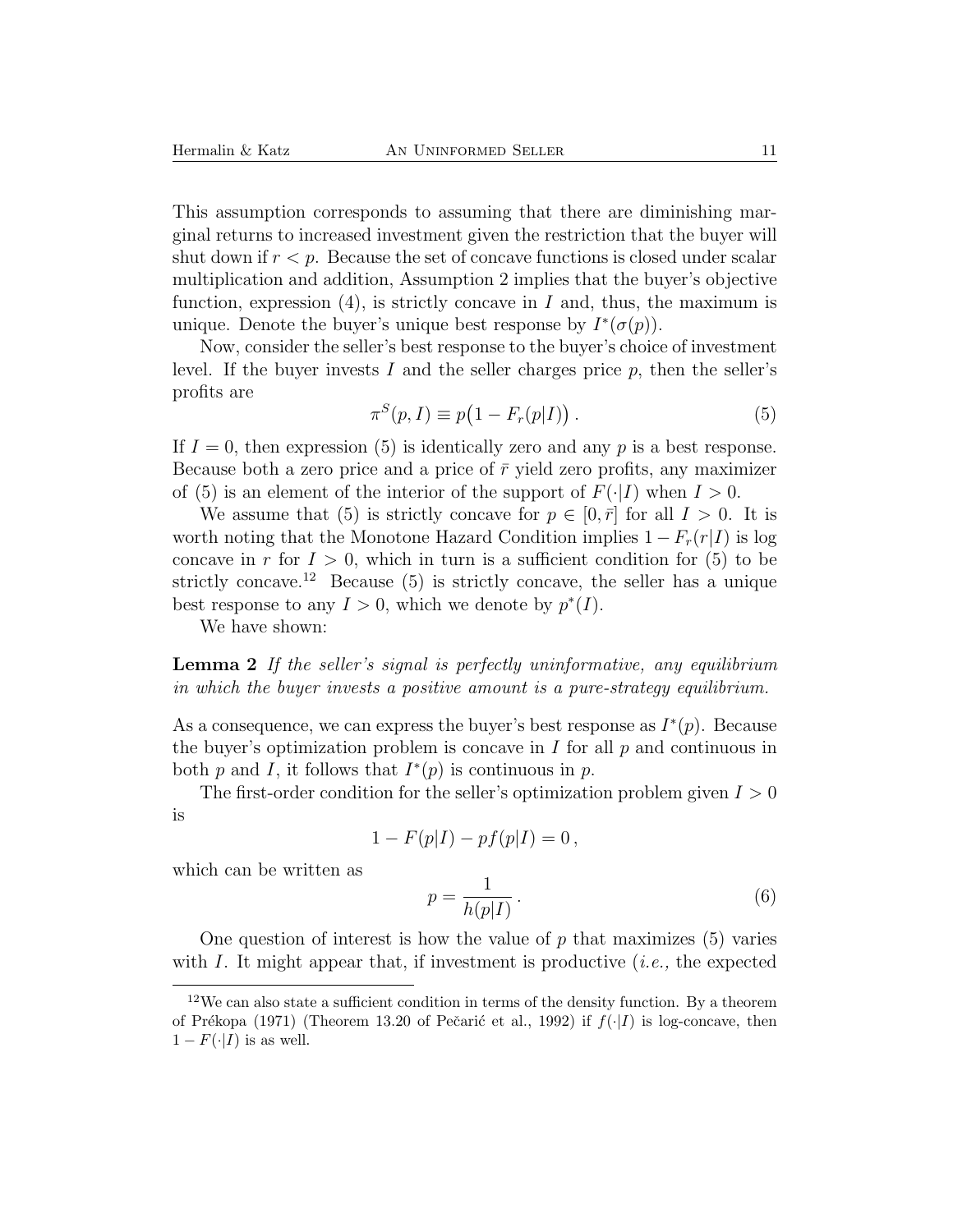value of r is increasing in I, then p should be increasing in I. This is not a valid inference, however, as the following example demonstrates. Suppose that  $I \in \{0, 1, 2\}$ , where  $I = 1$  corresponds to undertaking a safe project, while  $I = 2$  corresponds to investing in a risky project. The safe project yields return  $r_M$  with certainty. The risky project yields return  $r_H$  with probability  $\rho$  and return  $r_L$  with probability  $1 - \rho$ . Assume

$$
\rho r_H + (1 - \rho)r_L > r_M > r_L > \rho r_H > 0
$$

(*e.g.,*  $r_H = 32$ ,  $r_M = 20$ ,  $r_L = 18$ , and  $\rho = 1/4$ ).<sup>13</sup> Then the seller's best response to  $I = 1$  is  $p = r_M$ , but its best response to  $I = 2$  is  $p = r_L$ . In other words, what determines the profit-maximizing price is not merely the buyer's expected return, but the distribution of its returns.

As Figure 1 illustrates, even if investment satisfies the FOSD Improvement Condition, the seller's optimal price may decline as the buyer's investment rises. In this figure and throughout the paper,  $D(\cdot|\cdot)$  is the conditional survival function  $(e.g., D(p|I_1)=1-F_r(p|I_1)$  in Figure 1). Viewing the probability of trade as the quantity,  $D(\cdot|I)$  is the demand function conditional on I.

To say something more definitive about how the seller's best response function varies with investment, assume that  $h(r|I)$  is non-decreasing in r for all I and decreasing in I for all r (*i.e.,* the Monotone Hazard Condition is satisfied). The relevance of this assumption can be seen by examining the first-order condition for the seller's choice of price. Consider an I and p that solve Equation (6). If I is increased, then the right-hand side of  $(6)$ increases. Raising  $p$  in response increases the left-hand side and also reduces the right-hand side, restoring equality. We have established:

#### **Proposition 1** *If the Monotone Hazard Condition is satisfied, then the seller's profit-maximizing price is increasing in the buyer's investment level.*

Next, consider the buyer's best response to the seller's price. Intuitively, one might expect that  $I^*(p)$  is everywhere non-increasing as long as the Productive Investment Condition is satisfied because, as the price rises, the returns to investment are realized in a smaller set of states  $(i.e., when r > p)$ and the buyer earns less in those states  $(i.e., r - p)$ . However, this intuition is incomplete and, consequently, misleading. Figure 2 illustrates why.

<sup>13</sup>Note these distributions trivially exhibit non-decreasing hazard rates.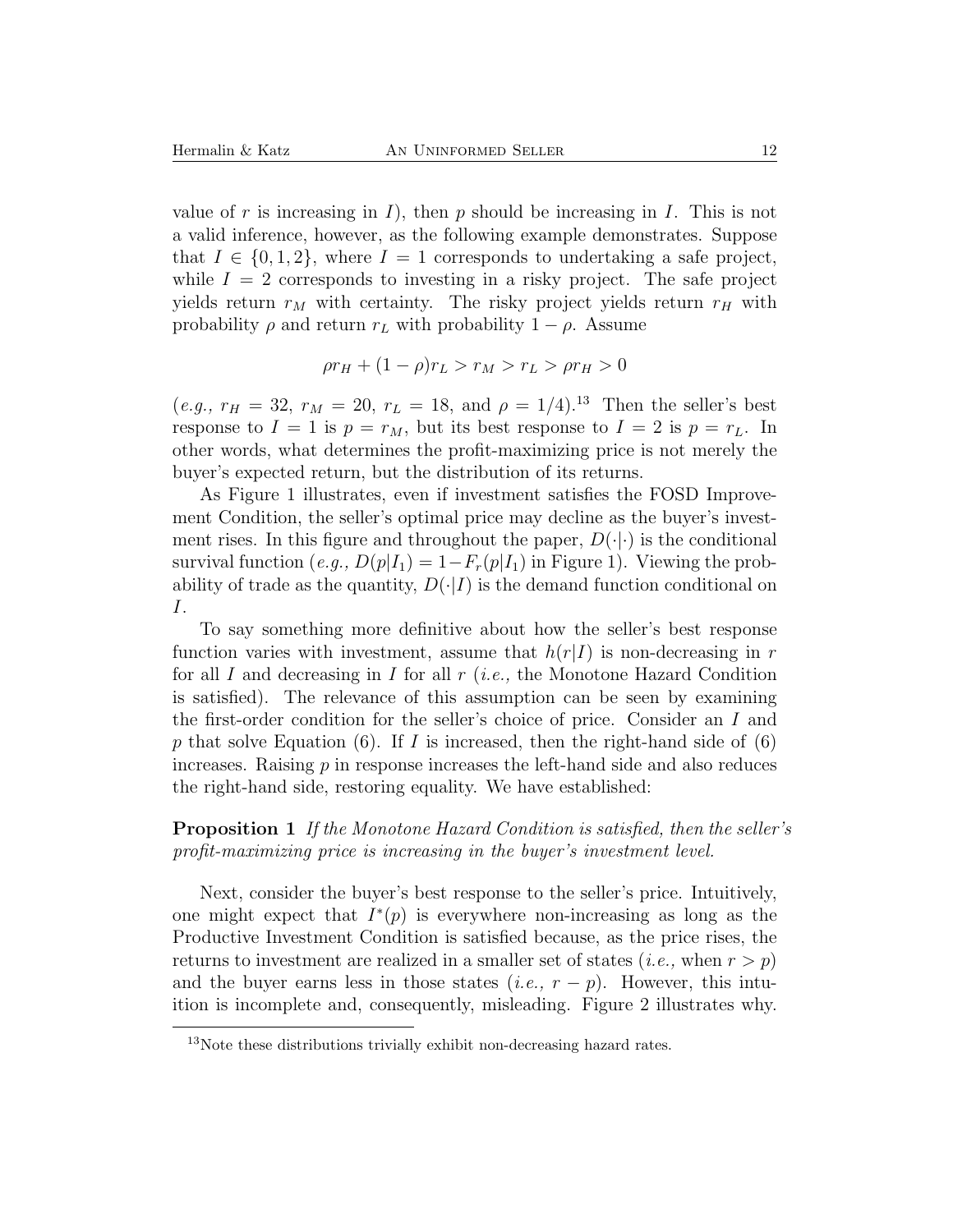

**Figure 1:** An example in which the FOSD Improvement Condition is satisfied and the seller's best response is to price higher for low investment  $(I_1)$  than for high investment  $(I_2)$ .

Demand (the survival function) given low investment,  $I'$ , is the straight line running from  $(0, \bar{r})$  to  $(1, 0)$ . The demand given high investment, I, is the parabolic-shaped curve. As drawn, these curves satisfy the Productive Investment Condition.<sup>14</sup> Consider a price increase from  $p_1$  to  $p_2$ . The gray region illustrates the change in the returns to investing when the price rises. Because, for prices less than  $p_2$ , the low-investment demand is greater than the high-investment demand, losing this gray area means the returns to investing have *increased*. Hence, *ceteris paribus* investing a high amount is relatively more attractive when  $p = p_2$  than when  $p = p_1$ , which is why the buyer's best response can be *increasing* in price for some region of prices.<sup>15</sup> Another way to view the forces at work is in terms of the riskiness of the buyer's investment project. In this example, the higher level of investment corresponds to a riskier project: it has a greater chance of performing very

<sup>14</sup>For instance, if  $1 - F_r(r|I') = 1 - \frac{p}{100}$  and  $1 - F_r(r|I) = \frac{5}{6}\sqrt{1 - \frac{p}{100}}$ , then the curves resemble those in Figure 2 and  $\mathbb{E}\{r|I'\}=50$  and  $\mathbb{E}\{r|I\}=500/9\approx 55.56$ .

<sup>&</sup>lt;sup>15</sup>In the Appendix, we provide a completely worked out example showing that the buyer's best response can be increasing in price.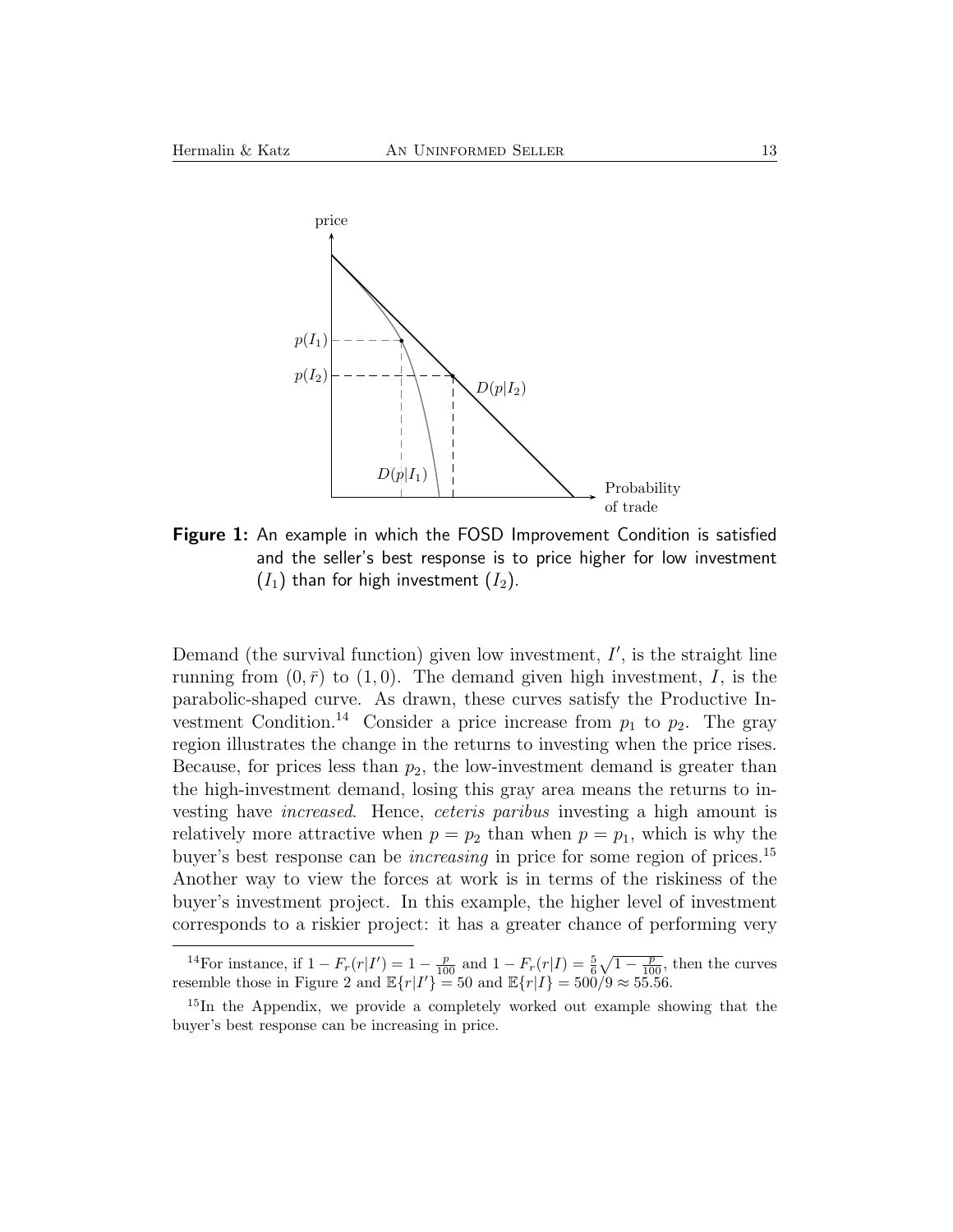

**Figure 2:** When the FOSD Improvement Condition is not satisfied, a price increase can raise the buyer's investment incentives.

well, but also a greater chance of performing very poorly. The seller's price acts as a hurdle, where only those returns that clear the hurdle are realized. Setting a higher hurdle encourages the buyer to adopt a riskier project because the returns from a safer project are unlikely to clear the hurdle.

This example relies on the fact that the demand curves cross. These curves cannot cross when the FOSD Improvement Condition is satisfied. Hence, although it is not strong enough to guarantee that the seller's profitmaximizing price is increasing in the buyer's investment level, the FOSD Improvement Condition is strong enough to insure that the buyer's bestresponse investment level falls as the seller's price rises:

**Lemma 3** *If the FOSD Improvement Condition is satisfied, then the buyer's best-response investment level is decreasing in the seller's price whenever the investment level is positive.*<sup>16</sup>

**Proof:** Let  $p_1 < p_2$  be two prices and let  $I_1$  and  $I_2$  be the corresponding best responses. Suppose, contrary to the proposition, that  $I_2 \geq I_1 > 0$ . Observe

<sup>&</sup>lt;sup>16</sup>Under weaker conditions than assumed here, it can be shown that the buyer's bestresponse investment level is non-increasing in the seller's price. Specifically, this can be shown when first-order stochastic dominance is interpreted weakly  $(i.e., F_r(r|I) \leq F_r(r|I')$ <br>for all  $I > I'$  with the inequality being strict on a measurable subset of  $[0, \bar{r})$ ). The proof for all  $I > I'$  with the inequality being strict on a measurable subset of  $[0, \bar{r})$ ). The proof of this weaker result is by revealed preference.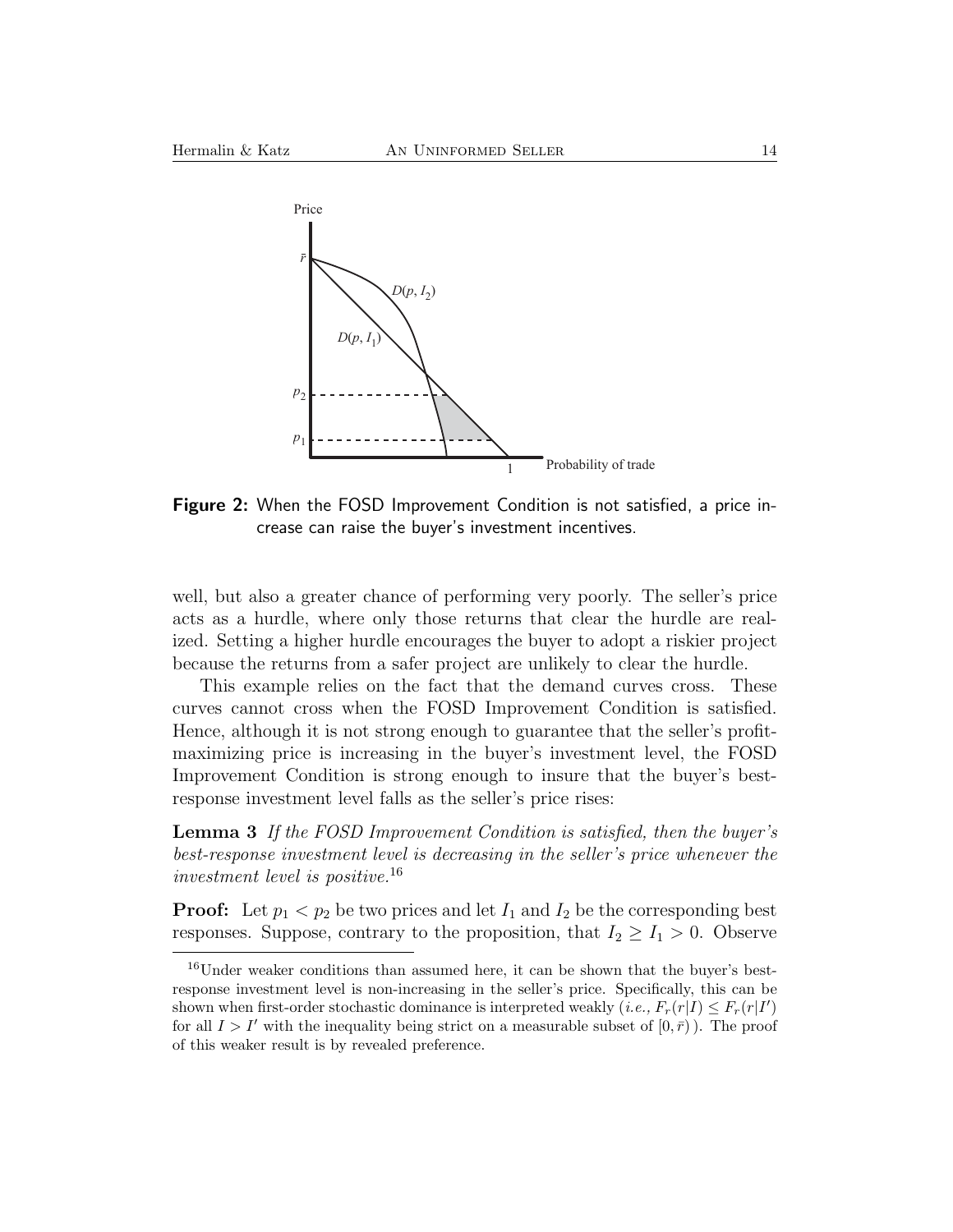the marginal return to investment,

$$
\int_p^{\bar r}\frac{-\partial F_r(r|I)}{\partial I}dr\,,
$$

is greater for a given I when  $p = p_1$  than when  $p = p_2$  because FOSD implies  $\partial F_r(r|I)/\partial I$  < 0. By the concavity of the buyer's problem (Assumption 2),

$$
\int_{p}^{\bar{r}} \frac{-\partial F_r(r|I_1)}{\partial I} dr \ge \int_{p}^{\bar{r}} \frac{-\partial F_r(r|I_2)}{\partial I} dr
$$

if  $I_2 \geq I_1$ . Hence,

$$
\int_{p_1}^{\bar{r}} \frac{-\partial F_r(r|I_1)}{\partial I} dr \ge \int_{p_1}^{\bar{r}} \frac{-\partial F_r(r|I_2)}{\partial I} dr > \int_{p_2}^{\bar{r}} \frac{-\partial F_r(r|I_2)}{\partial I} dr.
$$

This inequality violates the following first-order conditions for  $I_1$  and  $I_2$  to be best responses:

$$
\int_{p_1}^{\bar{r}} \frac{-\partial F_r(r|I_1)}{\partial I} dr = 1 = \int_{p_2}^{\bar{r}} \frac{-\partial F_r(r|I_2)}{\partial I} dr.
$$

By contradiction,  $I_2 < I_1$ .

Another property of interest is how the buyer's choice of investment level compares with the welfare-maximizing one. Assumption 2 implies that (3) is concave in  $I$  and, thus, there is a unique socially optimal level of investment,  $I^w(p)$  for any given price, p. We refer to  $I^w(p)$  as the second-best investment level conditional on p and  $I^w(0)$  as the first-best investment level. When the FOSD Improvement Condition is satisfied, the buyer invests too little from a welfare perspective:

**Proposition 2** *Suppose that FOSD Improvement Condition is satisfied. Then, given any price,*  $p \in (0, \bar{r})$ *, the buyer's best-response investment level is less than the second-best amount unless the latter is* 0*.*

**Proof:** Consider the program

$$
\max_{I} \int_{p}^{\bar{r}} (r-q)f_r(r|I)dr - I.
$$
 (7)

ш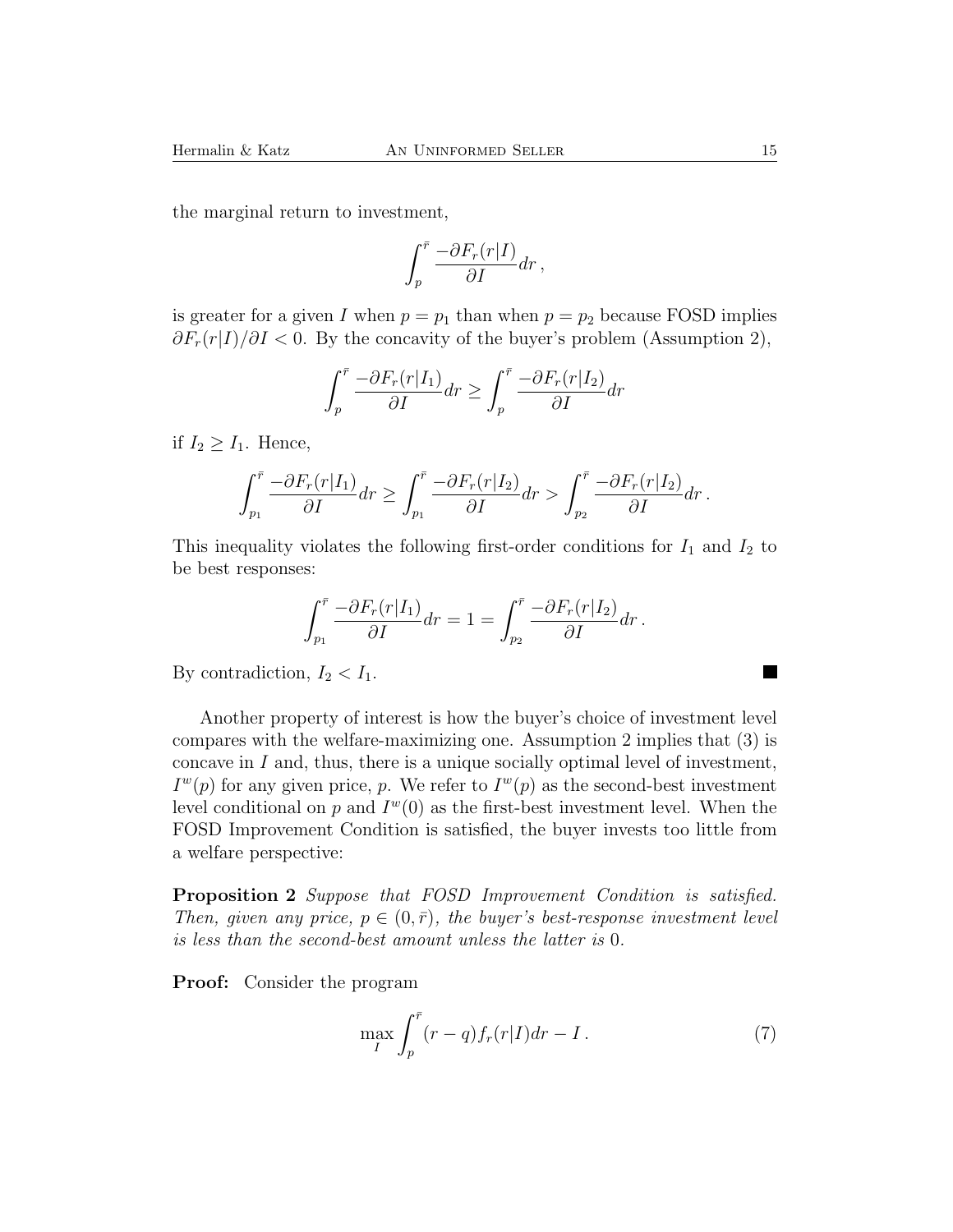Observe that (7) is the buyer's optimization program if  $q = p$  and is the social planner's second-best program if  $q = 0$ . The derivative of the marginal return to investment with respect to  $q$  is

$$
\frac{\partial F_r(p|I)}{\partial I} < 0\,,\tag{8}
$$

where the inequality follows from first-order stochastic dominance. It follows that  $I^*(p) < I^w(p)$  (unless the latter is zero, in which case they both equal zero).

The underlying intuition is clear. When the FOSD Improvement Condition holds, an increase in I, holding price fixed, raises the probability a trade and, thus, the seller's profits. The buyer does not take the increase in seller profits into account in choosing its investment level. Observe that, when FOSD Improvement Condition does not hold, an increase in I could lower the probability of trade, creating an incentive wedge in the other direction.

#### **3.2 Equilibrium**

Having characterized the buyer and seller's best-response functions, we now examine equilibrium. A first observation is that there are generally multiple equilibria, even if there is a unique interior equilibrium. Specifically, there exists a degenerate equilibrium in which the buyer believes the seller will charge such a high price (*e.g.*,  $p = \overline{r}$ ) that the buyer's best response is to invest nothing. As discussed, if the seller believes  $I = 0$ , then the seller is indifferent as to the price it quotes and, so, it is a weak best response for it to charge a high price.<sup>17</sup>

Under some circumstances, there also exists a non-degenerate equilibrium in which the buyer invests a positive amount. In the Appendix, we prove:

**Lemma 4** *Suppose the seller is perfectly uninformed and cannot commit to a price. If*

$$
\lim_{I \downarrow 0} \frac{1 - F_r(\bar{p}|I)}{f_r(\bar{p}|I)} < \bar{p},\tag{9}
$$

*where*  $\bar{p} \equiv \min\{p|I^*(p) = 0\}$ *, then there exists at least one pure-strategy equilibrium in which the buyer invests a positive amount.*

<sup>&</sup>lt;sup>17</sup>The zero-investment equilibrium can survive trembles if there exists an investment level,  $I_0$ , such that  $\max_I \pi^B(p^*(I_0), I) - I < 0$ .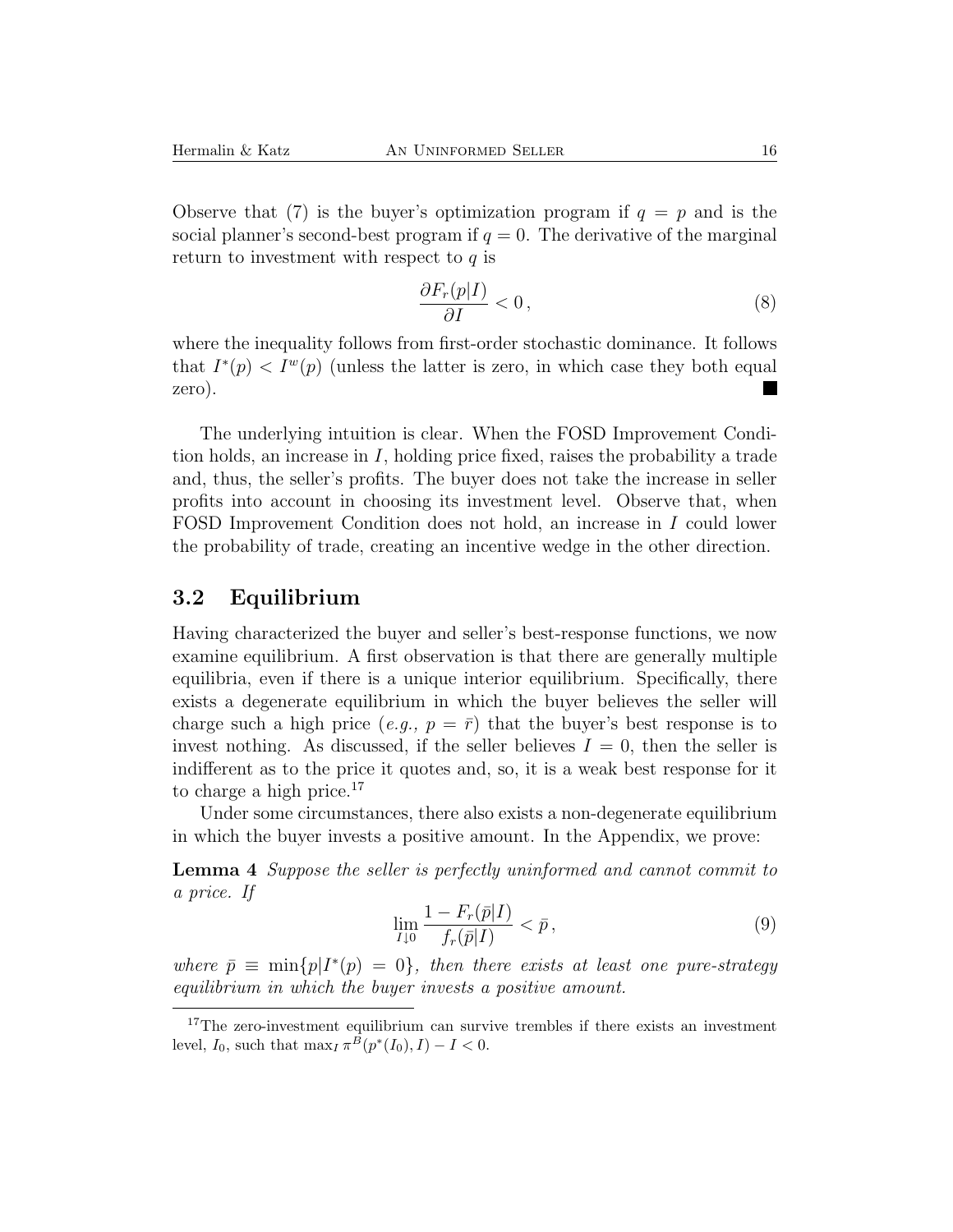To see that condition (9) is not vacuous, consider, as an example,  $F_r(r|I)$  =  $r^{10I}$  and  $\bar{r} = 1^{18}$  Calculations reveal  $\bar{p} \approx .58754$ . Observe that the limit in (9) is  $-\bar{p}\log(\bar{p}) \approx .31246$ ; (9) holds. It follows from Lemma 4 that an equilibrium with a positive level of investment exists.<sup>19</sup>

We close this subsection with two results that will be useful in our later analysis. One question of interest is how the seller's profits vary with the investment level. One can readily construct examples in which the unconditional expected value of r is increasing in I but the seller's profits are not. Figure 3 illustrates this possibility graphically. Even though an increase in I may raise unconditional expected return, it could, as illustrated, reduce the share of those returns that the seller is able to appropriate by so much that the seller's profit falls. The next result demonstrates that the share effect cannot dominate when when increased investment leads to an increase in returns in the sense of first-order stochastic dominance (*i.e.,* when greater investment leads to everywhere greater demand).

**Lemma 5** *If the FOSD Improvement Condition is satisfied, then the seller's profit,*  $\pi^{S}(p, I)$ *, is increasing in I for any*  $p \in (0, \bar{r})$ *.* 

**Proof:** The seller's profits are  $\pi^{S}(p, I) = p(1 - F_r(p|I))$ , and first-order stochastic dominance implies that  $F_r(p|I)$  falls as I rises.

The final result of this subsection demonstrates that, even when the buyer's investment is unobservable, the stochastic nature of r conditional on I affects the degree of hold up.

**Lemma 6** Suppose that investment I yields  $r(I)$  with certainty, where  $r(0) =$ 0 and  $r(\cdot)$  is an increasing continuous function. Then, in equilibrium, the *buyer's expected investment level is zero.*

This result is an implication of Gul (2001), Proposition 1. For completeness, we provide a proof in the Appendix. Intuitively, the seller will always set its price at least as high as the return generated by the lowest positive level of investment that the buyer chooses in equilibrium. But then the buyer would not recover the costs of that investment. Hence, the only equilibrium investment level is zero.

<sup>&</sup>lt;sup>18</sup>It can be shown that  $F_r(r|I)$  satisfies Assumption 2. The function  $p(1 - F_r(p|I))$  is readily shown to be strictly concave in p.

<sup>19</sup>Calculations for this example reveal that the equilibrium price is approximately .501116 and equilibrium investment is approximately .101159.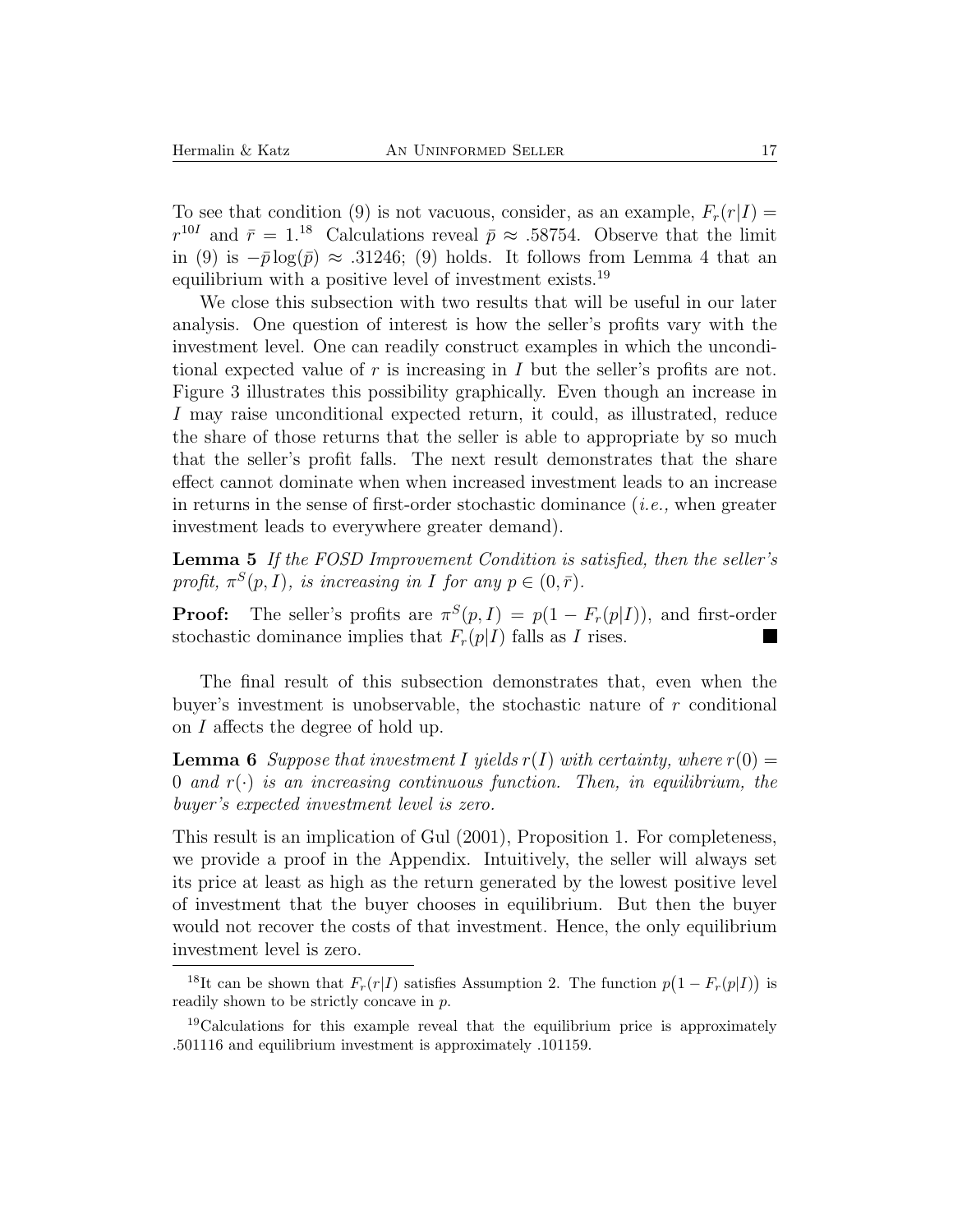

**Figure 3:** The area under  $D(\cdot|I)$  equals  $\mathbb{E}\{r|I\}$  and, as drawn,  $\mathbb{E}\{r|I_2\} >$  $\mathbb{E}\{r|I_1\}$ , where  $I_2 > I_1$ . Expected returns increase in the level of buyer investment and the seller's profits are greater given low investment than high.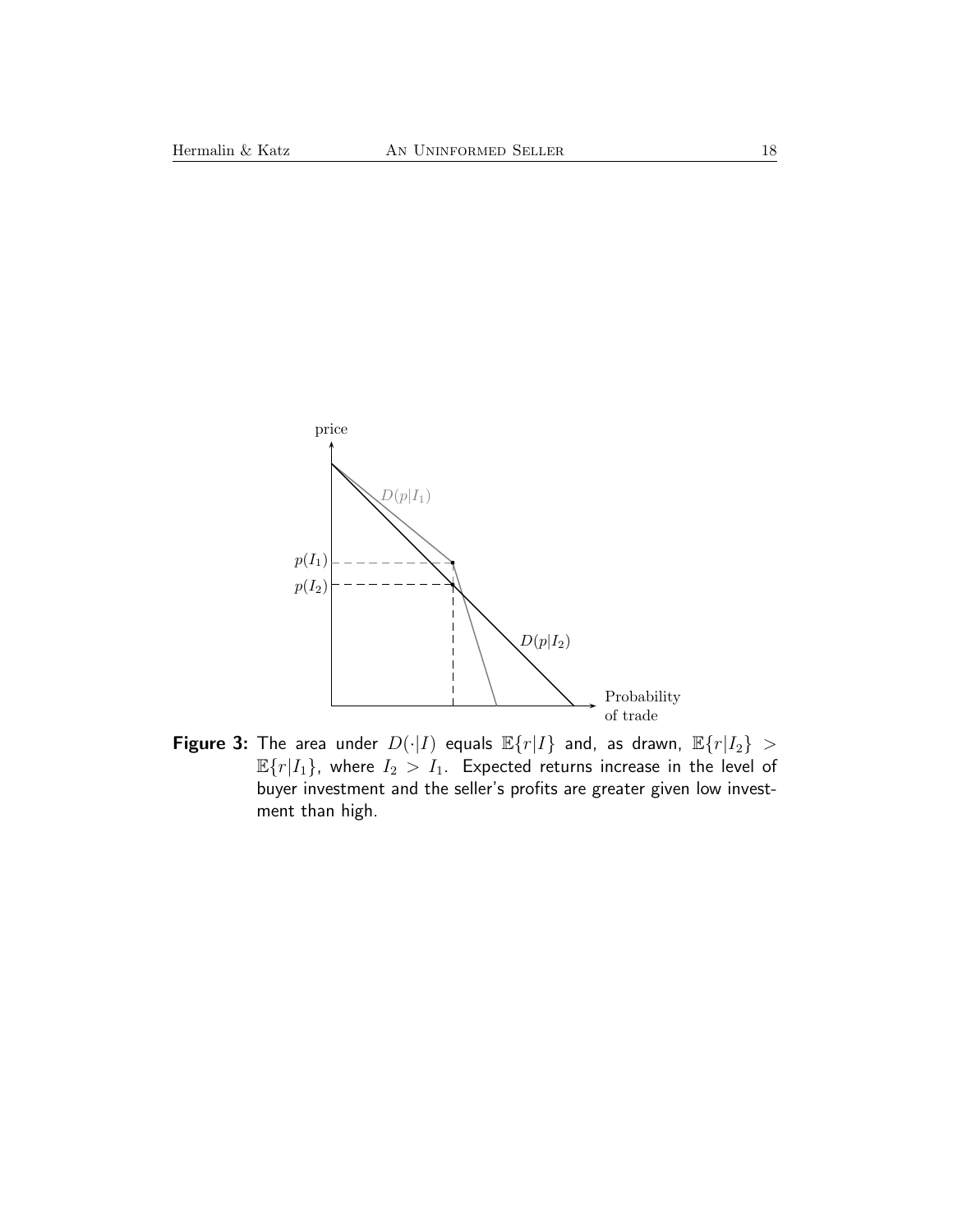#### **3.3 Seller Commitment**

In order to examine the effects of holdup, we now briefly characterize the equilibrium when the seller can commit to a price before the buyer makes its investment decision. When the seller cannot commit to its price, there is no difference in our model between a two-part tariff and a single price. However, there is a difference when the seller can commit to its price schedule. If twopart tariffs were feasible *and* the buyer could commit to a contract before it learned the realized value of  $r$ , then the seller would offer the following contract: prior to making its investment decision, the buyer would pay the seller a flat amount for the right to later purchase the input at a price of 0. By making the buyer a residual claimant, this pricing mechanism would support the first-best outcome in our simple setting. The seller would set the flat payment to extract all of the buyer's expected surplus. Manifestly, the seller's profits and social welfare would be greater than when the seller cannot commit to its price.

To explore the effects of holdup further and to facilitate comparison with our earlier results, suppose that the seller can commit only to single-part pricing.<sup>20</sup> Our next result indicates that, in contrast to the no-commitment case, there is no degenerate equilibrium in which  $I = 0$ .

**Lemma 7** *Suppose the seller's signal is perfectly uninformative and the seller can commit to its pricing strategy. Then at least one equilibrium exists. Moreover, in any equilibrium, the buyer's investment level is positive.*

**Proof:** By Assumption 2, the buyer has a unique best response to any pricing strategy to which the seller commits; moreover,  $I^*(\sigma(\cdot))$  is continuous in  $\sigma(\cdot)$ . Therefore, the seller chooses  $\sigma(\cdot)$  to maximize

$$
\int_{\mathcal{P}} p\bigg(1 - F_r\big(p|I^*(\sigma(\cdot))\big)\bigg)d\sigma(p)\,,\tag{10}
$$

which is a continuous function of  $\sigma(\cdot)$ . Because we can—without loss of generality—restrict the seller to choosing prices in the finite interval  $p \in [0, \bar{r}]$ 

<sup>&</sup>lt;sup>20</sup>Alternatively, the buyer cannot commit to waiting until after signing a contract with the seller before learning the value of  $r$ . When the buyer learns  $r$  before signing a contract, single-part and two-part tariffs are equivalent. We are also ruling out more general mechanisms. The introduction of more sophisticated contracts is not necessary to establish that a hold-up problem arises if the seller is unable to commit *ex ante*.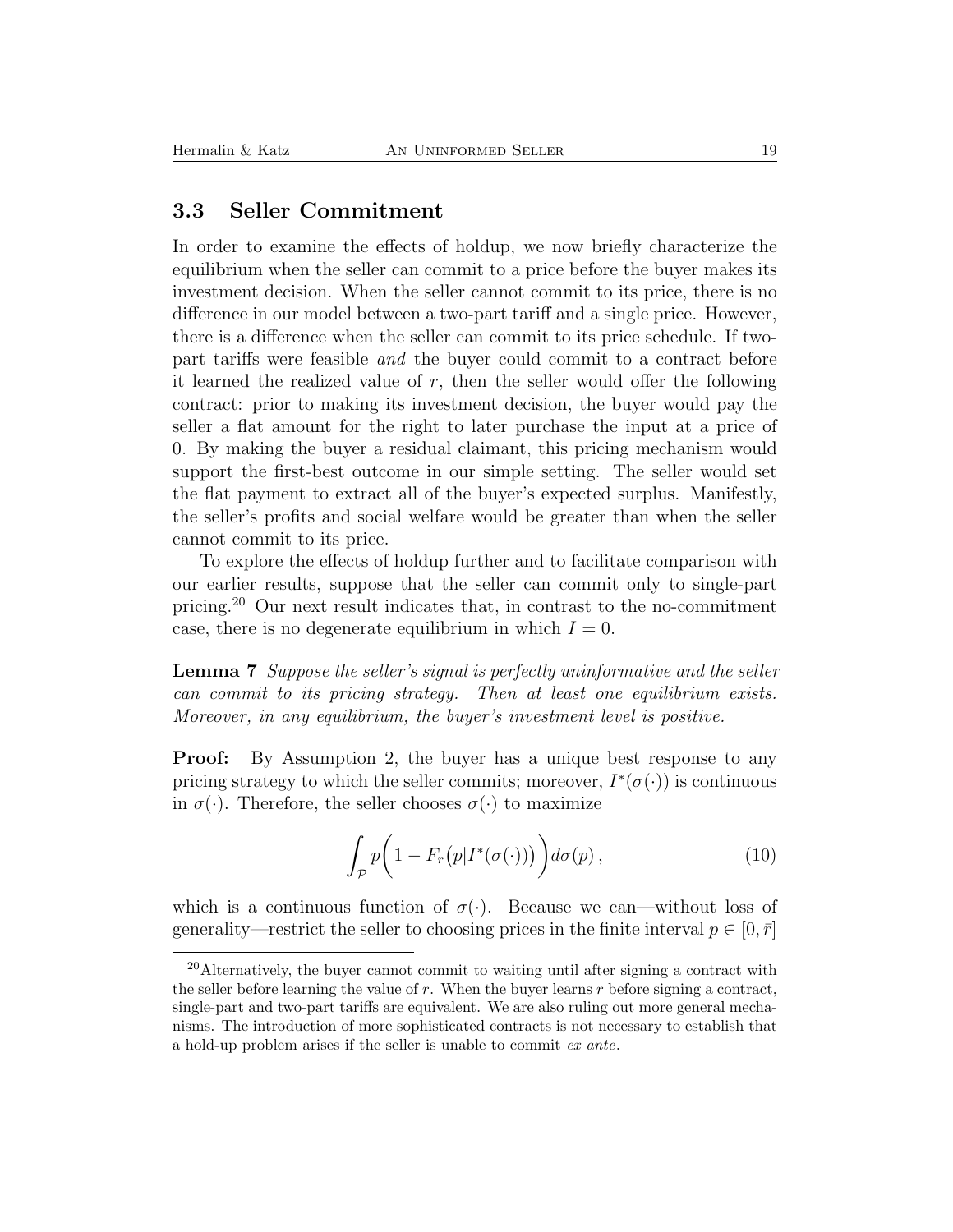and the set of probability measures on  $[0, \bar{r}]$  is compact under the topology of weak convergence, it follows that (10) has a solution (*i.e.,* an equilibrium exists).

Now, consider the buyer's equilibrium investment level. Recall that, by Assumption 1, there exists some  $p > 0$  such that  $\pi^{B}(p, I^{*}(p)) > 0$ . This price would yield the seller positive profits. Therefore, it cannot be privately optimal for the seller to set a pricing strategy that induces the buyer to set  $I = 0$ and thus yields the seller no profit.

Our primary interest in the commitment case is to serve as comparison for the no-commitment case. As expected, the absence of commitment gives rise to a hold-up problem.

**Proposition 3** *Suppose that the seller's signal is perfectly uninformative and the FOSD Improvement Condition is satisfied. Then, in equilibrium, the buyer's investment is weakly higher when the seller can commit to a price than when it cannot.*

**Proof:** Suppose, counterfactually, that  $I^c \nvert I^h$ , where c denotes equilibrium value under commitment and h denotes equilibrium value given no commitment (holdup). Then, for any  $p \in (0, \bar{r})$ ,

$$
\pi^S(p, I^c) < \pi^S(p, I^h)
$$

by Lemma 5. Hence,

$$
\int_0^{\bar{r}} \pi^S(p, I^c) d\sigma^c(p) < \int_0^{\bar{r}} \pi^S(p, I^h) d\sigma^c(p) \le \pi^S(p^*(I^h), I^h) \,, \tag{11}
$$

where the weak inequality follows from the definition of the seller's bestresponse function. When commitment is feasible, the seller can commit to  $p = p^*(I^h)$  and earn  $\pi^S(p^*(I^h), I^h)$ . By (11), doing so would raise profits, a contradiction.

### **4 Observable Investment**

With the uninformed-seller case as a benchmark, we now examine the equilibrium outcome when the seller can observe the buyer's investment level and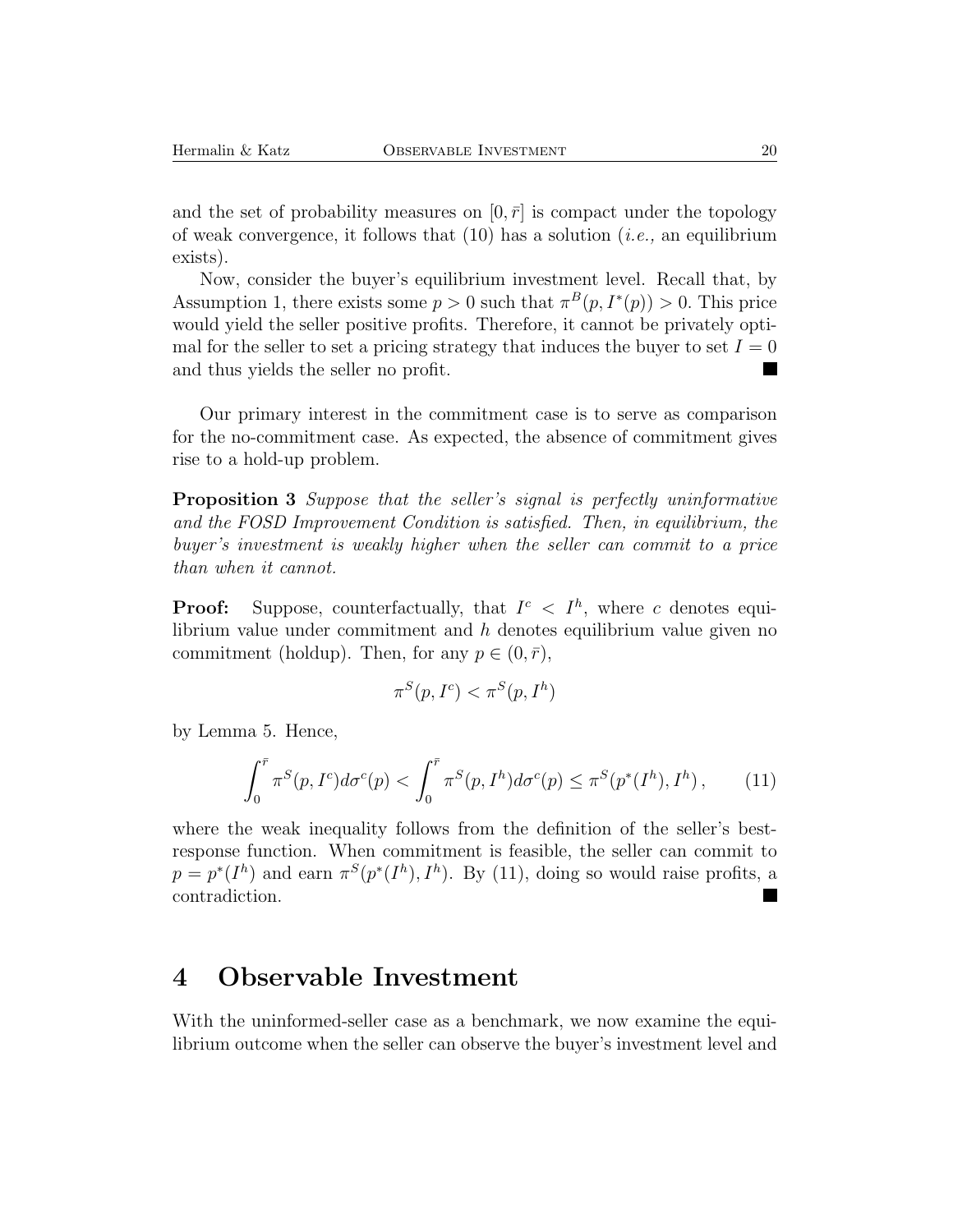condition its price on it.<sup>21</sup>

#### **4.1 Equilibrium**

If the buyer invests  $I$ , then perfection requires that the seller charge price  $p^*(I)$ . The buyer chooses I to maximize

$$
\pi^{B}(p^{*}(I), I) - I = \int_{0}^{\bar{r}} \max\{0, r - p^{*}(I)\} f(r|I) dr - I
$$
  
= 
$$
\int_{p^{*}(I)}^{\bar{r}} \left(1 - F_{r}(r|I)\right) dr - I.
$$

The seller's optimization problem is concave in  $p$  for all  $I$  and continuous in both p and I, which implies that  $p^*(I)$  is continuous in I. Given the assumed properties of  $F_r(r|I)$ , it follows that  $\pi^B(p^*(I), I) - I$  is continuous in I and thus achieves a maximum over the compact interval  $[0, \bar{r}]$ . Therefore, at least one perfect equilibrium exists.

Recall that when the seller is perfectly uninformed, there exists a degenerate equilibrium with  $I = 0$ . When the seller can observe the buyer's investment level, there is a Nash equilibrium with  $I = 0$ . But this outcome cannot be a subgame perfect equilibrium if there exists any I such that  $\pi^{B}(p^{*}(I), I) > 0.$ 

As when buyer investment is unobservable, the buyer invests less than the socially optimal amount given the seller's pricing strategy:

**Proposition 4** *If the seller can observe the buyer's investment level and the FOSD Improvement Condition is satisfied, then, in any equilibrium, the buyer's investment level is less than the second-best amount unless the latter is zero.*

**Proof:** The buyer chooses I to maximize the buyer's profits. The secondbest program seeks to maximize the sum of the buyer's profits and the seller's profits. By the envelope theorem,  $d\pi^{S}(p^{*}(I), I)/dI = \partial \pi^{S}(p^{*}(I), I)/\partial I$ ,

<sup>&</sup>lt;sup>21</sup>It is readily shown that—as long as the support of the signal is independent of the value of  $I$ —allowing the seller to observe a noisy measure of  $I$ , but not  $I$  itself, is equivalent to the uninformed-seller case previously analyzed. Observe, too, that one consequence of being a noisy measure of  $I$  is that the signal has no value in predicting the value of  $r$ conditional on knowing I.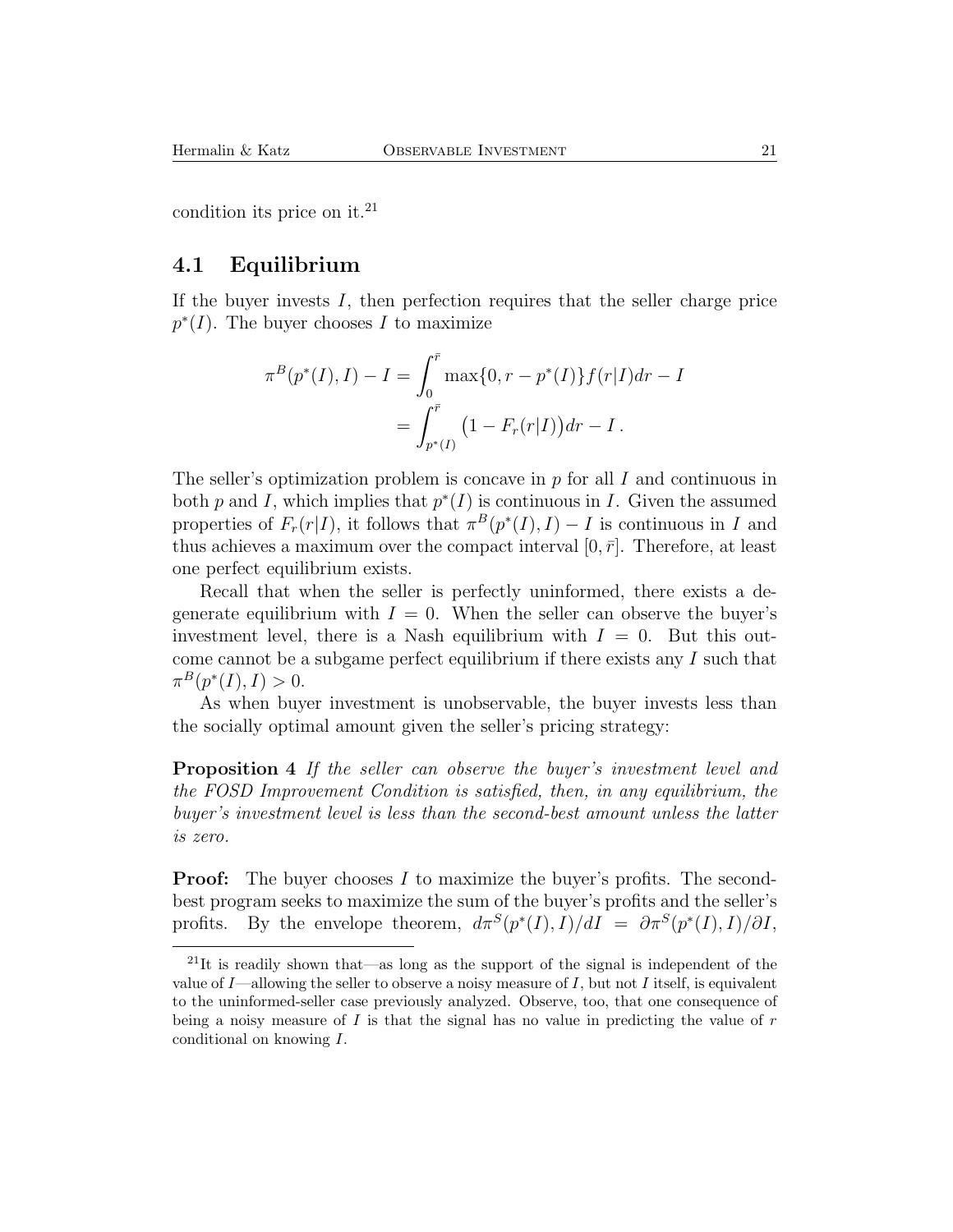which is positive by Lemma 5. Therefore, for any value of  $I$  that maximizes  $\pi^{B}(p^{*}(I), I)$ , there is a larger value of I that maximizes  $\pi^{B}(p^{*}(I), I)$  +  $\pi^{S}(p^{*}(I), I).$ ■

Although our welfare measure is total surplus, it is informative to compare the equilibrium investment levels with observable and unobservable investment. We do this because, outside of our formal model, one might expect buyer investment to generate positive externalities, either real (*e.g.,* technological spillovers) or pecuniary (*e.g.,* consumer surplus enjoyed by the buyer's customers).

**Proposition 5** *If the Monotone Hazard Condition is satisfied, then the buyer's equilibrium investment level is lower when the seller can observe investment than when the seller's signal is perfectly uninformative, unless both investment levels are zero.*

**Proof:** Let a "d" or "n" superscript denote the equilibrium value of a variable when the seller can discriminate based on  $I$  or not, respectively. By revealed preference,

$$
\pi^{B}(p^{*}(I^{d}), I^{d}) - I^{d} \ge \pi^{B}(p^{*}(I^{n}), I^{n}) - I^{n} \ge \pi^{B}(p^{*}(I^{n}), I^{d}) - I^{d}.
$$
 (12)

Suppose  $I^d > I^n$ . Then, by Proposition 1,  $p(I^d) > p(I^n)$ . But then

$$
\pi^B(p^*(I^n), I^d) > \pi^B(p^*(I^d), I^d),
$$

which contradicts (12). Hence  $I^d \leq I^n$ .

To establish  $I^d \neq I^n$  when  $I^n > 0$ , observe that such an  $I^n$  would satisfy the first-order condition

$$
\int_{p^*(I^n)}^{\bar{r}} \frac{-\partial F_r(r|I^n)}{\partial I} dr - 1 = 0.
$$
\n(13)

In contrast,  $I^d$  satisfies the first-order condition

$$
\int_{p^*(I^d)}^{\bar{r}} \frac{-\partial F_r(r|I^d)}{\partial I} dr - p^{*'}(I^d) \left(1 - F_r(p^*(I^d)|I^d)\right) - 1 = 0. \tag{14}
$$

If  $I^d = I^n$ , then  $p^*(I^d) = p^*(I^n)$ . Making those substitutions into (14) and using (13) implies  $p^{*'}(I^d) = 0$ , which contradicts Proposition 1. Hence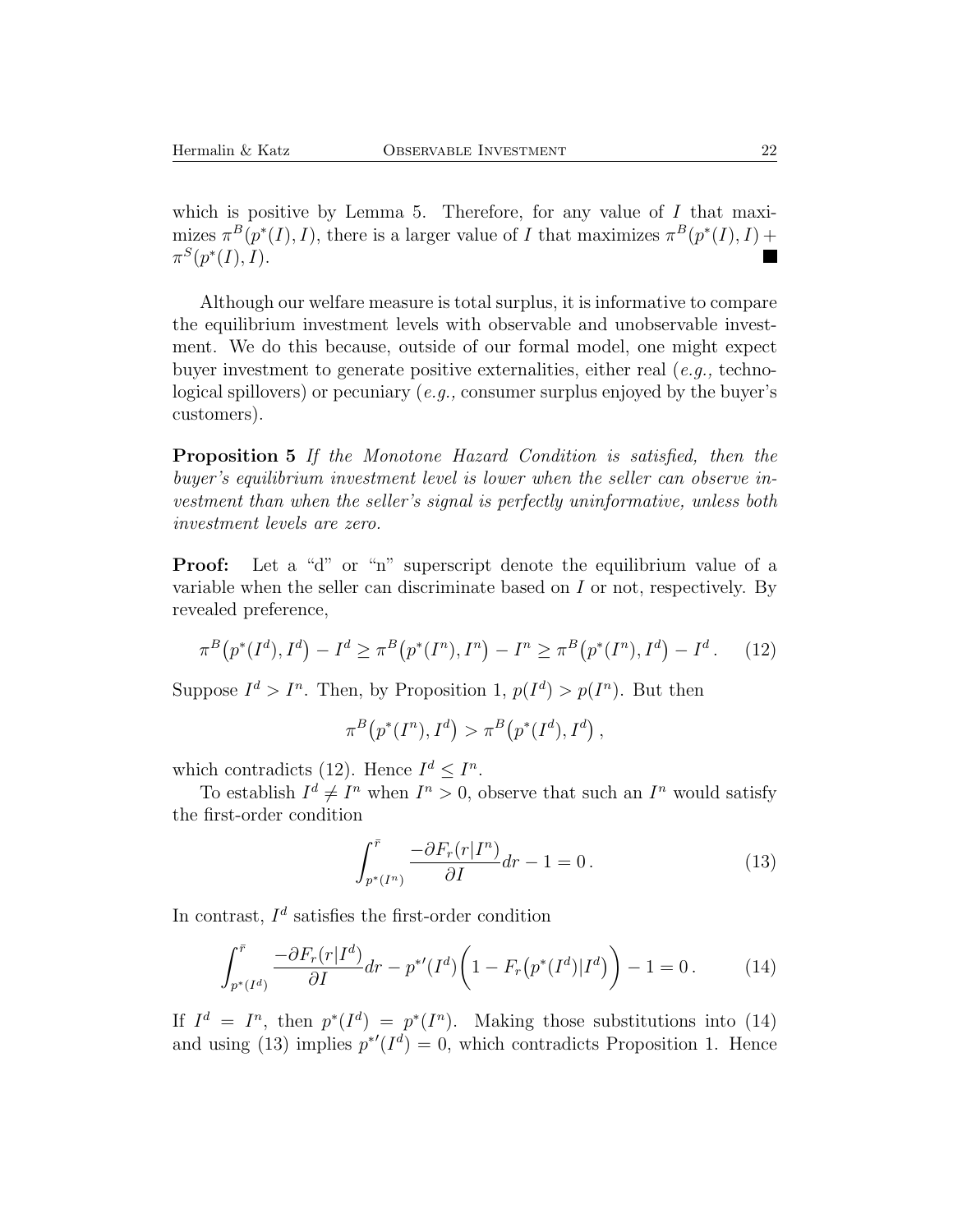$I^d < I^n$ .

As our next example illustrates, the conclusion of Proposition 5 depends critically on the assumptions made about the distribution of returns given investment. In particular, absent such assumptions, investment-based pricing can increase equilibrium investment level.

Suppose that the buyer chooses  $I \in \{0, \underline{I}, I\}$  where  $0 < \underline{I} < I$ . If the buyer invests nothing, then  $r = 0$  with probability 1. An investment of  $I$  yields return  $r_M$  with certainty, and an investment of  $I$  yields  $r_H$  with probability  $\rho$  and  $r_L$  with probability  $1 - \rho$ . Assume:

- $\rho r_H + (1 \rho) r_L \bar{I} < r_M \underline{I}$ , which implies that  $\underline{I}$  is the first-best investment level;
- $\rho r_H < r_L$ , which implies that  $r_L$  is the seller's profit-maximizing price conditional on  $I = \overline{I}$ ; and
- $\rho(r_H r_L) \bar{I} > 0$ , which implies that the buyer would earn positive expected profits if it invested  $\overline{I}$  and the seller set  $p = r_L$ .<sup>22</sup>

Observe that, under discrimination, it cannot be an equilibrium for the buyer to invest  $I$  because the seller would fully appropriate the resulting return  $(i.e., p^*(\underline{I}) = r_M)$ . Similarly, when discrimination is infeasible (*i.e.*, investment is unobservable), there no equilibrium in which the seller invests  $I$  with certainty.

Suppose the buyer invests  $\overline{I}$ . Under discrimination, the seller sets  $p^*(\overline{I}) =$  $r_L$ , and the buyer earns profits of  $\rho(r_H - r_L) - \bar{I}$ , which are positive by hypothesis. Hence, the buyer invests  $I$  under discrimination. There is no pure-strategy equilibrium in which the buyer invests  $I$  absent discrimination. To see why, assume to the contrary. Then the seller must set  $p = r<sub>L</sub>$ . But anticipating this price, the buyer would maximize its profits by choosing  $I = I$ , in which case the seller would not set  $p = r<sub>L</sub>$ . The only purestrategy equilibrium investment level absent discrimination is 0, which can be supported by having the seller set  $p = r_H$ .

To summarize this example, the buyer invests more than the first-best amount when the buyer's investment is observable and less than the firstbest amount when the seller's signal is perfectly uninformative. Moreover,

 $\blacksquare$ 

<sup>&</sup>lt;sup>22</sup>The following numerical values satisfy all of the assumed conditions:  $\underline{I} = 1, \overline{I} = 2$ ,  $r_L = 5$ ,  $r_M = 7$ ,  $r_H = 10$ , and  $\rho = .45$ .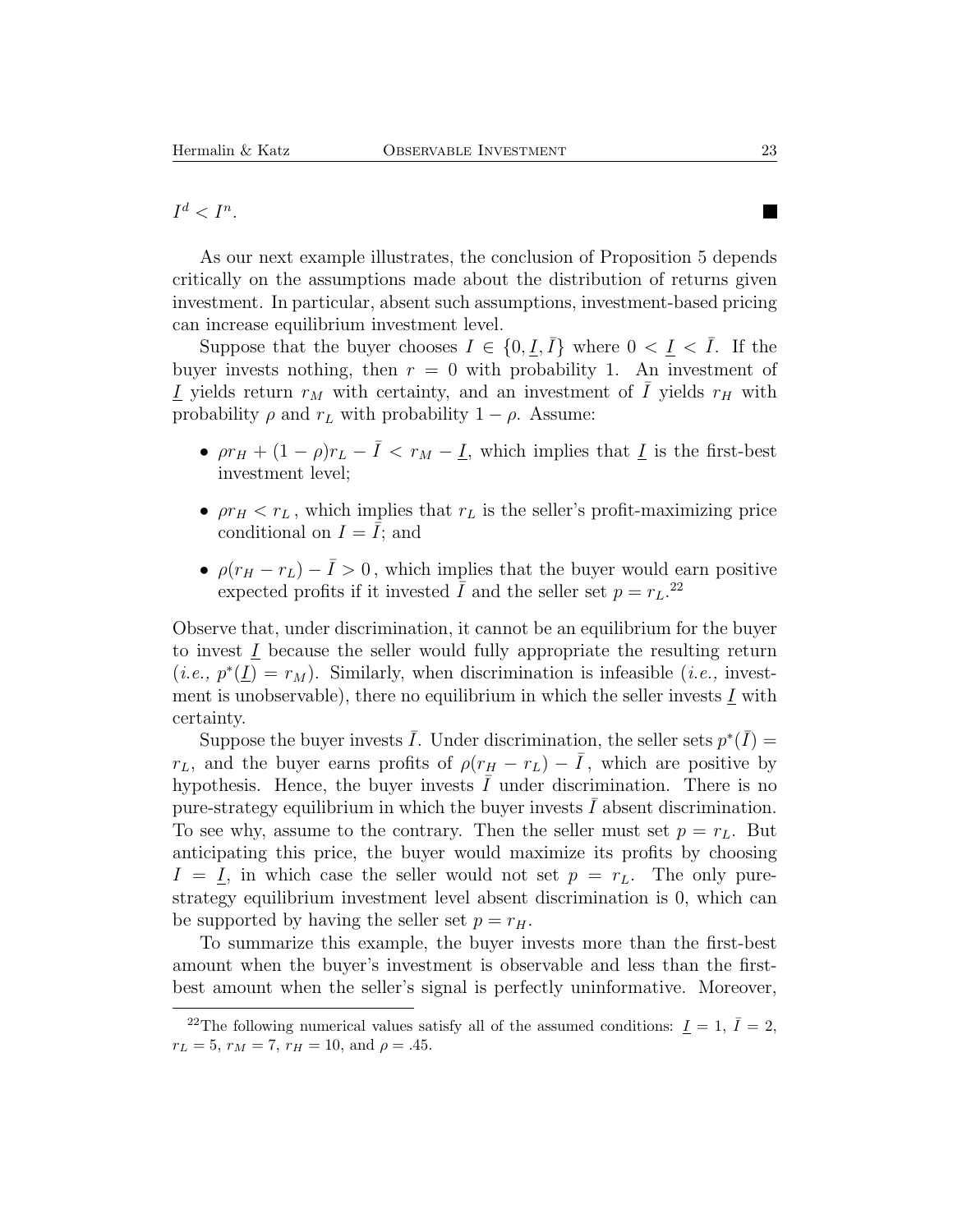equilibrium welfare is positive when investment is observable, but zero when it is not.

The intuition underlying this example is as follows. If the buyer efficiently chooses to invest  $I$ , it earns a deterministic level of returns, which the seller can then fully appropriate. Absent discrimination, it is never an equilibrium to choose  $\overline{I}$  with probability one because then the seller would set a low price and, knowing this, the buyer would deviate by setting  $I = \underline{I}^{23}$ . When its investment level is observable, however, the buyer can credibly "show" the seller that its investment level is  $I$ , which leads to noisy and, thus, less-thanfully appropriable returns.

This example illustrates a broader and well-known phenomenon with respect to investment and the hold-up problem: in some situations, the buyer's investment choice will affect the *share* of the returns that the buyer will appropriate, and the buyer's incentives are biased toward investments that increase the buyer's share of the total. Actions to affect the buyer's share include: randomization of the choice of  $I$  (see Gul, 2001); investment in projects with noisy returns (see, *e.g.,* Skrzypacz, 2005); adoption of flexible technologies, which improve the buyer's bargaining threat point; and second-sourcing, which is costly when the seller's costs are subadditive (see, *e.g.,* Farrell and Gallini, 1988).

The next example shows that, even if investment-based pricing lowers equilibrium investment, it may raise welfare. Suppose that the buyer chooses  $I \in \{0, \underline{I}, \overline{I}\}\$  where  $0 < \underline{I} < \overline{I}$  and  $\overline{I} - \underline{I} < .02$ . Assume that  $r \in \{0, 4, 6, 8\}$ . As above,  $r = 0$  with probability 1 when  $I = 0$ . In the present example, both of the positive investment levels yield noisy returns. Assume that

> and  $F(4|\underline{I}) = .40$   $F(6|\underline{I}) = .75$  $F(4|\bar{I}) = .33$   $F(6|\bar{I}) = .74$

.

Observe that  $F(\cdot|\bar{I}) \geq F(\cdot|\underline{I})$ . Clearly, the only possible price points are 4, 6, and 8. Straightforward calculations reveal that  $p^*(\underline{I}) = 4$  and  $p^*(\overline{I}) = 6^{24}$ The buyer's expected profits under price discrimination are

$$
.35 \times 2 + .25 \times 4 - \underline{I} = 1.7 - \underline{I}
$$

<sup>&</sup>lt;sup>23</sup>There are parameter values under which it is profitable for the buyer to play a mixed strategy that entails a positive probability of investing  $\overline{I}$  but the probability is less than 1 in order to avoid full return appropriation.

<sup>&</sup>lt;sup>24</sup>Respectively,  $4 > \max\{0.6 \times 6, 0.25 \times 8\}$  and  $0.67 \times 6 > \max\{4, 0.26 \times 8\}.$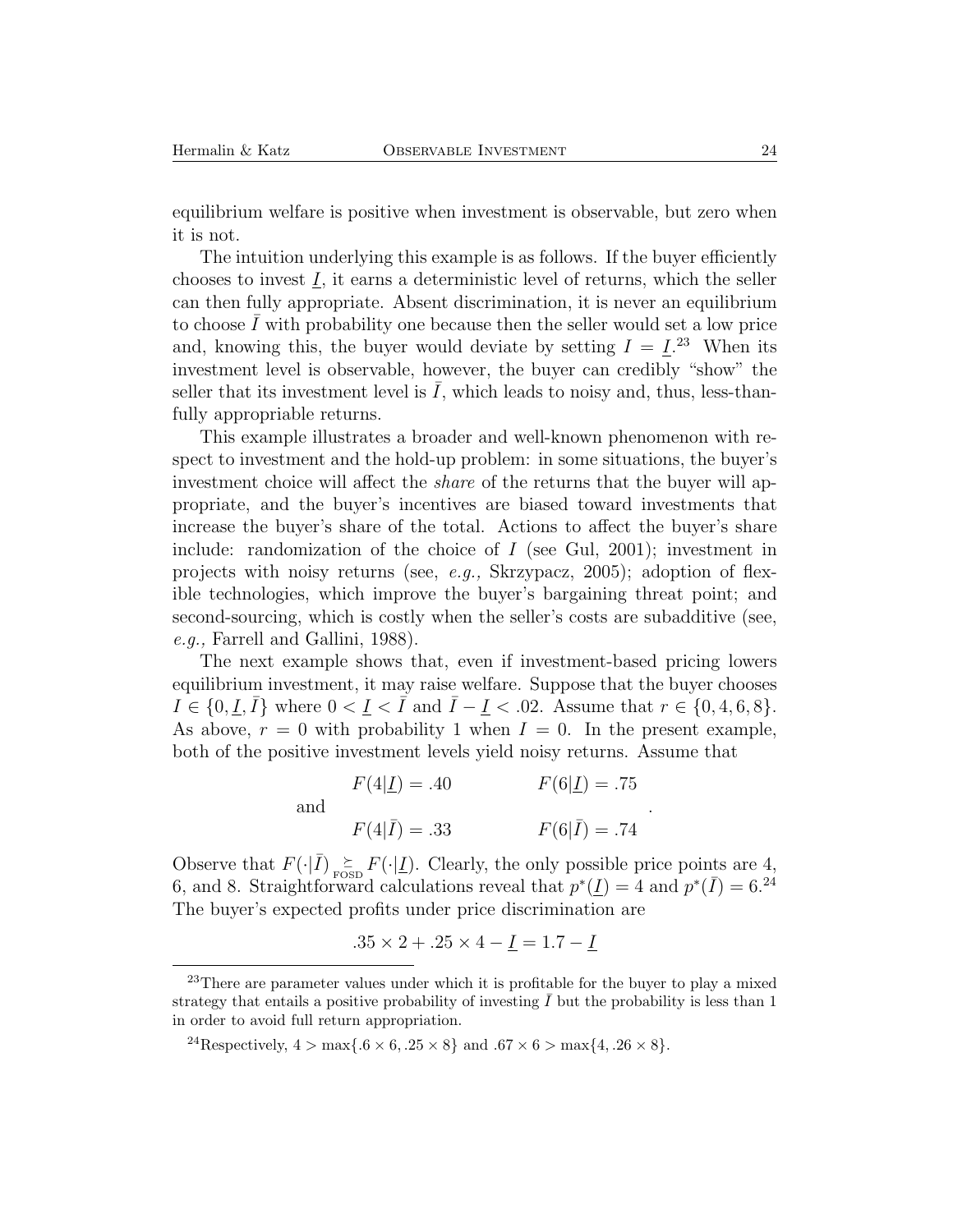if  $I = I$  and

$$
.26 \times 2 - \bar{I} = .52 - \bar{I}
$$

if  $I = \overline{I}$ . Because the former exceeds the latter, the buyer invests I in equilibrium and the seller's price on the equilibrium path is 4. Absent price discrimination, there is a unique equilibrium in which the buyer invests  $\bar{I}$ and  $p = 6^{25}$  We can now compare expected welfare:

$$
W(4, \underline{I}) = .40 \times 4 + .35 \times 6 + .25 \times 8 - \underline{I} = 5.70 - \underline{I}
$$
 (15)

and

$$
W(6,\bar{I}) = .41 \times 6 + .26 \times 8 - \bar{I} = 4.54 - \bar{I}.
$$
 (16)

In this example, investment-based pricing raises welfare even though investment falls. Intuitively, price also falls by a sufficient amount that the probability of trade is higher at the low-investment/low-price outcome than at the high-investment/high-price outcome. In other words, there is an *ex post* efficiency improvement associated with the outcome under investment-based pricing.

The previous examples demonstrate that the sign of the welfare effects of investment-based pricing is ambiguous and depends on specific market characteristics. The following result characterizes one set of markets in which the sign is unambiguous:

**Proposition 6** *Suppose that the Monotone Hazard Condition is satisfied. If the equilibrium probability of trade is lower when the seller can observe the buyer's investment than when its signal is perfectly uninformative, then the improvement in the seller's information lowers equilibrium welfare.*<sup>26</sup>

<sup>&</sup>lt;sup>25</sup>Given  $p = 6$ , the buyer's expected profits are .50−I and .52− $\overline{I}$  under its two investment options. The latter exceeds the former, so  $I^*(6) = \overline{I}$ . We earlier showed  $p^*(\overline{I}) = 6$ . Simple calculations reveal that  $\overline{I} = I^*(4)$ , but, as noted above,  $p^*(\overline{I}) \neq 4$ . Hence, the equilibrium is unique.

<sup>26</sup>This result is suggestive of the well-known result that third-degree price discrimination lowers welfare if its lowers equilibrium output. The mechanisms at work are, however, different.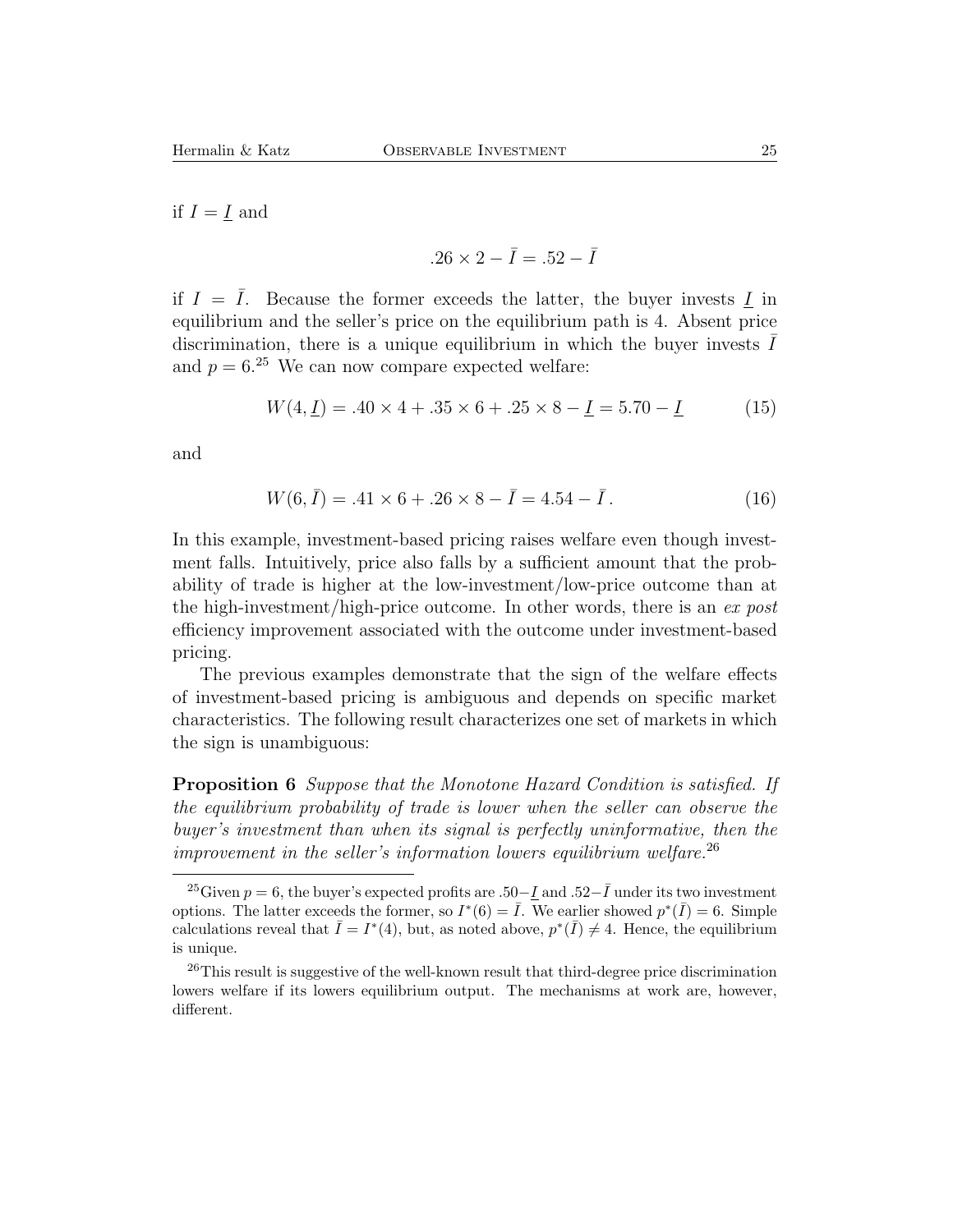

**Figure 4:** The welfare effects of investment-based pricing.

**Proof:** Let  $x^d$  denote the equilibrium probability of trade when the seller can observe the buyer's investment level, and let  $x^n$  denote the corresponding probability when it cannot. By the previous proposition,  $I^d < I^n$ . Proposition 1 then implies  $p^d \equiv p^*(I^d) < p^*(I^n) \equiv p^n$ . Figure 4 illustrates the change in total surplus gross of the buyer's investment cost. The relative positions of the demand curves follow because the Monotone Hazard Condition implies the FOSD Improvement Condition. Observe that the change in total surplus gross of investment costs exceeds the two shaded regions in Figure 4. The area of these regions are

$$
\pi^{B}(p^{n}, I^{n}) - \pi^{B}(p^{n}, I^{d}) + p^{n}(x^{n} - x^{d})
$$
\n(17)

The result follows if (17) exceeds the incremental cost of investment,  $I<sup>n</sup> - I<sup>d</sup>$ . That, in turn, follows if

$$
(\pi^B(p^n, I^n) - I^n) - (\pi^B(p^n, I^d) - I^d) + (x^n - x^d)p^n > 0.
$$

By revealed preference, the difference in the first two terms is positive. And the third term is positive by hypothesis. Therefore, total surplus must be higher when the seller cannot observe the buyer's investment than when it can.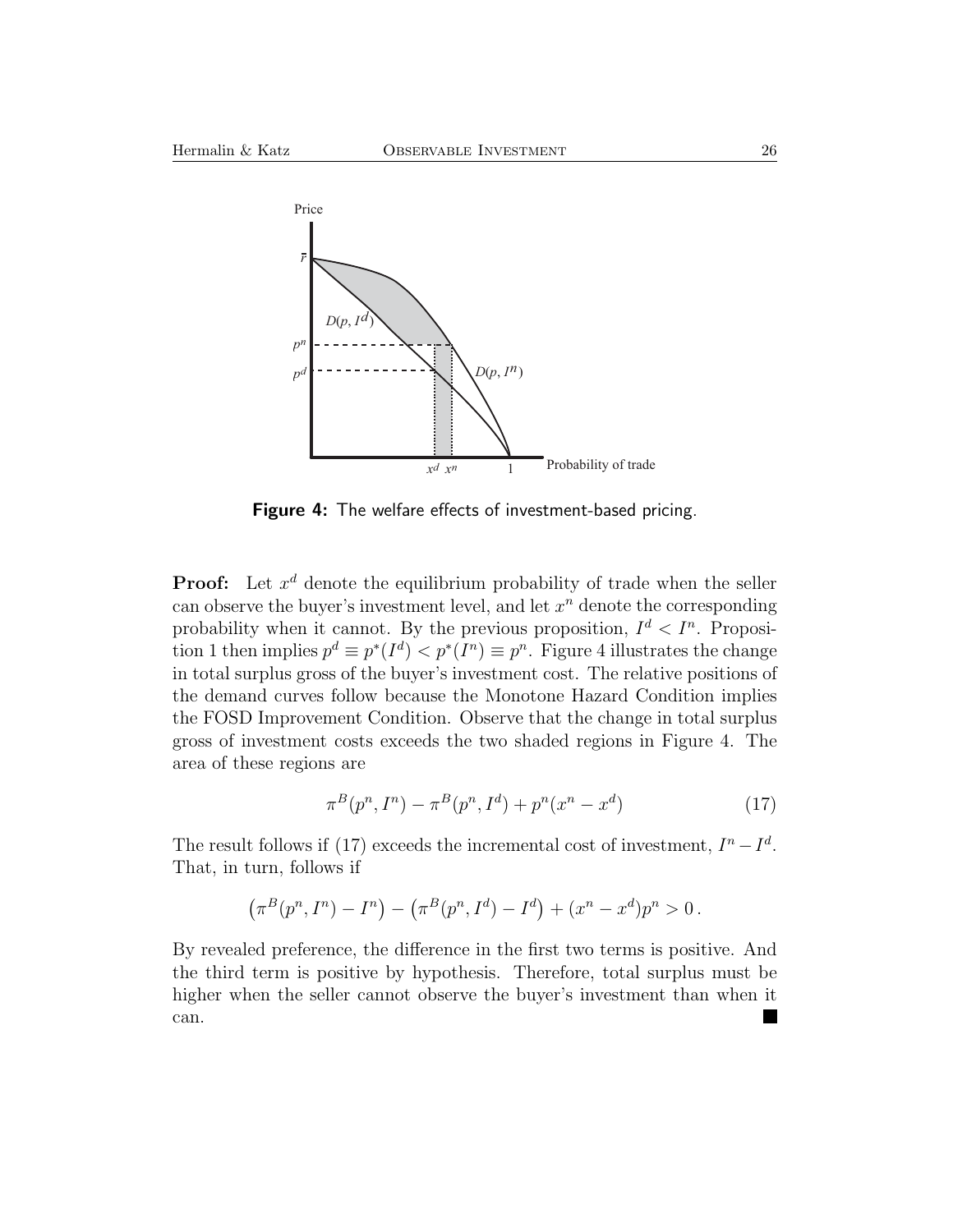**Corollary 1** *Suppose that the Monotone Hazard Condition is satisfied and the elasticity of demand at any probability of trade is increasing in investment (i.e., demand curves get "flatter" as investment increases). Then equilibrium welfare is lower when the seller can observe* I *than when its signal is perfectly uninformative.*

**Proof:** Given Proposition 6, it is sufficient to show that  $x^n > x^d$ . To do so, consider the seller's problem as one of choosing the profit-maximizing quantity (probability of sale) given the buyer's choice of  $I$ . Observe that the result follows if we can show that the seller's marginal revenue as a function of x is increasing in I. To this end, let  $P(x, I)$  denote the inverse demand curve. By Proposition 5,  $I^d < I^n$  and, thus,  $P(x, I^n) > P(x, I^d)$  for all  $x \in (0, 1)$ . We need to show that

$$
P(x, I^{n}) + x \frac{\partial P(x, I^{n})}{\partial x} > P(x, I^{d}) + x \frac{\partial P(x, I^{d})}{\partial x}, \qquad (18)
$$

which is equivalent to

$$
P(x, I^n) \left(1 - \frac{1}{\epsilon(x, I^n)}\right) > P(x, I^d) \left(1 - \frac{1}{\epsilon(x, I^d)}\right),\tag{19}
$$

where  $\epsilon(x, I)$  is the elasticity of demand at x given I. Because, by assumption,  $\epsilon(x, I^n) > \epsilon(x, I^d)$  and we showed  $P(x, I^n) > P(x, I^d)$ , it follows that (19) holds.  $\overline{\phantom{a}}$ 

Lastly, we examine the distributional effects of the observability of the buyer's investment level. Somewhat surprisingly, the improvement in the seller's information raises the buyer's equilibrium profits under very general conditions.

**Proposition 7** *The buyer's equilibrium expected profits are weakly greater when the seller can observe the buyer's investment than when the seller's signal is perfectly uninformative.*

**Proof:** The result follows by revealed preference:

$$
\pi^{B}(p^{*}(I^{d}), I^{d}) - I^{d} \geq \pi^{B}(p^{*}(I^{n}), I^{n}) - I^{n} = \pi^{B}(p^{n}, I^{n}) - I^{n}.
$$

 $\blacksquare$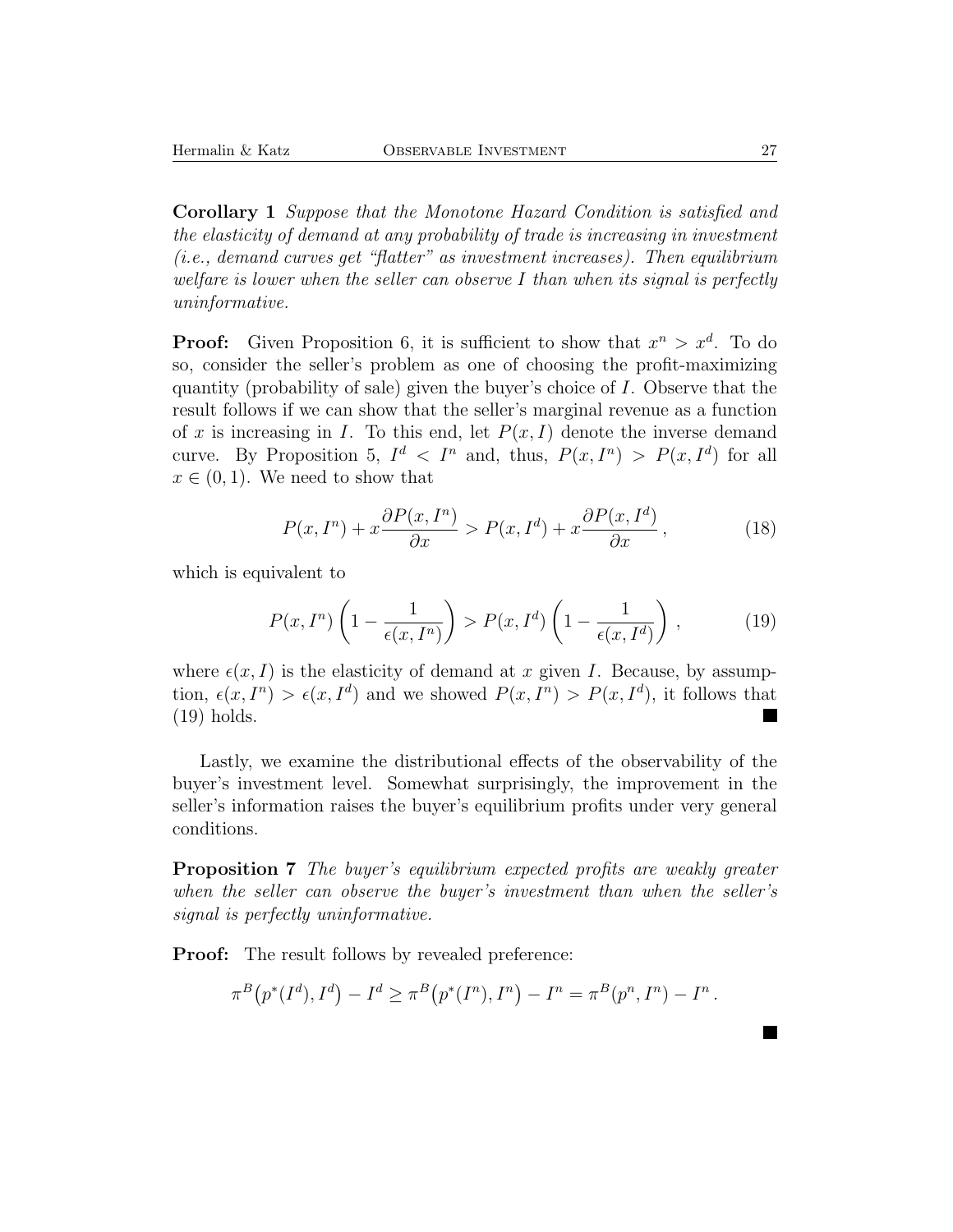

**Figure 5:** The Stackelberg effect.

Intuitively, the observability of  $I$  allows the buyer to choose from among a wider range of options and behave as a Stackelberg leader. Figure 5 illustrates. In the figure,  $\mathcal{I}^n$  and  $\mathcal{I}^d$  denote two iso-profit curves for the buyer. For a given price p, the buyer's profit is maximized at  $I^*(p)$ ; hence, the summits of the iso-profit curves coincide with best-response function  $I^*(\cdot)$ . Point B denotes the equilibrium point absent discrimination. When the seller can observe I, the buyer chooses its desired point on  $p^*(I)$ . As illustrated, point A is its most desired point and the buyer's profit is increased  $vis-\hat{a}-vis$  point B.

This result has a simple but powerful implication: if the seller prefers to engage in investment-based pricing, it is socially optimal for the seller to do so. Hence, banning a seller from using such information could be welfare improving only in those circumstances in which the seller cannot commit to ignoring the information.<sup>27</sup> Of course, such commitment is difficult in some settings, but even here this result provides a very different perspective on why regulation could be valuable than does the prevailing intuition.

This result also highlights the difference between marginal and total profit effects on investment incentives. Even though the buyer earns higher profits

<sup>&</sup>lt;sup>27</sup>Many states, for example, have laws that prohibit the manufacturers or wholesales of certain products from discriminating among their retail distributors.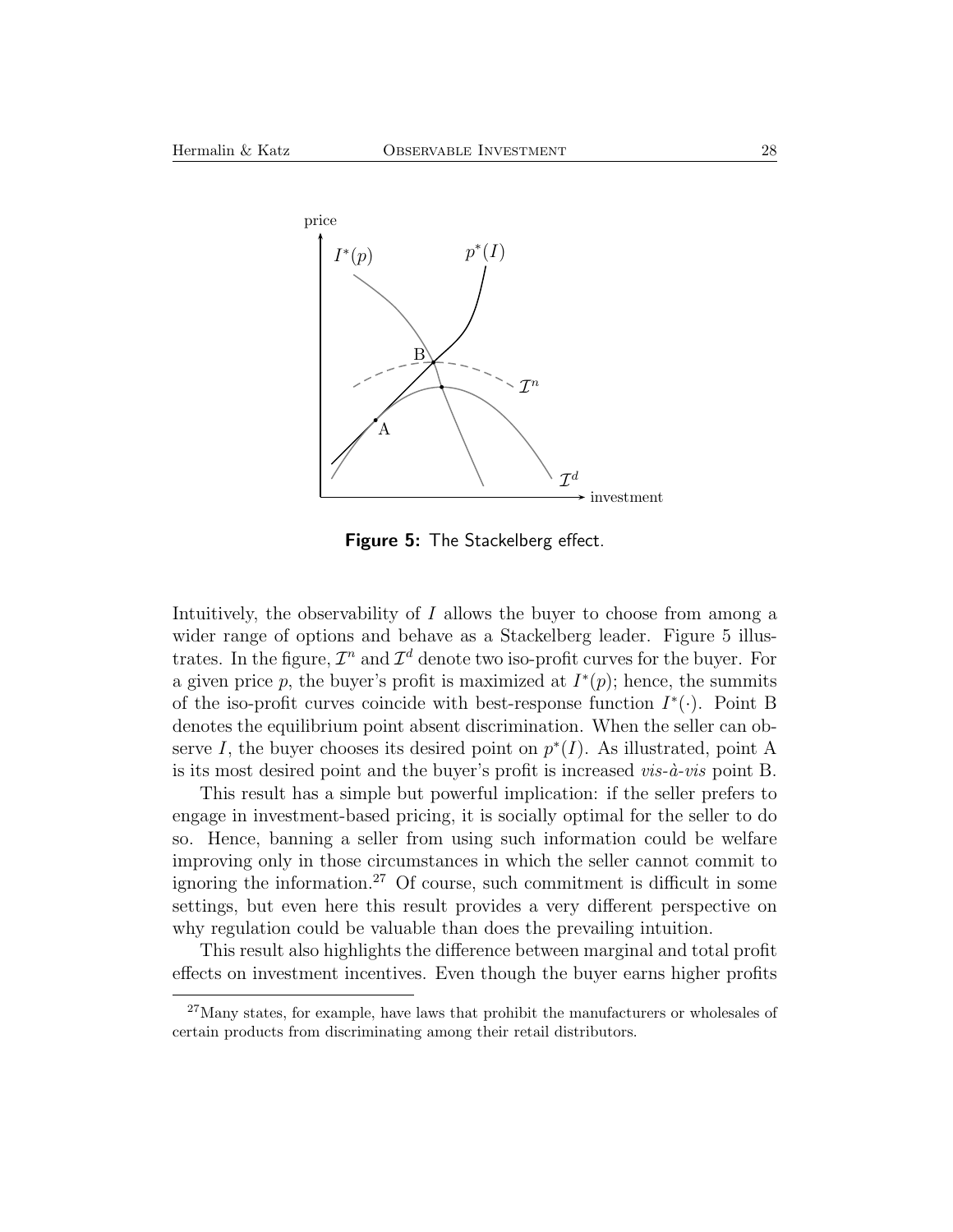when the seller is better informed, we have seen that the buyer may also invest less.<sup>28</sup>

Although the buyer gains from the improvement in the seller's information, the seller loses, at least under the Monotone Hazard Condition:

**Proposition 8** *If the Monotone Hazard Condition is satisfied, then the seller's equilibrium expected profits are lower when the seller can observe the buyer's investment than when the seller's signal is perfectly uninformative.*

**Proof:** By Proposition 5,  $I^n > I^d$ . Using the fact that the Monotone Hazard Condition implies the FOSD Improvement Condition, the result follows from application of Lemma 5.

Under the conditions of Proposition 8, the seller would wish to commit *ex ante* not to price discriminate on the basis of investment. Observe that an *ex ante* contractual agreement with the buyer would be insufficient if renegotiation were possible. A contractual agreement could prevent the seller from unilaterally raising the price. But suppose the buyer invested  $I'$ , where  $I' < I<sup>n</sup>$ , and proposed to the seller that it lower its price from  $p<sup>n</sup>$  to  $p<sup>*</sup>(I')$ . It would be in both the buyer and seller's interest to renegotiate the contract in this way rather than maintain  $p = p^n$ . Anticipating renegotiation, the buyer would solve the program

$$
\max_{I} \left\{ \begin{array}{l} \int_{p^*(I)}^{\bar{r}} \left(1 - F_r(r|I)\right) dr - I \,, \text{ if } I \le I^n\\ \int_{p^n}^{\bar{r}} \left(1 - F_r(r|I)\right) dr - I \,, \text{ if } I > I^n \end{array} \right.
$$

.

When the Monotone Hazard Condition is satisfied, the solution to this program is  $I^d < I^n$ . In other words, it is not necessarily enough for the seller to commit not to price opportunistically, it could also be necessary for the seller to commit not to negotiate discounts off its posted price.

In some settings, the seller may be able to establish a reputation for neither making use of the available information nor engaging in holdup. Lafontaine and Shaw (1999) examined a large panel of franchise contracts

 $^{28}$ In a different context, Inderst and Wey (2006) also find that a change that raises the investor's overall level of returns can lower investment incentives. Specifically, they find that an decrease in buyer power, which raises the seller's profits, can decrease the seller's incentives to invest in reducing its costs.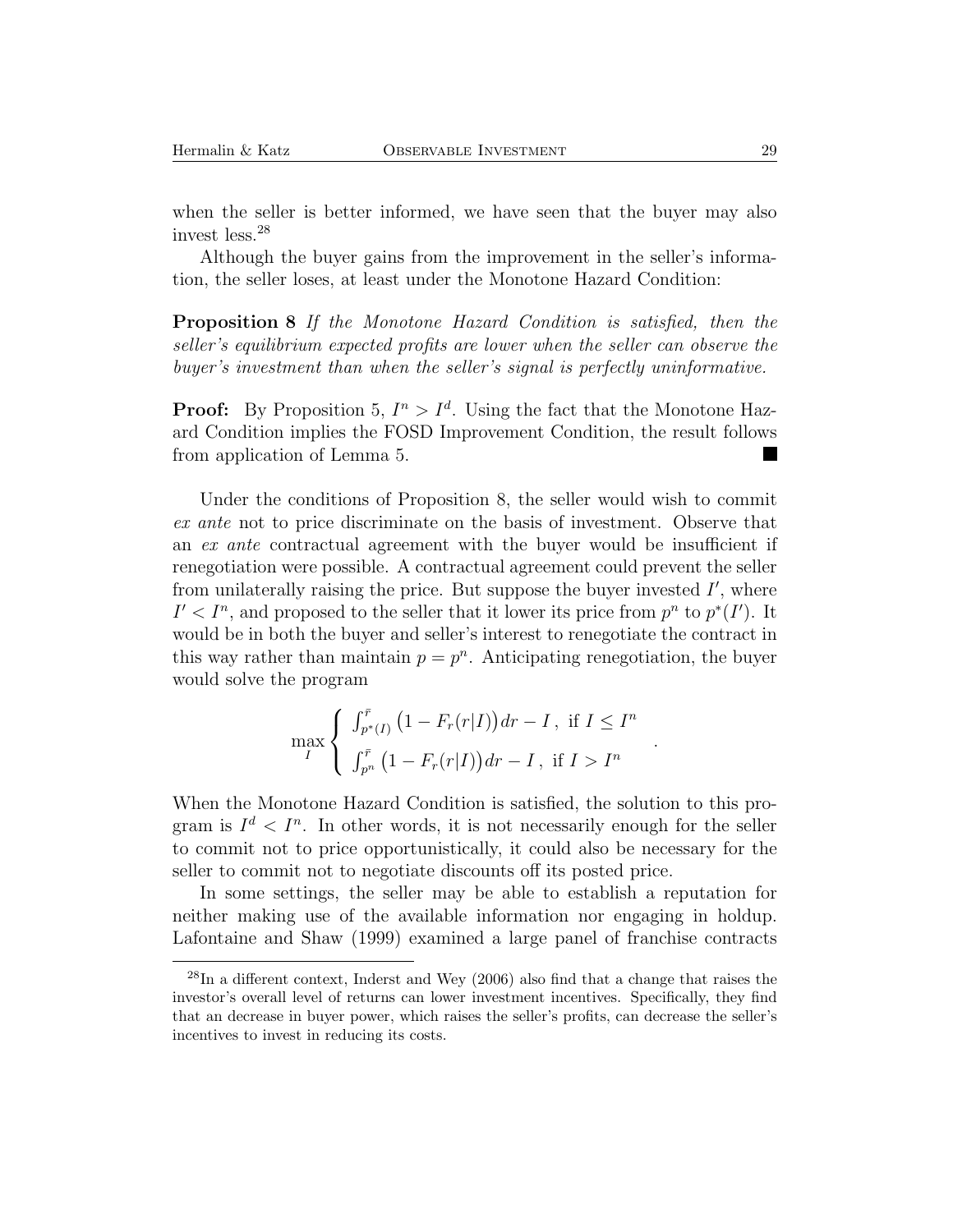(specifically, royalty rates and franchise fees) over 13 years. The authors found large differences across franchise systems but that the franchise fee and royalty rate are generally the same for all franchisees joining a given system at a given time (*i.e.,* there is no customization of contracts to idiosyncratic conditions). Moreover, they found that renewals occur at the then-current terms for new franchisees. Although there are other explanations for this behavior, we observe that it is consistent with the implications of the present analysis.

#### **4.2 Seller Commitment**

We close this section by examining the outcome when the seller can commit to its price schedule prior to the buyer's making its investment.<sup>29</sup> By setting  $p(I)$  sufficiently large for any  $I \neq I_0$ , the seller can force the buyer either to shut down or pick  $I_0$ . The seller will choose  $I_0$  to maximize the value of the following program:

$$
\max_{p} p\big(1 - F_r(p|I_0)\big)
$$

subject to

$$
\int_p^{\bar{r}} \left(1 - F_r(r|I_0)\right) dr \ge I_0.
$$

Forming the Lagrangian and differentiating it with respect to I yields the first-order condition

$$
0 = -\frac{p\partial F_r(p|I)}{\partial I} + \lambda \bigg( \int_p^{\bar{r}} \frac{-\partial F_r(r|I)}{\partial I} dr - 1 \bigg) .
$$

Suppose that the FOSD Improvement Condition holds. Then the seller increases I until the constraint binds. Hence,  $\lambda > 0$  and we can write the first-order condition as

$$
\frac{p}{\lambda}\times\frac{\partial F_r(p|I)}{\partial I}=\int_p^{\bar{r}}-\frac{\partial F_r(r|I)}{\partial I}dr-1\,.
$$

By first-order stochastic dominance, the left-hand side is negative. The righthand side is the social marginal return to investment when the seller sets a

 $^{29}$ As in the case of a perfectly uninformative signal, we assume that it is infeasible for the seller to offer the buyer a contract that provides an option to buy the good at  $p = 0$ in return for a payment made prior to the buyer's sinking its investment.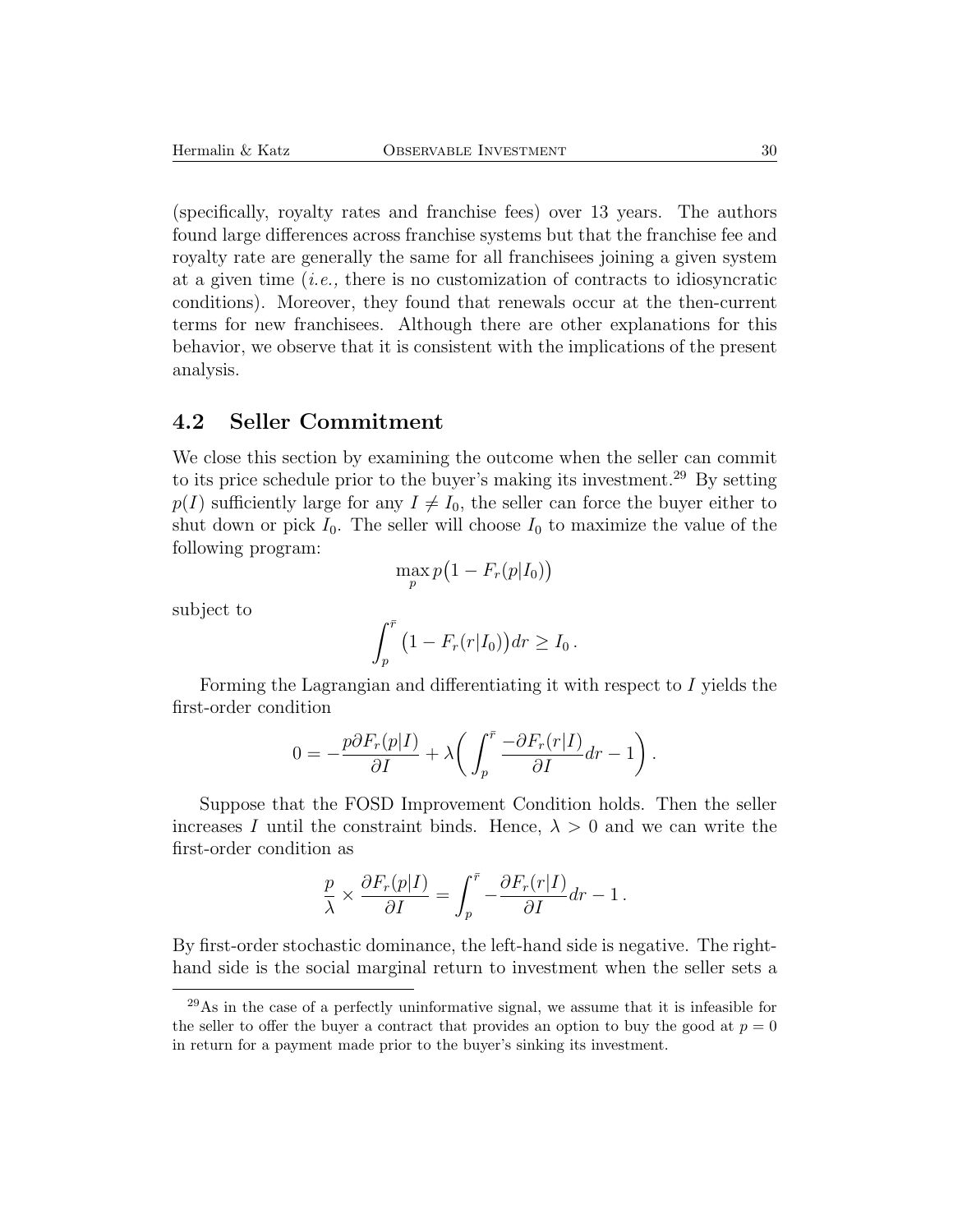price of  $p$ . Hence, the seller induces the buyer to make more than the secondbest level of investment given the seller's price.

Summarizing this analysis,

**Proposition 9** *Suppose that the seller can observe the buyer's investment level and can commit to its price schedule before the buyer makes its investment decision. If the FOSD Improvement Condition holds, then the seller induces the buyer to invest more than the second-best level given the seller's price.*

The intuition is as follows. Holding its price fixed, the seller's profits rise with  $I$  because the probability of making a sale increases. As long as the buyer's individual rationality constraint is not binding, the seller increases I without regard for the additional investment costs. Observe that if the buyer could commit to paying the seller regardless of the realization of  $r$ , then this effect would not arise. Indeed, it is easily seen that, in this alternative game, the seller would force the buyer to choose the first-best level of investment and then extract all of the expected surplus through the choice of  $p$ .

Absent commitment, the buyer invests less than the second-best amount. With commitment, the buyer is induced to invest more than the second-best amount. It should be noted, however, that the equilibrium prices may be different, so that these results do not provide a direct comparison of the two investment levels.

# **5 A Noisy Signal of Returns**

We now allow s to be an arbitrary signal that is informative with respect to return, r. Conditional on the signal s and its anticipated value of  $I$ ,  $I_0$ , the seller seeks to maximize

$$
p\big(1 - G(p|s, I_0)\big)\,,\tag{20}
$$

where  $G(r|s, I)$  is the distribution of r conditional on s and I.

Given a price schedule  $p^*(s, I_0)$ , the buyer's investment problem is

$$
\max_{I} \int_{0}^{\bar{s}} \int_{p^{*}(s,I_{0})}^{\bar{r}} (r - p^{*}(s,I_{0})) f(r,s|I) dr ds - I
$$
  
= 
$$
\max_{I} \int_{0}^{\bar{s}} \left( \int_{p^{*}(s,I_{0})}^{\bar{r}} (1 - G(r|s,I)) dr \right) f_{s}(s|I) ds - I.
$$
 (21)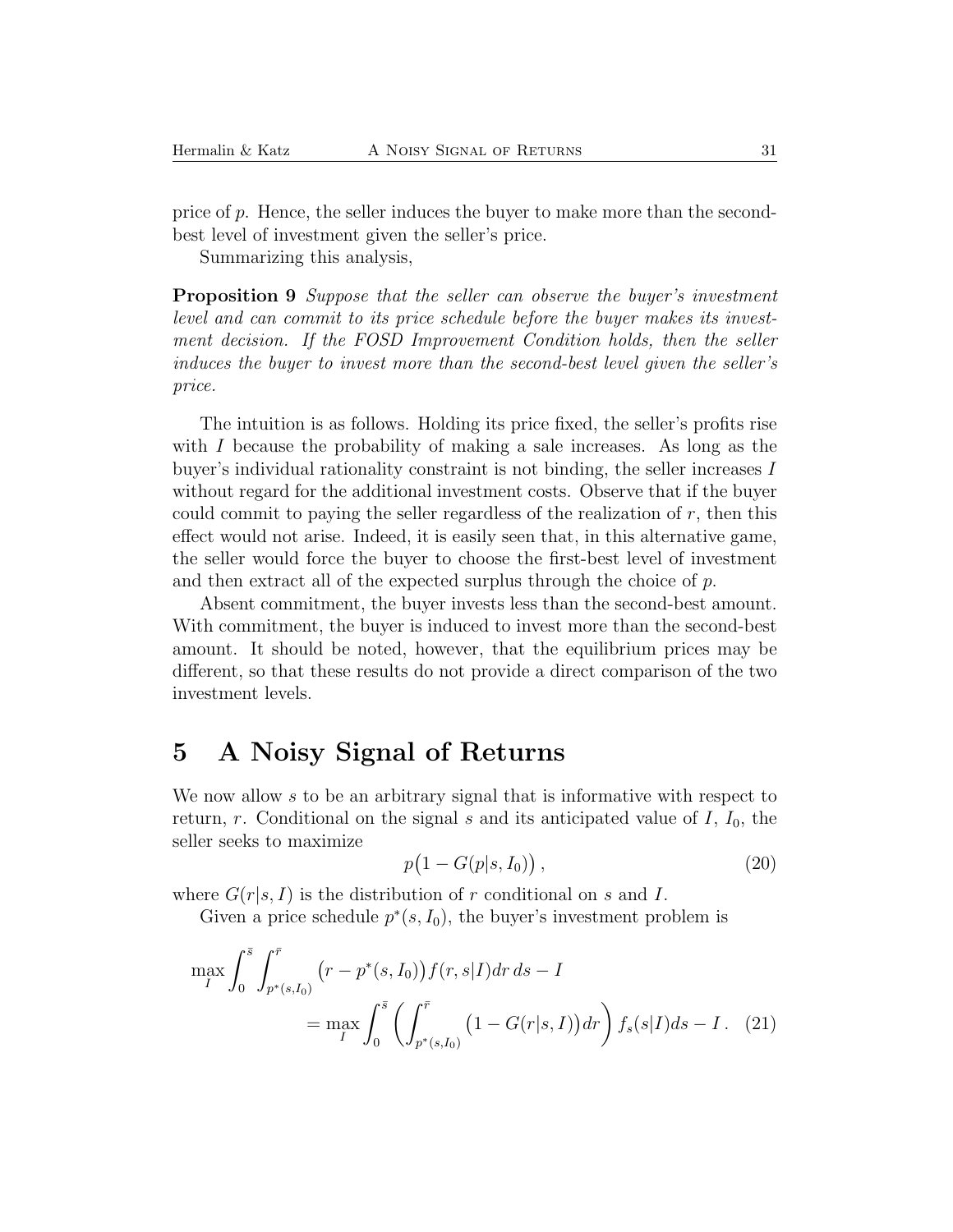As we saw in our examination of  $s \equiv I$ , it is necessary to put considerable structure on the problem in order to obtain definitive results. To that end, we make several assumptions:

- First, as discussed in the Introduction, a perfectly informative signal destroys buyer investment incentives when the seller cannot commit to its price schedule prior to the buyer's investing. Hence, we assume that s is a noisy signal of r.
- Second, we assume that higher values of investment tend to give rise to higher values of the signal. Specifically, an increase in I leads to an improvement in the distribution of  $s$  in the sense of first-order stochastic dominance. We also assume that  $s = 0$  with probability 1 if  $I = 0$ .
- Lastly, we extend the Monotone Hazard Condition to include s:

**Assumption 3 (Extended Monotone Hazard Condition)** *For any* I > 0*, the hazard rate associated with the distribution of the buyer's returns conditional on its investment and the signal is non-decreasing in return and decreasing in both the signal and investment:*

Formally, the hazard rate is

$$
h_G(p|s, I) \equiv \frac{g(p|s, I)}{1 - G(p|s, I)},
$$

where  $g(r|s, I)$  is the density function corresponding to  $G(r|s, I)$ . Let **a** denote the vector  $(s, I)$ . Employing the usual ordering over vectors, we assume

$$
h_G(p|\mathbf{a}) \ge h_G(p'|\mathbf{a}) \text{ if } p > p'
$$
\n<sup>(22)</sup>

and

$$
h_G(p|\mathbf{a}) < h_G(p|\mathbf{a}') \text{ if } \mathbf{a} \succ \mathbf{a}' \tag{23}
$$

for p and  $p' \in (0, \bar{r})$  and **a** and  $\mathbf{a}' \in [0, \bar{s}] \times (0, \infty)$ .

A well-known consequence of assuming the hazard rate is non-decreasing in price is that conditional demand,  $1 - G(p|s, I)$ , is log concave in p for all s and all  $I > 0$ . The log concavity of  $1 - G(p|s, I)$  is sufficient for (20) to be strictly concave in p and, hence, for  $p^*(s, I_0)$  to be unique.

In the Appendix, we extend several results derived for the case of  $s \equiv I$ to this more general setting: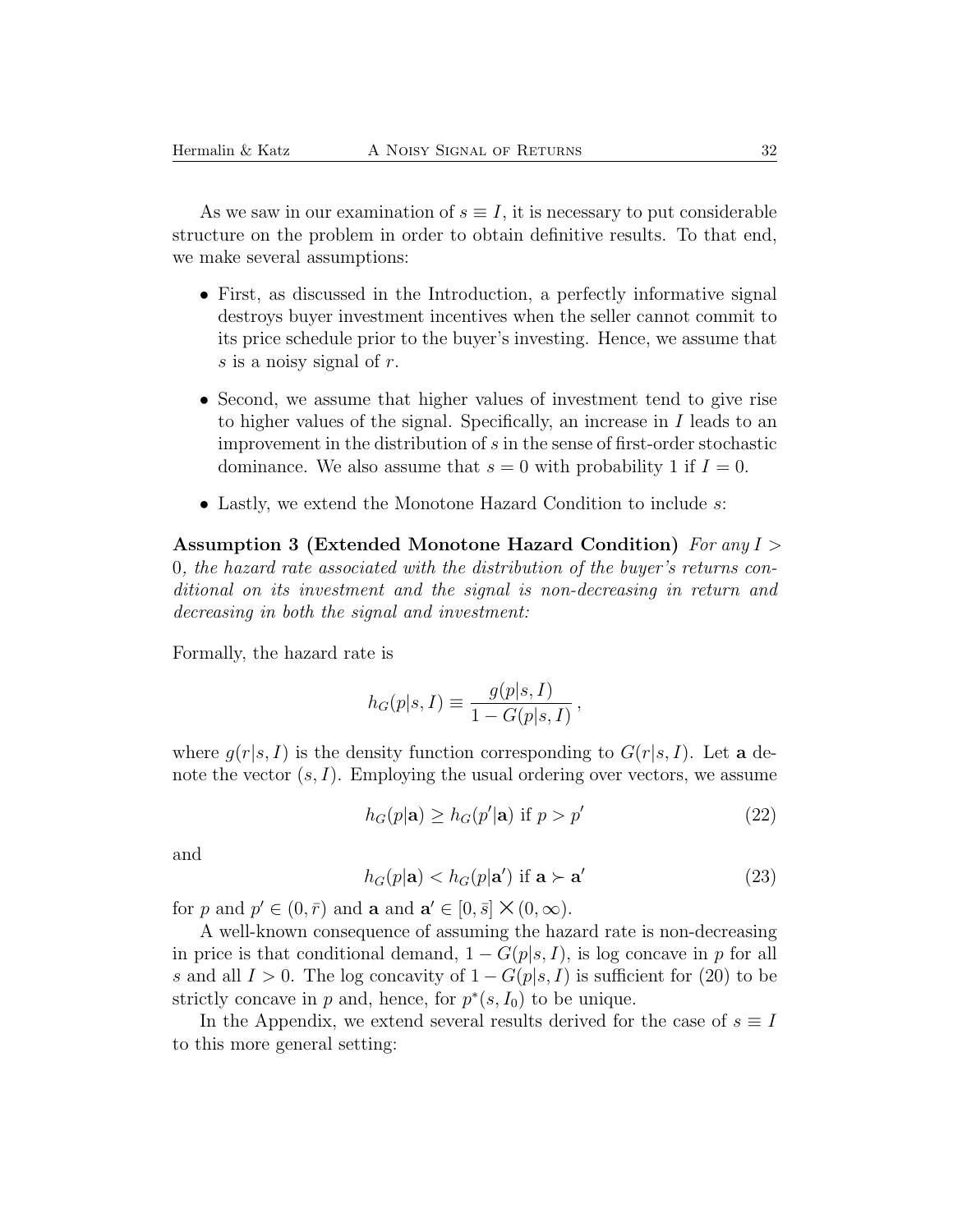**Proposition 10** *If the Extended Monotone Hazard Condition holds, then the seller's profit-maximizing price increases with both the signal and the anticipated value of investment; that is,* p∗(s, I) *is increasing in both its arguments.*

**Proposition 11** *Suppose that an increase in investment leads to an improvement in the distribution of* s *in the sense of first-order stochastic dominance and that the Extended Monotone Hazard Condition is satisfied. Then an increase in investment by the buyer raises the seller's profits and, given the equilibrium price schedule chosen by the seller, the buyer's equilibrium investment level is less than the second-best amount unless the latter is zero.*

Not all of the results from the observable-investment case extend to a general signal of  $r$ . For instance, with a general  $s$ , the buyer could be worse off than when the seller's signal is perfectly uninformative (*e.g.,* when s is a near-perfect signal of  $r$  and, thus, allows near-perfect rent extraction by the seller). This result stands in contrast with Proposition 7, which applied to the case of  $s \equiv I$ .

An obvious question is whether the seller's ability to condition its price on the signal reduces the buyer's investment incentives *vis-`a-vis* the situation in which the seller is incapable of conditioning price on s. At this level of generality, there is no definitive answer:

**Proposition 12** *Depending on the parameter values, pricing based on a noisy signal of return may raise or lower the equilibrium level of buyer investment. This ambiguity arises even when an increase in investment leads to an improvement in the distribution of* s *in the sense of first-order stochastic dominance and the Extended Monotone Hazard Condition is satisfied.*

We prove the proposition by example.

Suppose  $s \in \{0, 1, 2\}$ , and let  $f_s(s|I)$  denote the probability mass function for s conditional on the value of  $I$ . Assume that an increase in  $I$  leads to a improvement in the distribution of s in the sense of first-order stochastic dominance (*i.e.*,  $f_s(0|I)$  and  $f_s(0|I) + f_s(1|I)$  are decreasing in I).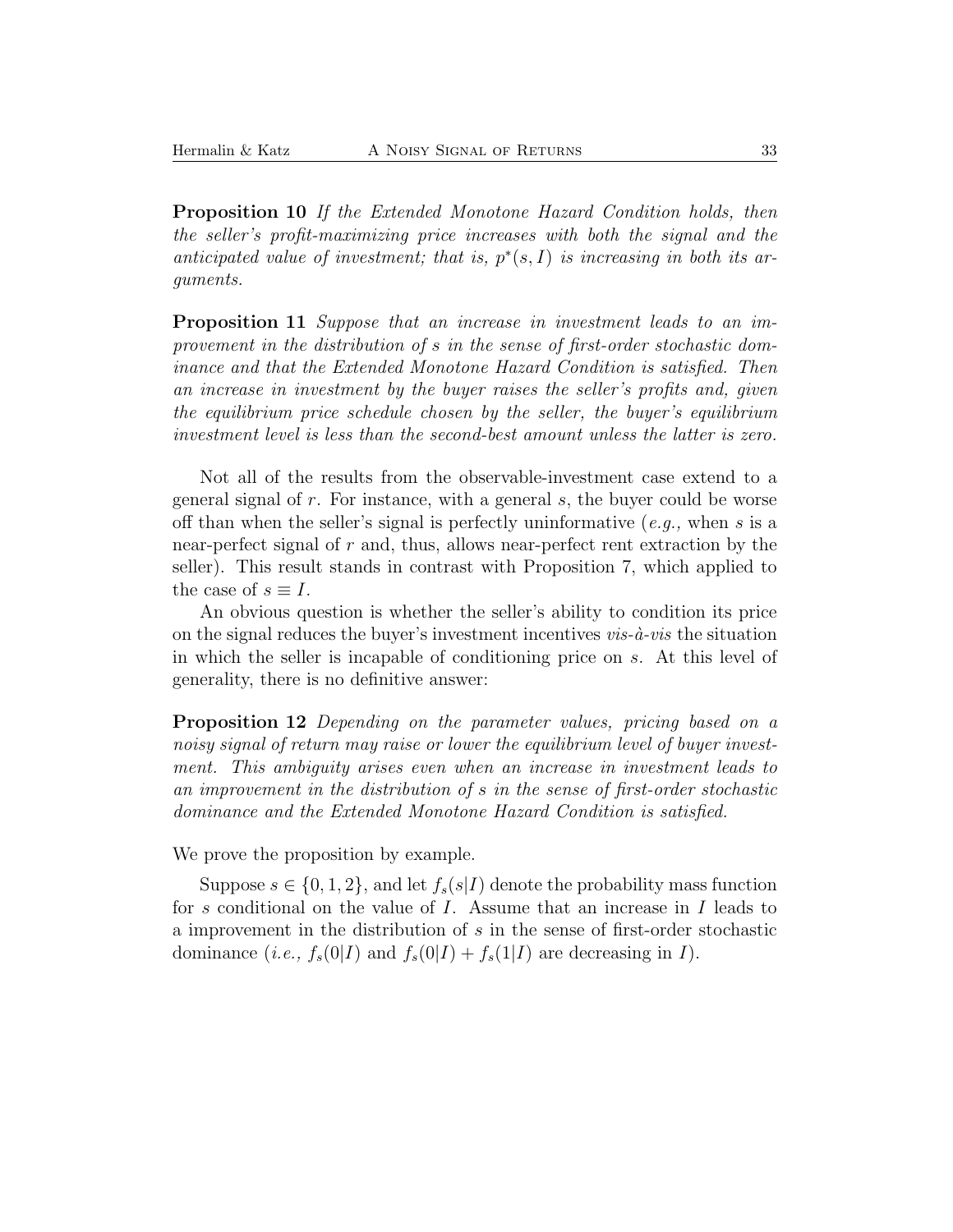

**Figure 6:**  $D(p|s)$  is the probability of trade conditional on the price and signal value. The point  $(2/3, 2/3)$  is a kink in  $D(\cdot|2)$ .

Let  $\bar{r} = 1$ . Assume

$$
1 - G(r|s, I) = \begin{cases} 0, \text{ if } s = 0 \\ 1 - r, \text{ if } s = 1 \\ \begin{cases} 1 - \frac{1}{2}r, \text{ if } r \le \frac{2}{3} \\ 2(1 - r) + \frac{1}{20}(r - \frac{2}{3})(1 - r), \text{ if } r > \frac{2}{3} \end{cases}, \text{ if } s = 2 \end{cases}
$$

Observe that s is a sufficient statistic for r and that  $r = 0$  with probability 1 if s = 0. The conditional demand curves  $1 - G(r|1, I)$  and  $1 - G(r|2, I)$  are illustrated in Figure 6.<sup>30</sup>

**Lemma 8** *The distributions*  $G(r|s, I)$  *given above satisfy the Extended Monotone Hazard Condition.*

If the seller can condition its price on the signal, then it is readily shown that  $p(1) = 1/2$  and  $p(2) = 2/3$ .

.

 $30$ The slight degree of curvature introduced in the last line of the definition of 1 −  $G(r|s, I)$  (the term beginning 1/20) is needed to ensure that the Extended Monotone Hazard Condition is strictly satisfied for all  $r$ ; were that term deleted, then the hazard rate would be the same regardless of signal for  $r > 2/3$ .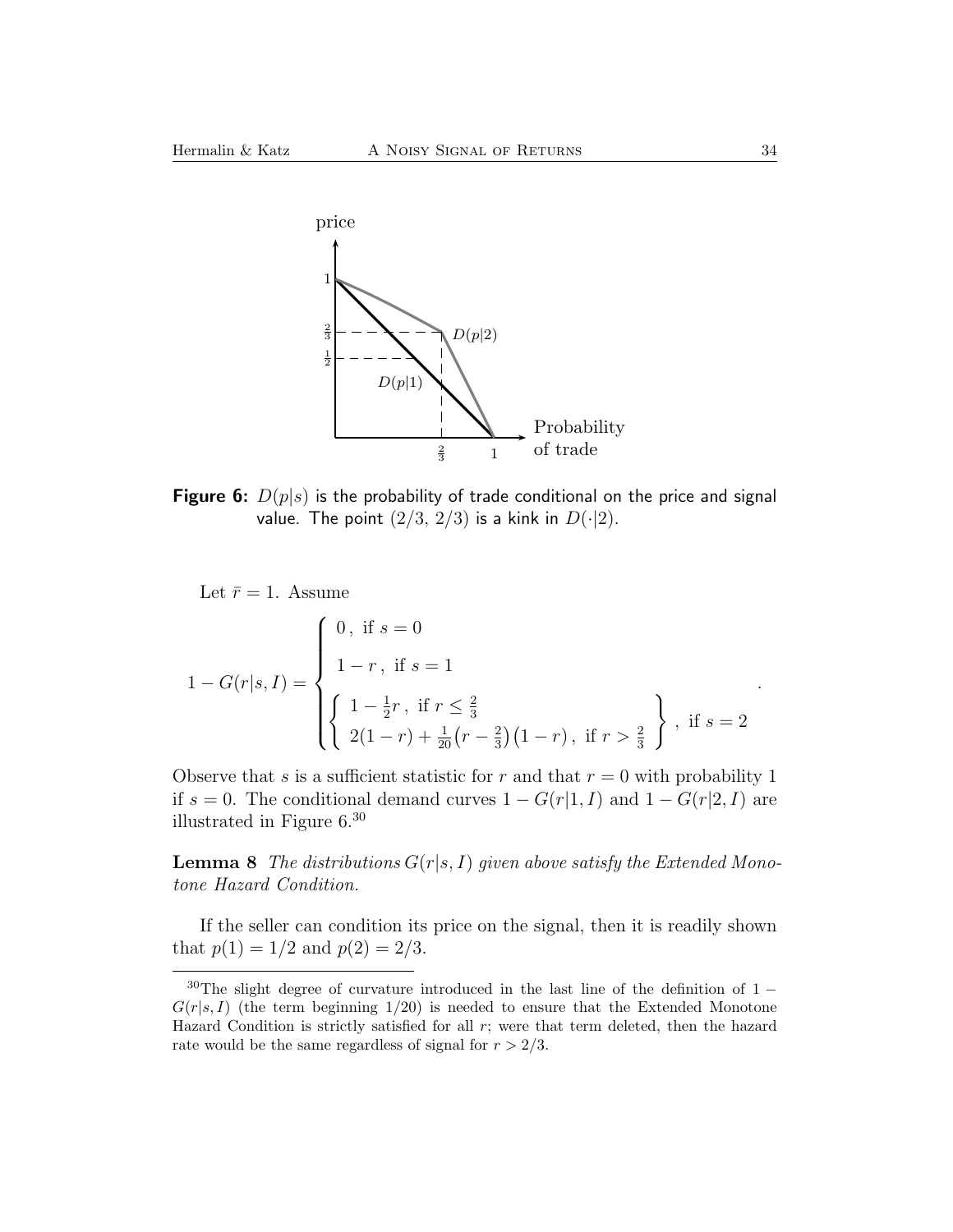Define

$$
\hat{\pi}^B(p,s) = \int_p^{\bar{r}} \left(1 - G(r|s,I)\right) dr.
$$

 $\hat{\pi}^B(p,s)$  is the area beneath  $1 - G(r|s, I)$  from p to 1 (*e.g.*,  $\hat{\pi}^B(2/3, 2)$ ) is the triangular area in Figure 6 defined by  $(0, 2/3)$ ,  $(0, 1)$ , and  $(2/3, 2/3)$ .

When the seller does not observe the signal and, thus, cannot condition its price on it, the seller chooses its price to maximize

$$
f_s(1|I)p(1-p) + f_s(2|I)p(1 - G(p|2, I)). \tag{24}
$$

Because the seller would *not* set  $p > 2/3$  if it knew  $s = 2$ , the solution to  $(24)$  cannot exceed  $2/3$ . Consequently, we can rewrite  $(24)$  as

$$
f_s(1|I)p(1-p) + f_s(2|I)p(1-\frac{1}{2}p).
$$

It follows that, if

$$
\frac{f_s(1|I) + f_s(2|I)}{2f_s(1|I) + f_s(2|I)} \ge \frac{2}{3},\tag{25}
$$

then the solution to maximizing (24) is  $p = 2/3$ .

Consequently, the buyer's problem when the seller can observe s is

$$
\max_{I} f_s(1|I)\hat{\pi}^{B}(\frac{1}{2}, 1) + f_s(2|I)\hat{\pi}^{B}(\frac{2}{3}, 2) - I.
$$
 (26)

If (25) holds, then the buyer's problem when the seller cannot observe the signal is

$$
\max_{I} f_s(1|I)\hat{\pi}^B\left(\frac{2}{3}, 1\right) + f_s(2|I)\hat{\pi}^B\left(\frac{2}{3}, 2\right) - I \,. \tag{27}
$$

Conditional on the  $s = 2$ , the seller's price and the buyer's surplus are the same whether or not the seller can observe s. The observability of s matters, however, when  $s = 1$ . Conditional on  $s = 1$ , the seller charges a lower price and the buyer derives greater surplus when s is observable.

Because  $\hat{\pi}^B(2/3, 1) < \hat{\pi}^B(1/2, 1)$ , it follows that which regime leads the buyer to invest more is determined by whether  $f_s(1|I)$  is increasing or decreasing in a neighborhood of the optimal I. If the former, then the buyer invests more when the seller can condition its price on the signal. If the latter, then the buyer invests more when the seller cannot observe the signal.

Either case is possible. For instance, suppose that

$$
f_s(s|I) = \begin{cases} e^{-20I}, & \text{if } s = 0\\ \frac{1}{2}(1 - e^{-20I}), & \text{if } s = 1 \text{ or } 2 \end{cases}
$$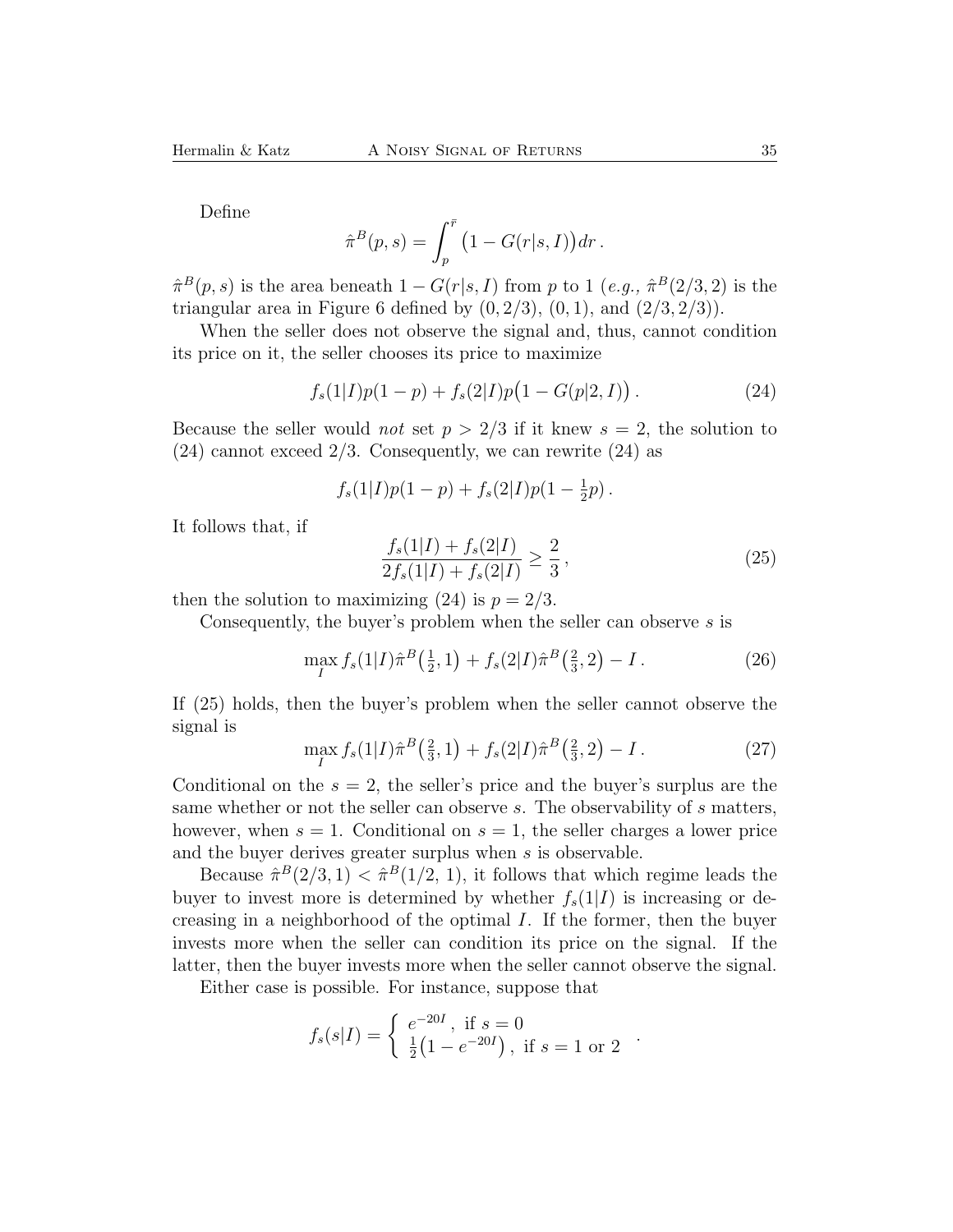It is readily checked that condition (25) is met. Observe the sum  $f(0|I)$  +  $f(1|I)$  is decreasing in I; however, because  $f(1|I)$  is increasing in I everywhere, it follows that buyer investment is greater when the seller can condition on the signal than when the seller cannot.<sup>31</sup>

Alternatively, suppose

$$
f_s(s|I) = \begin{cases} e^{-20I} - I e^{-40I}, & \text{if } s = 0\\ I e^{-40I}, & \text{if } s = 1\\ 1 - e^{-20I}, & \text{if } s = 2 \end{cases}
$$
 (28)

Condition (25) is met because

$$
\frac{f_s(1|I) + f_s(2|I)}{2f_s(1|I) + f_s(2|I)}
$$

is increasing in I and

$$
\lim_{I\downarrow 0}\frac{f_s(1|I)+f_s(2|I)}{2f_s(1|I)+f_s(2|I)}=\frac{21}{22}>\frac{2}{3}.
$$

Numerical calculations reveal that the solution to (26) is  $I^* \approx .039$ , whereas the solution to (27) is  $I^* \approx .040$ . The seller's ability to condition price on the signal reduces investment in this case because

$$
\frac{\partial f(1|I)}{\partial I} = e^{-40I}(1 - 40I) < 0
$$

for  $I > .025$ . One can interpret this result in terms of opportunity cost: a cost of increasing I given this  $f_s(s|I)$  is that the buyer lowers its probability of getting the expected surplus associated with  $s = 1$ . This cost is less when that expected surplus is lower (*i.e.,* when the seller will price at 2/3 and not 1/2). The buyer invests more when the cost is lower and, thus, invests more when price "conditional" on  $s = 1$  is  $2/3$  and not  $1/2$ ; that is, when the seller cannot condition its price on the signal than when it can.

This last example (*i.e.*,  $f_s(s|I)$  given by Equation (28)) provides another illustration of the importance of marginal—as opposed to average—effects. Specifically, note that, for a given level of investment, the equilibrium price when the seller cannot observe the signal is always at least as high and

<sup>&</sup>lt;sup>31</sup>Numerical calculations reveal  $I^* \approx .043$  when the seller can so condition and  $I^* \approx .026$ when it cannot.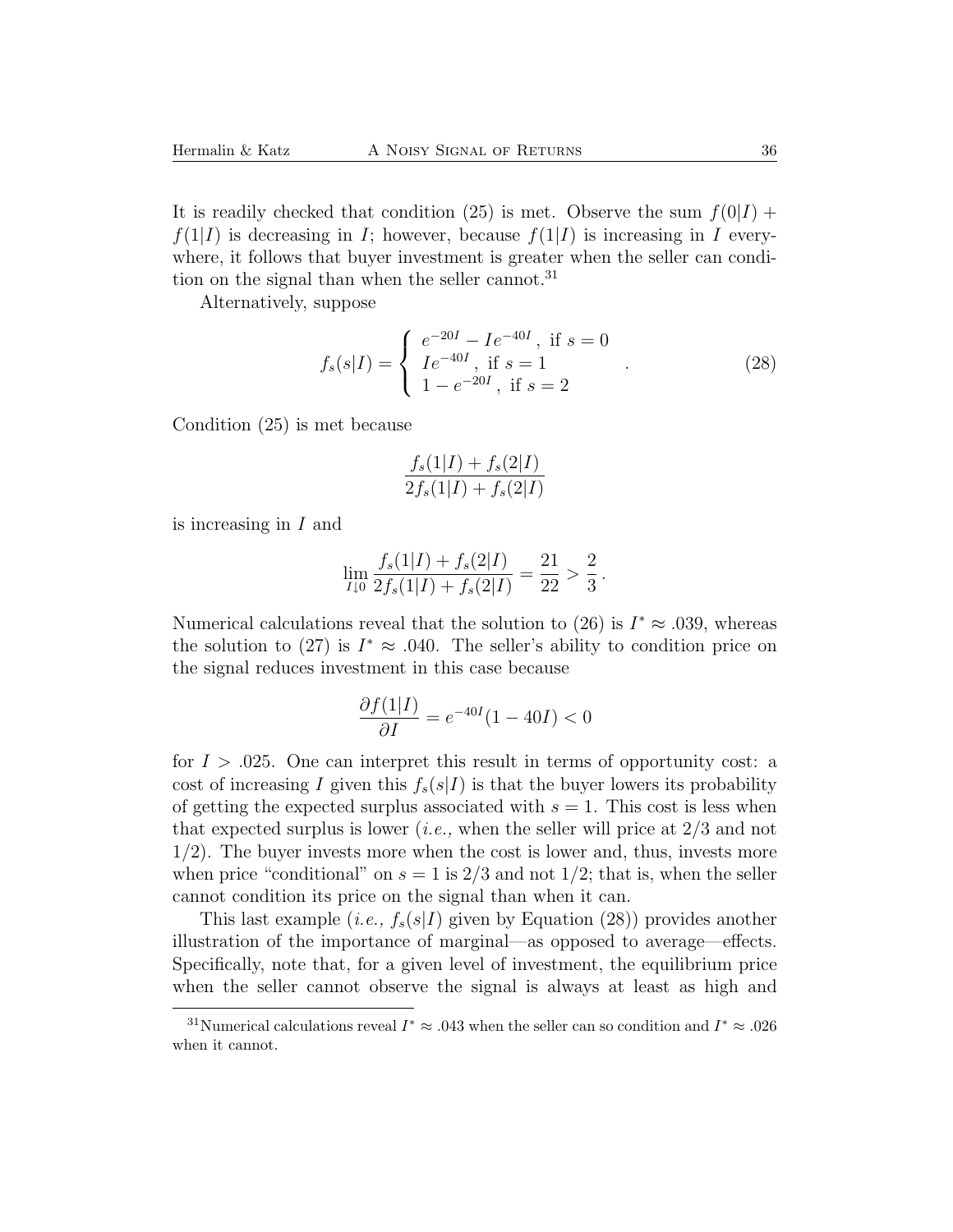sometimes strictly higher than the price charged when the seller can observe the signal. Yet, the buyer's investment incentives are higher when the seller cannot observe the signal. The reason is that the slope, as well as the overall level, of the price function matters. When the seller cannot condition its price on the signal, the buyer's decision to increase  $I$  does not lead to a higher price. In contrast, when the seller can condition on s, an increase in I triggers a shift in the distribution of s and, thus, the price.

The reason for no definitive results despite strong assumptions about the distributions (*e.g.,* the Extended Monotone Hazard Condition) is that there are a number of effects at work. Discrimination typically affects both the level and slope of the seller's price as a function of s. When s is unobservable, this function is flat. When the Extended Monotone Hazard Condition is satisfied, the seller tends to charge the buyer more when the buyer's revenues are high than when they are low.<sup>32</sup> Although it might seem that the upward slope would tend to discourage investment, as the previous example shows, reality is much more complicated and the effects depend on the the full set of changes in the distribution of s conditional on I. Moreover, the effects of discrimination depend both on whether the price rises faster or slower than the buyer's returns conditional on s.

This last point raises the issue of *ex post* efficiency. When the signal is perfectly informative, discrimination leads to perfect *ex post* efficiency, while an uninformative signal does not. There are other cases, however, in which discrimination reduces *ex post* efficiency. As an example, suppose there are only two levels of investment,  $\{0, I\}$ , and that, in equilibrium, the buyer invests  $I$  both under a regime in which the seller cannot observe  $s$  and under a regime when the seller can condition price on  $s \in \{0, 1, 2\}$ . Suppose, further that

$$
1 - G(r|s, I) = \begin{cases} 0, \text{ if } s = 0 \\ \begin{cases} 1 - \frac{2}{3}r, \text{ if } r \leq \frac{3}{5} \\ \frac{3}{2}(1 - r), \text{ if } r > \frac{3}{5} \end{cases}, \text{ if } s = 1 \\ \begin{cases} 1 - \frac{3}{7}r, \text{ if } r \leq \frac{7}{10} \\ \frac{7}{3}(1 - r), \text{ if } r > \frac{7}{10} \end{cases}, \text{ if } s = 2 \end{cases}
$$

.

 $32$ Although it is outside of our model, observe that, if the buyer were risk averse, pricing based on s could allow the seller to provide a form of insurance in those cases where a low realization of r was likely to be correlated with a low realization of s.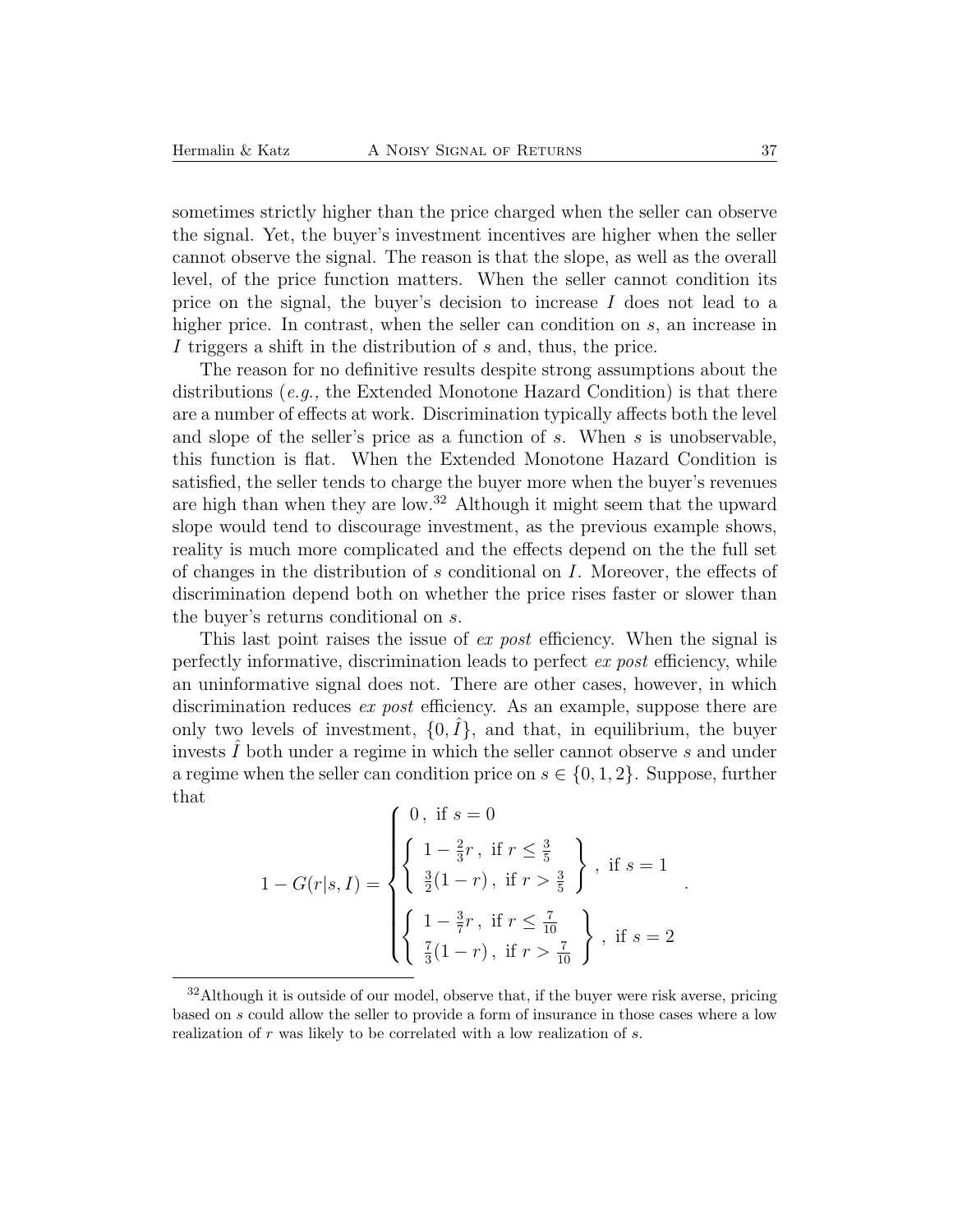

**Figure 7:** Because the unconditional price,  $p^*$ , is the price if  $s = 1$ , ex post efficiency is greater when the seller cannot condition price on the signal than when it can.

This  $G(r|s, I)$  function is readily shown to satisfy the Extended Monotone Hazard condition.<sup>33</sup> Straightforward calculations reveal that  $p(1) = 3/5$  and  $p(2) = 7/10$ ; that is, the seller prices at the respective kink points as shown in Figure 7. It can be shown that if  $f_s(1|\tilde{I}) \geq 2/3$ , then a seller who could *not* observe s would charge p<sup>∗</sup> = 3/5. Hence, *ex post* efficiency is greater when the seller cannot condition price on s than when it can condition price on s.

# **6 Concluding Remarks**

In our baseline model, only the buyer makes an investment decision. We now briefly examine the seller's investment incentives. Suppose that the seller sinks its investment before the buyer arrives. If the seller's potential invest-

<sup>&</sup>lt;sup>33</sup>To be precise,  $h_G(r|2, I) = h_G(r|1, I)$  for  $r > 7/10$ . We could, however, make the latter strictly greater, as required by the EMH condition, by adding a slight bit of curvature to  $G(r|2, I)$  for  $r > 7/10$  similar to what we did above. Doing so would not, however, change the conclusions of *this* example, but would serve to unnecessarily complicate the analysis.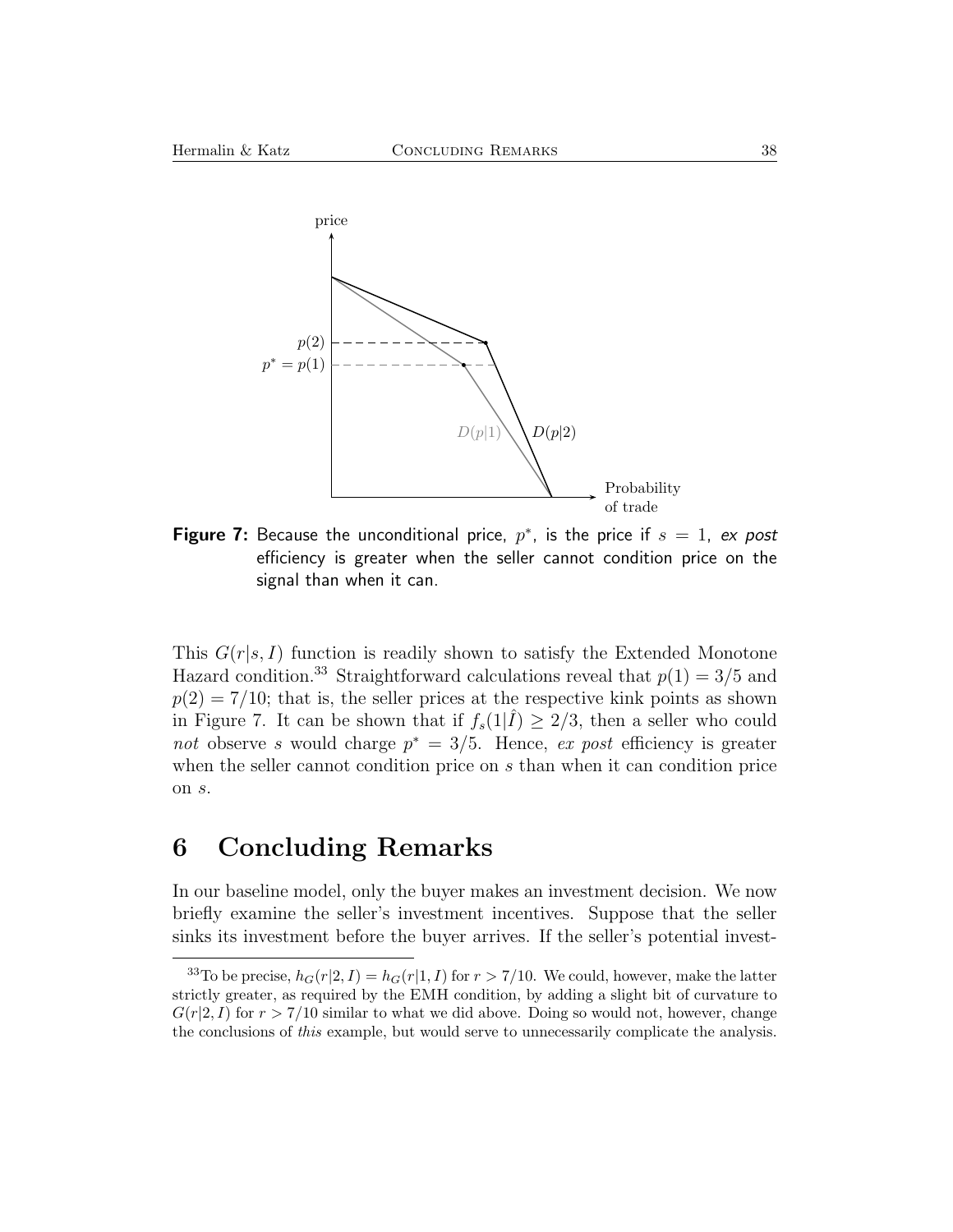ment projects have the following pattern of returns, then there is a simple mapping from the seller's expected profits in the continuation game to the investment levels. Suppose that all projects have only two possible states, *success* and *failure,* and the seller cannot operate absent success. Moreover, suppose that increased amounts of seller investment raise the probability of success. Then, the seller's equilibrium investment level is a weakly increasing function of its profits in the continuation game. The analysis in the text thus demonstrates, for example, that, if the buyer's investment returns satisfy the Monotone Hazard Condition, then the seller's investment incentives are lower when it can later observe the buyer's investment level than when the seller's signal is perfectly uninformative. This finding is the opposite of that suggested by intuition. Of course, in a more complex model of seller investment or buyer-seller bargaining, additional effects could arise.<sup>34</sup>

As we have shown, in general "anything can happen" for a noisy signal of return or when the signal is the buyer's investment level but the only regularity condition imposed is that an increase in buyer investment raises the unconditional expected value of the buyer's gross value of the good. The reason, in part, is that the shape of the distribution of gross buyer value influences the share of the gross value that the seller can appropriate. An increase in buyer investment can change the distribution in ways such that this share may rise or fall. When the seller's share falls sufficiently fast, the buyer can face socially excessive investment incentives. In other cases, however, the distortion runs in the opposite direction. As we showed above, when the buyer's investment level is the signal, one can say much more under the assumption that an increase in investment leads to an improvement in the distribution of gross value in the sense of first-order stochastic dominance, and still more under the Monotone Hazard Condition.

So what should one make of the noisy-signal-of-returns case and the finding that definitive results are scarce? One implication, is that it is necessary to look in great detail at the buyer's technology and the market's information structure before reaching conclusions about the investment effects of increased seller information or an ability to engage in price discrimination. Although we cannot prove it, we suspect that participants in the network

 $34$ When both buyer and seller can invest, the problem is similar to a two-sided agency problem (see, *e.g.,* Demski and Sappington, 1991). In addition to Demski and Sappington, other analyses of that problem include N¨oldeke and Schmidt (1995, 1998) and Edlin and Hermalin (2000).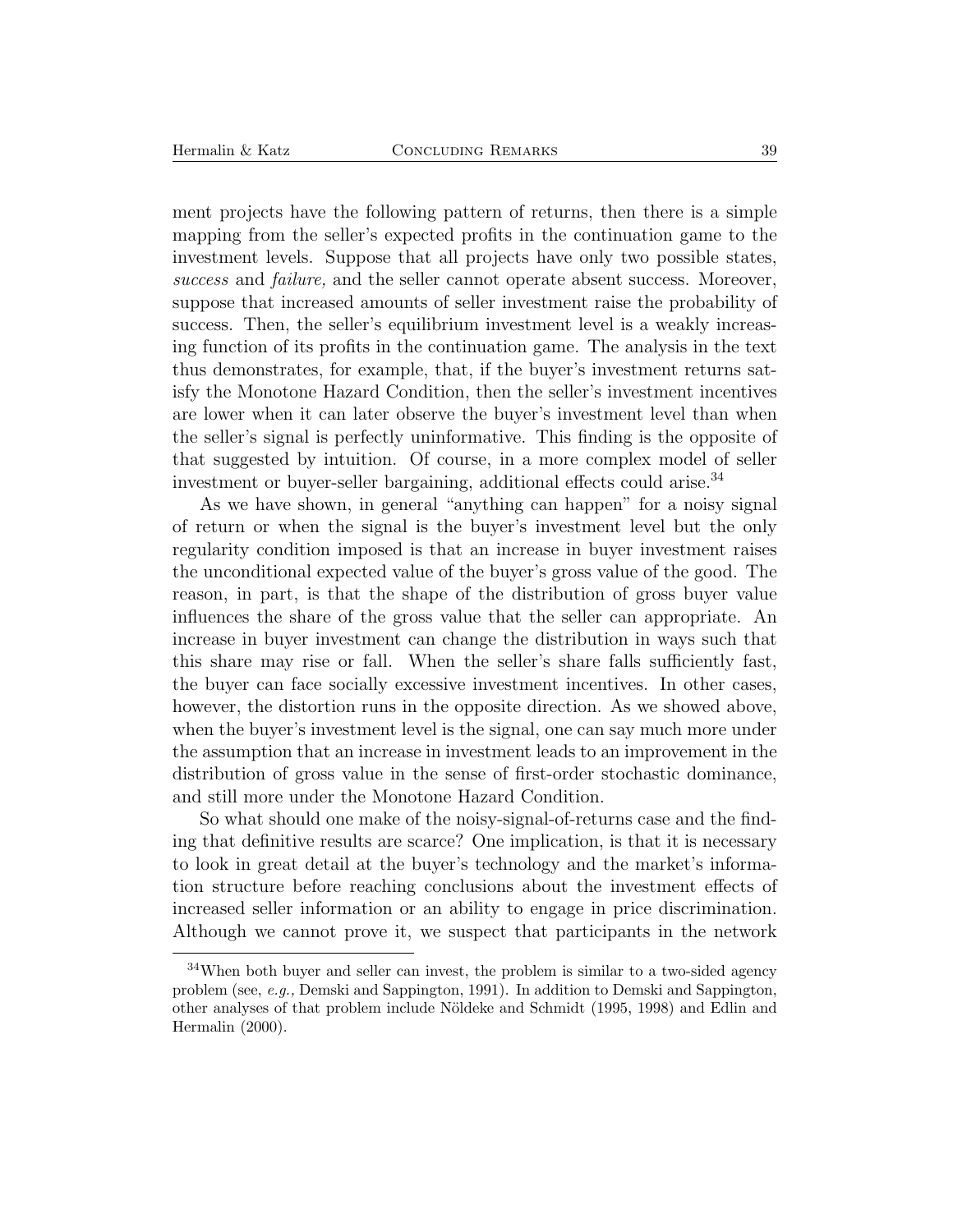neutrality debate have not conducted such an analysis.

There are several directions in which to extend this work, including: (a) allow for a more general bargaining game between the buyer and seller; (b) allow for exogenously given, *ex ante* buyer heterogeneity; and (c) consider a set of buyers that have interdependent demand functions (*e.g.,* the buyers compete with one another in the downstream market).

With respect to this last direction, it is worth noting that the models of price discrimination analyzed by Choi (1995), DeGraba (1990), Haucap and Wey (2004), and Inderst and Valletti (2006) examine the investment effects of an upstream monopolist's ability to price discriminate when selling to downstream firms that are product-market rivals and, thus, have interdependent demands. Their results, however, also hold for the case of downstream buyers that are not product-market competitors. In contrast, buyer interdependency is essential to the results of Kim and Nahm (in press). Kim and Nahm find that discrimination lowers downstream R&D investment incentives when the buyers are local monopolists but can increase investment incentives when the downstream firms compete and are not very differentiated. Kim and Nahm examine a model in which the buyers are Hotelling duopolists that charge two-part tariffs to final customers. Under this structure, the downstream firm with lower costs sells more units of output per customer than does the higher cost firm. Hence, the upstream supplier has an incentive to steer downstream customers to the lower-cost firm and does so by raising the input price charged to the higher-cost firm. This penalty on having higher costs strengthens the downstream incentives to innovate. Combining this richer structure of buyer demands with a more general model of the seller's signal may yield interesting new results.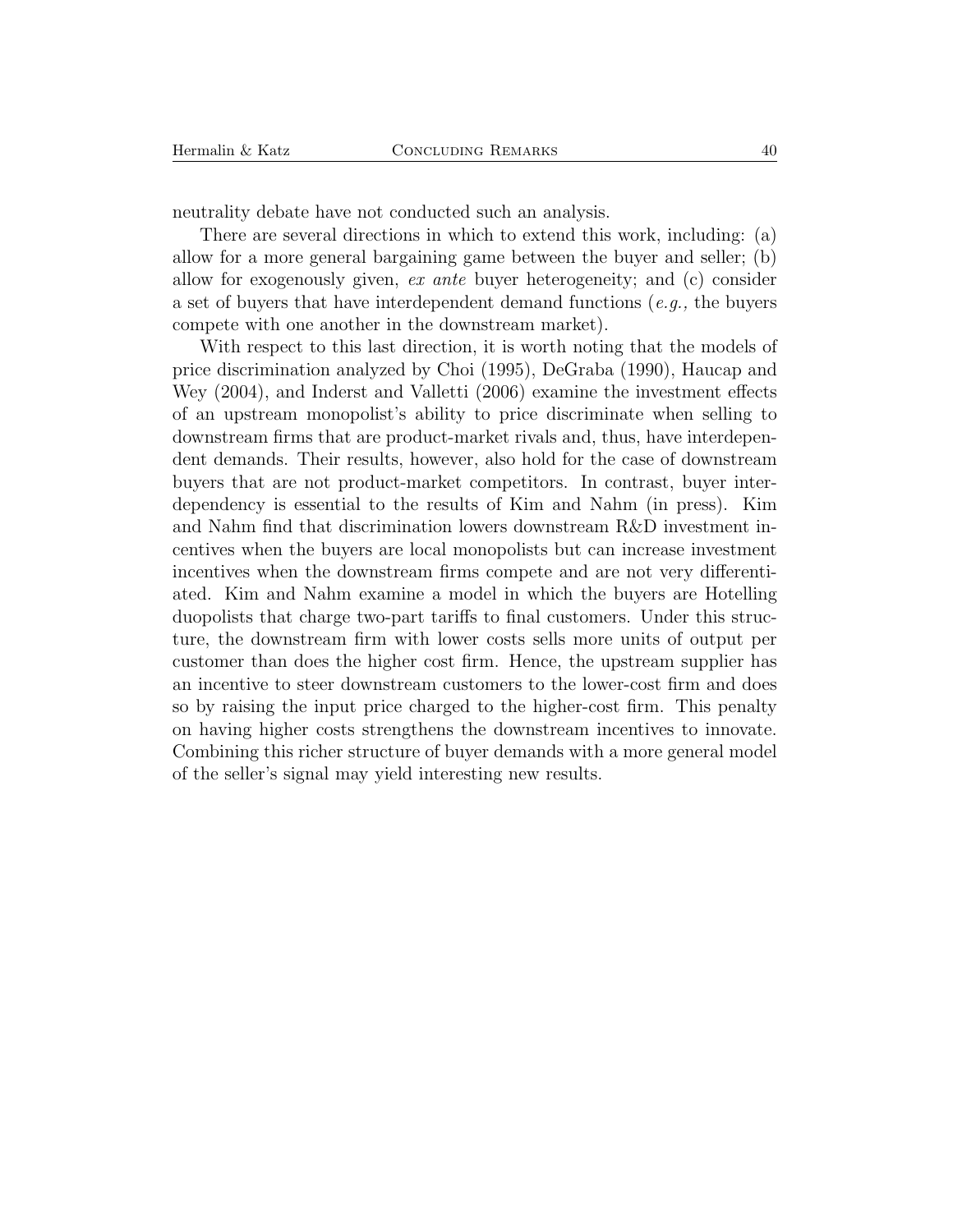### **Appendix A: Proofs**

**Example 1 (The buyer's best response can be increasing in price):** Suppose  $\bar{r} = 100$  and

$$
1 - F_r(r|I) = \frac{I}{I+1} \left( \frac{5}{6} \sqrt{1 - \frac{r}{100}} \right) + \frac{1}{I+1} \left( 1 - \frac{r}{100} \right)
$$

for  $I > 0$ . If  $1 - F_r(r) = \frac{5}{6}\sqrt{1 - \frac{r}{100}}$ , then  $\mathbb{E}\{r\} = 500/9 \approx 55.56$ ; and if  $1 - F_r(r) = 1 - \frac{r}{100}$ , then  $\mathbb{E}\left\{r\right\} = 50$ . Hence,  $\mathbb{E}\left\{r|I\right\}$  is increasing in I. The buyer's problem is concave in  $I^{35}$ . It can be shown that buyer's best response is *increasing* in price for all prices between  $[0, 275/9]$ .<sup>36</sup>

**Proof of Lemma 4:** First observe that, because  $I^*(0) > 0$  and  $I^*(\cdot)$  is continuous,  $\bar{p}$  is well defined and  $\bar{p} > 0$ . Next, observe that the first-order condition for maximizing the seller's profits is

$$
1 - F(p|I^{\mathcal{E}}) - pf(p|I^{\mathcal{E}}) = 0.
$$

Given the strict concavity of the seller's pricing problem, this condition is sufficient. For an equilibrium to exist in which the buyer invests, it follows that there must be a  $p$  that solves the following equation

$$
1 - F(p|I^*(p)) - pf(p|I^*(p)) = 0
$$
\n(29)

such that  $I^*(p) > 0$ . To establish this, define

$$
\xi(p,I) \equiv \frac{1 - F(p|I)}{f(p|I)}.
$$

Observe that  $\xi(p, I^*(p))$  is continuous in p. Observe that  $\xi(0, I^*(0)) > 0$ and, by (9),

$$
\lim_{p\uparrow \bar{p}} \xi\big(p, I^*(p)\big) < \bar{p} \, .
$$

<sup>36</sup>Straightforward calculations reveal that

$$
I^*(p) = -1 + \sqrt{\overline{\mathrm{CS}}(p) - \underline{\mathrm{CS}}(p)},
$$

where  $\text{CS}(p)$  and  $\overline{\text{CS}}(p)$  are as defined in the preceding footnote. It is readily shown that  $\overline{\text{CS}}(p) - \underline{\text{CS}}(p)$  is concave in p and reaches a maximum at  $p = 275/9$ .

<sup>&</sup>lt;sup>35</sup>Proof: consumer surplus given  $I \downarrow 0$  is  $50 - p + p^2/200 \equiv \text{CS}(p)$ . Consumer surplus given  $I \uparrow \infty$  is  $(100-p)^{3/2}/18 \equiv \overline{\text{CS}}(p)$ . The latter always exceeds the former for  $p \in [0, \bar{r})$ . It is readily shown that  $\overline{\text{CS}}(p)I + \overline{\text{CS}}(p)/(I+1)$  is concave in I given  $\overline{\text{CS}}(p) > \overline{\text{CS}}(p)$ .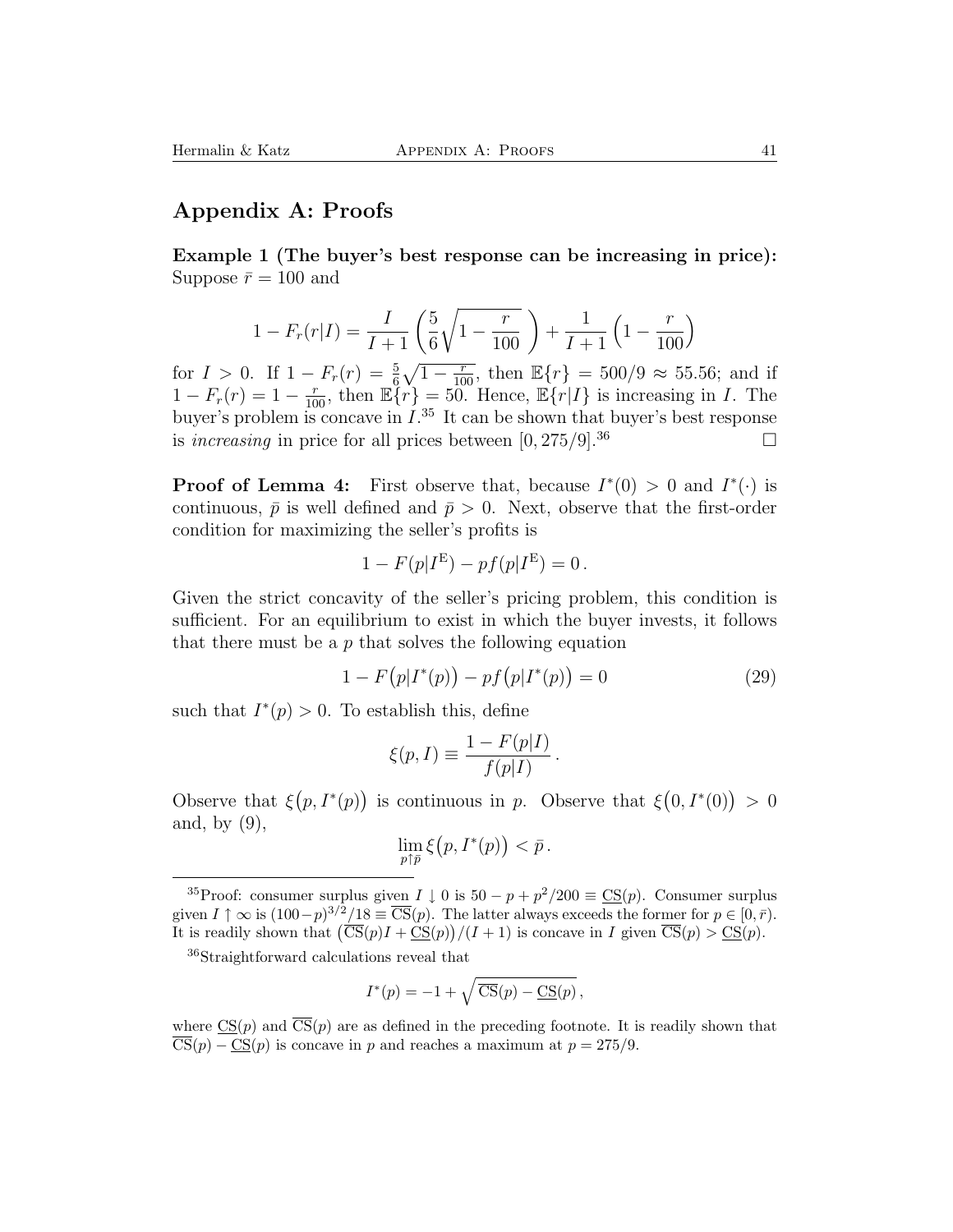By continuity, it follows that there exists a  $\hat{p} \in (0, \bar{p})$  such that  $\xi(\hat{p}, I^*(\hat{p})) =$  $\hat{p}$ . Observe, therefore, that  $\hat{p}$  is a solution to (29). Because  $\hat{p} \in (0,\bar{p})$ ,  $I^*(\hat{p}) > 0.$ ■

**Proof of Lemma 6:** If the the buyer played a pure strategy, then the seller's best response would be  $p^*(I) = r(I)$  and the buyer's payoff would be  $-I \leq 0$ . Hence, the only pure-strategy equilibria are of the form  $I = 0$  and  $p \geq \bar{r}$ .

Now, suppose the buyer mixed and its expected investment level was positive. Then there would exist some  $I_0 > 0$  such that  $prob(I \geq I_0) > 0$ . Any price, p, that the seller charges with positive probability in equilibrium must satisfy  $p \geq prob(I \geq I_0)r(I_0) \equiv p > 0$ .

Let  $\mathcal I$  denote the support of the buyer's strategy. Any  $I \in \mathcal I$  must satisfy  $r(I) - I - p \ge 0$ , which implies  $\underline{I} \equiv \inf \mathcal{I} > 0$ . Clearly, the seller will always charge at least  $r(I)$ . Hence,  $r(I) - I - p < 0$  for any p charged with positive probability. By the definition of  $I$  as the greatest lower bound on the buyer's investment, and the continuity of  $r(\cdot)$ , this is a contradiction.

**Proof of Proposition 10:** The seller's first-order condition, which is sufficient as well as necessary, is

$$
1 - G(p|s, I) - pg(p|s, I) = 0.
$$

Rearranging, we have

$$
p = \frac{1}{h_G(p|s, I)}.
$$
\n(30)

An increase in either s or I requires an increase in  $p$  to maintain (30) as an equality.

**Lemma A.1** *Condition* (23) *implies that*  $G(r|\mathbf{a})$  *dominates*  $G(r|\mathbf{a}')$  *in the sense of first-order stochastic dominance.*

**Proof:** Inequality (23) implies that

$$
\int_0^r h_G(x|\mathbf{a})dx < \int_0^r h_G(x|\mathbf{a})dx.
$$

Using the fact that

$$
G(r|\mathbf{a}) \equiv 1 - e^{-\int_0^r h_G(x|\mathbf{a})dx},
$$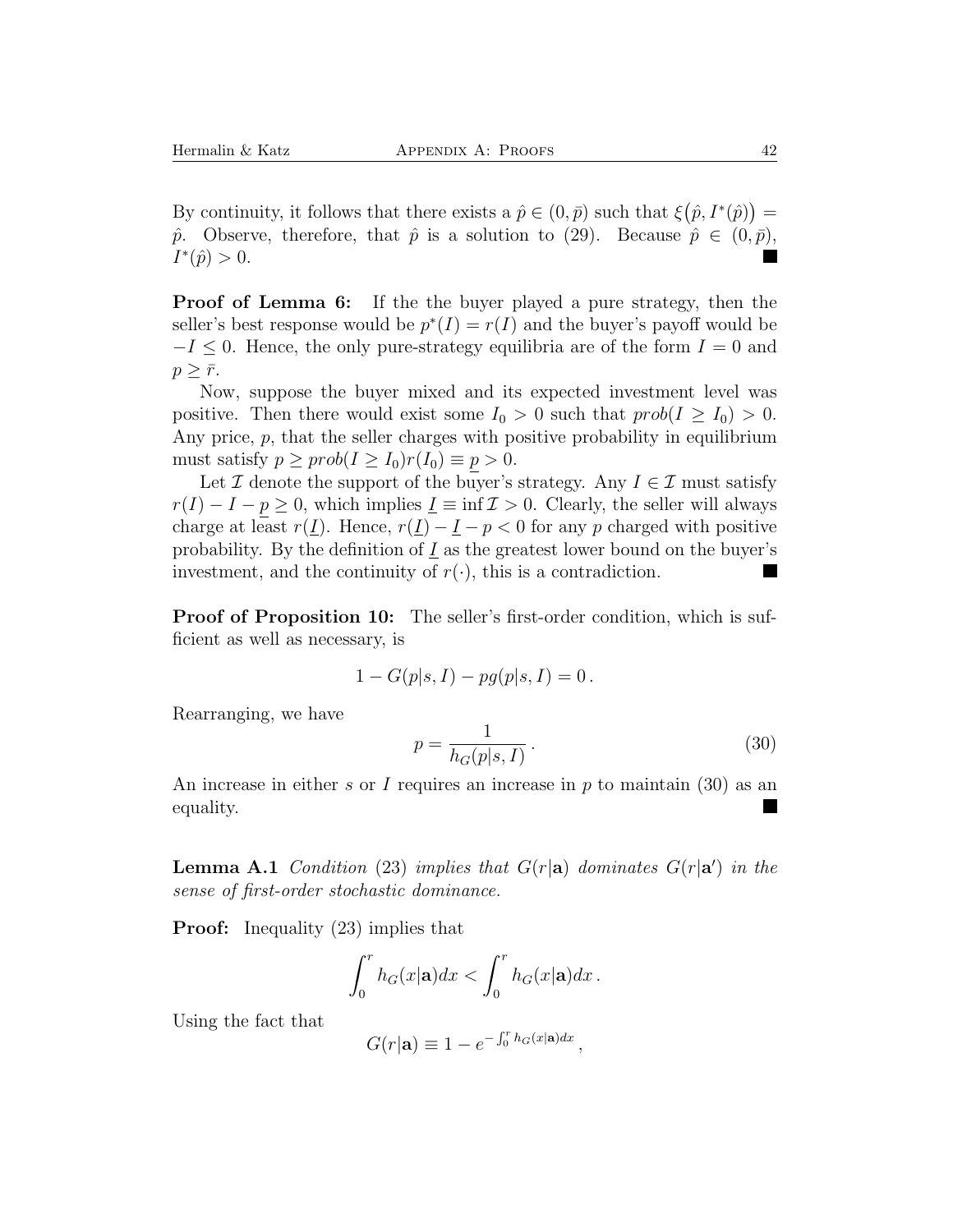it follows that

$$
G(r|\mathbf{a}) = 1 - e^{-\int_0^r h_G(x|\mathbf{a})dx} < 1 - e^{-\int_0^r h_G(x|\mathbf{a}')dx} = G(r|\mathbf{a}')\,.
$$

**Proof of Proposition 11:** Fix an investment level  $I_0 > 0$  (if  $I_0 = 0$ , then the result is immediate). Consider  $I_1 > I_0$ . Observe that the seller's profit given  $I_1$  is

$$
\max_{p(\cdot)} \int_0^{\bar{s}} p(s) \left( 1 - G(p(s)|s, I_1) \right) f_s(s|I_1) ds
$$
  
\n
$$
\geq \int_0^{\bar{s}} p^*(s, I_0) \left( 1 - G(p^*(s, I_0)|s, I_1) \right) f_s(s|I_1) ds \qquad (31)
$$

$$
> \int_0^s p^*(s, I_0) \big(1 - G(p^*(s, I_0)|s, I_0)\big) f_s(s|I_1) ds \tag{32}
$$

$$
\geq \int_0^{\bar{s}} p^*(s, I_0) \big(1 - G(p^*(s, I_0)|s, I_0)\big) f_s(s|I_0) ds \,, \qquad (33)
$$

where the inequality in (32) follows because an increase in I improves  $G(p|s, I)$ in the sense of first-order stochastic dominance. Given the first-order stochastic dominance assumption on  $F_s(s|I)$ , the inequality in (33) follows if  $p^*(s, I_0)$  $\times (1-G(p^*(s,I_0)|s,I_0))$  is a non-decreasing function of s. That it is can be seen by employing the envelope theorem and recalling that an increase in s improves  $G(p|s, I)$  in the sense of first-order stochastic dominance. Because  $(33)$  is the seller's profit given  $I_0$ , an increase in the buyer's investment would raise the seller's profits.

Now, suppose that, contrary to the final part of the statement of the proposition, the buyer chooses the investment level that maximizes  $W(p^*(\cdot), I)$ . From the necessary conditions for an optimum, the partial derivative of  $W(p^*(\cdot), I)$  with respect to I is zero. Because that derivative is the sum of the derivatives of the seller's and buyer's profits with respect to  $I$ , and the first part of the proof showed that the former is positive, the latter must be negative. But, then, the buyer is not playing a best response to the seller's equilibrium strategy, a contradiction. The result follows *reductio ad absurdum*.

 $\blacksquare$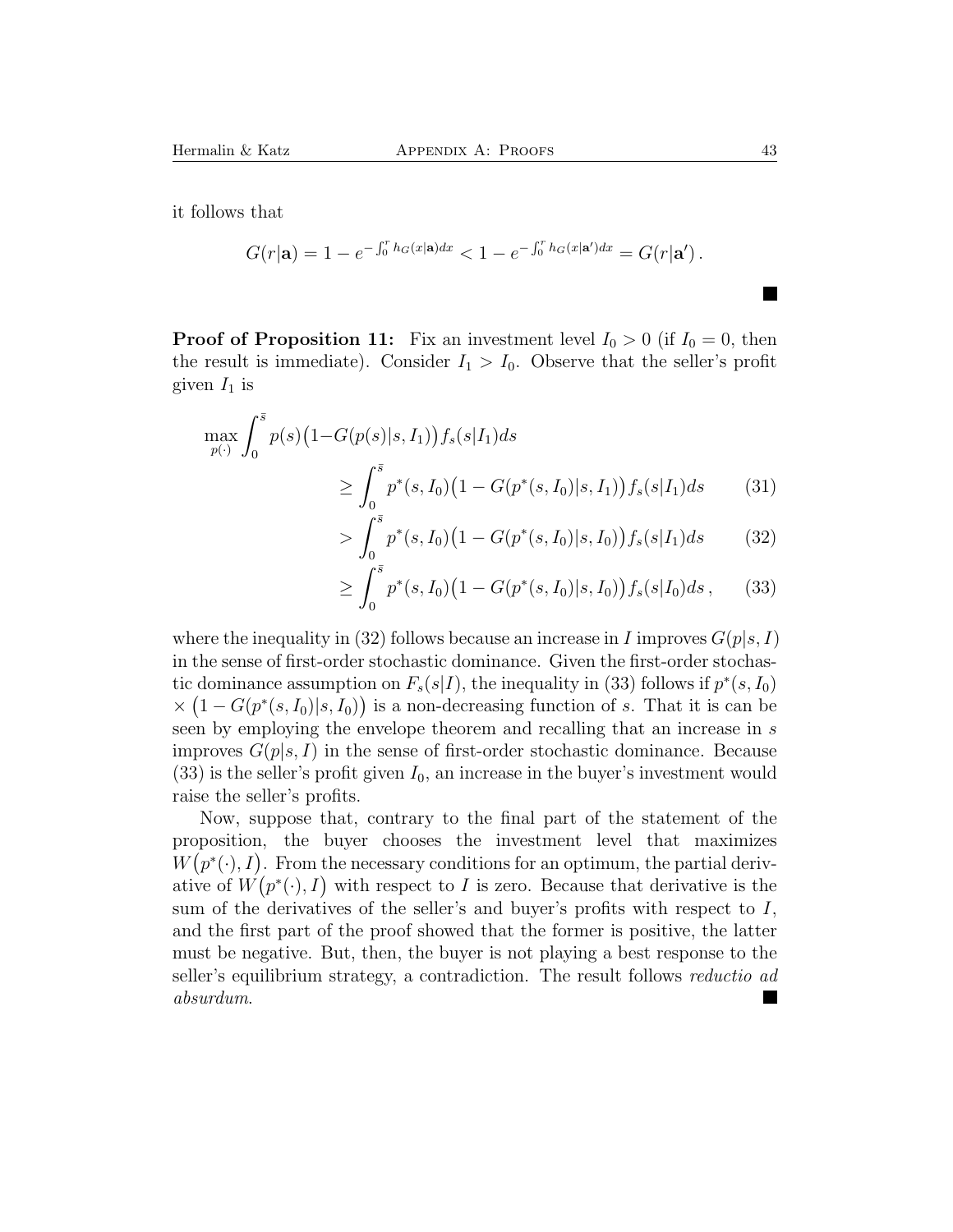Proof of Lemma 8: Straightforward calculations reveal<sup>37</sup>

$$
h_G(r|s,I)=\left\{\begin{aligned} &\frac{1}{1-r}\,,\text{ if }s=1\\ &\left\{\frac{1}{2-r}\,,\text{ if }r<\frac{2}{3}\\ &\frac{1}{1-r}\frac{115+6r}{118+3r}\,,\text{ if }r>\frac{2}{3}\end{aligned}\right\}\,,\text{ if }s=2\right.
$$

Observation readily confirms that  $h_G(r|2, I) < h_G(r|1, I)$ . In the first two cases,  $h_G(\cdot|s, I)$  clearly is an increasing function. Observe the derivative of the last line is

$$
\frac{13,933 + 690r + 18r^2}{(1 - r)^2(118 + 3r)^2} > 0.
$$

Hence, the example satisfies the Extended Monotone Hazard Condition.  $\blacksquare$ 

<sup>&</sup>lt;sup>37</sup>Note  $h_G(r|2, I)$  is not defined at  $r = (\nu - 1)/(\nu - \mu)$ .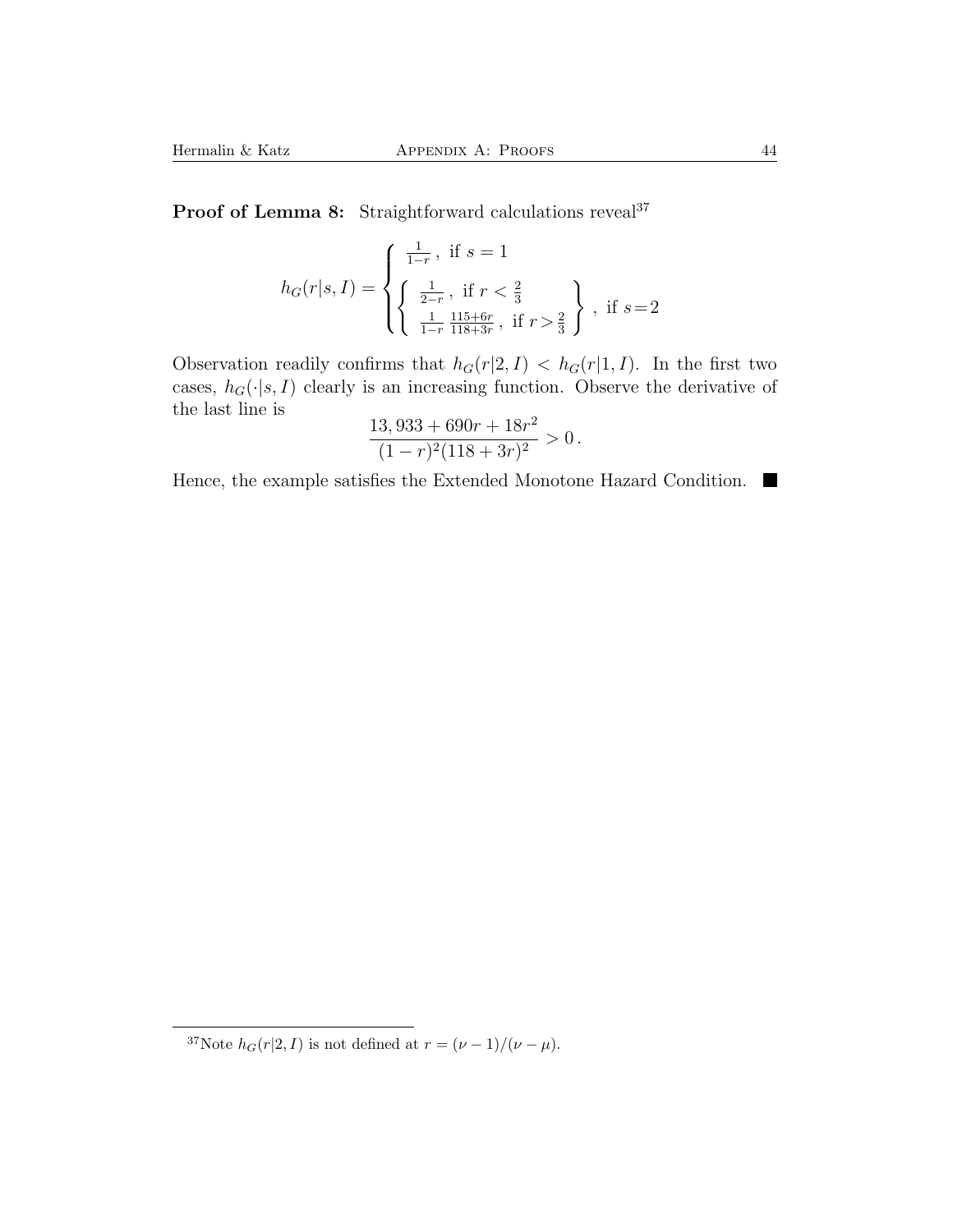### **References**

- **Bernheim, B. Douglas and Michael D. Whinston**, "Incomplete Contracts and Strategic Ambiguity," *American Economic Review*, 1998, *88* (4), 902–932.
- **Che, Yeon-Koo and Donald B. Hausch**, "Cooperative Investments and the Value of Contracting," *American Economic Review*, March 1999, *89*  $(1), 125-147.$
- **Choi, Jay Pil**, "Optimal tariffs and the choice of technology Discriminatory tariffs vs. the 'Most Favored Nation'," *Journal of International Economics*, February 1995, *38* (1–2), 143–160.
- **DeGraba, Patrick**, "Input Market Price Discrimination and the Choice of Technology," *American Economic Review*, December 1990, *80* (5), 1246– 1253.
- **Demski, Joel S. and David E.M. Sappington**, "Resolving Double Moral Hazard Problems with Buyout Agreements," *RAND Journal of Economics*, 1991, *22* (2), 232–240.
- **Edlin, Aaron S. and Benjamin E. Hermalin**, "Contract Renegotiation and Options in Agency Problems," *Journal of Law, Economics, and Organization*, 2000, *16* (2), 395–423.
- **Farrell, Joseph and Nancy T. Gallini**, "Second-Sourcing as a Commitment: Monopoly Incentives to Attract Competition," *The Quarterly Journal of Economics*, nov 1988, *103* (4), 673–694.
- **Gul, Faruk**, "Unobservable Investment and the Hold-Up Problem," *Econometrica*, March 2001, *69* (2), 343–376.
- **Haucap, Justus and Christian Wey**, "Unionisation Structures and Innovation Incentives," *The Economic Journal*, March 2004, *114*, C149–C165.
- **Hermalin, Benjamin E., Avery W. Katz, and Richard Craswell**, "Law of Contracts," in A. Mitchell Polinsky and Steven Shavell, eds., *Handbook of Law and Economics*, Vol. 1, Amsterdam: North-Holland, in press.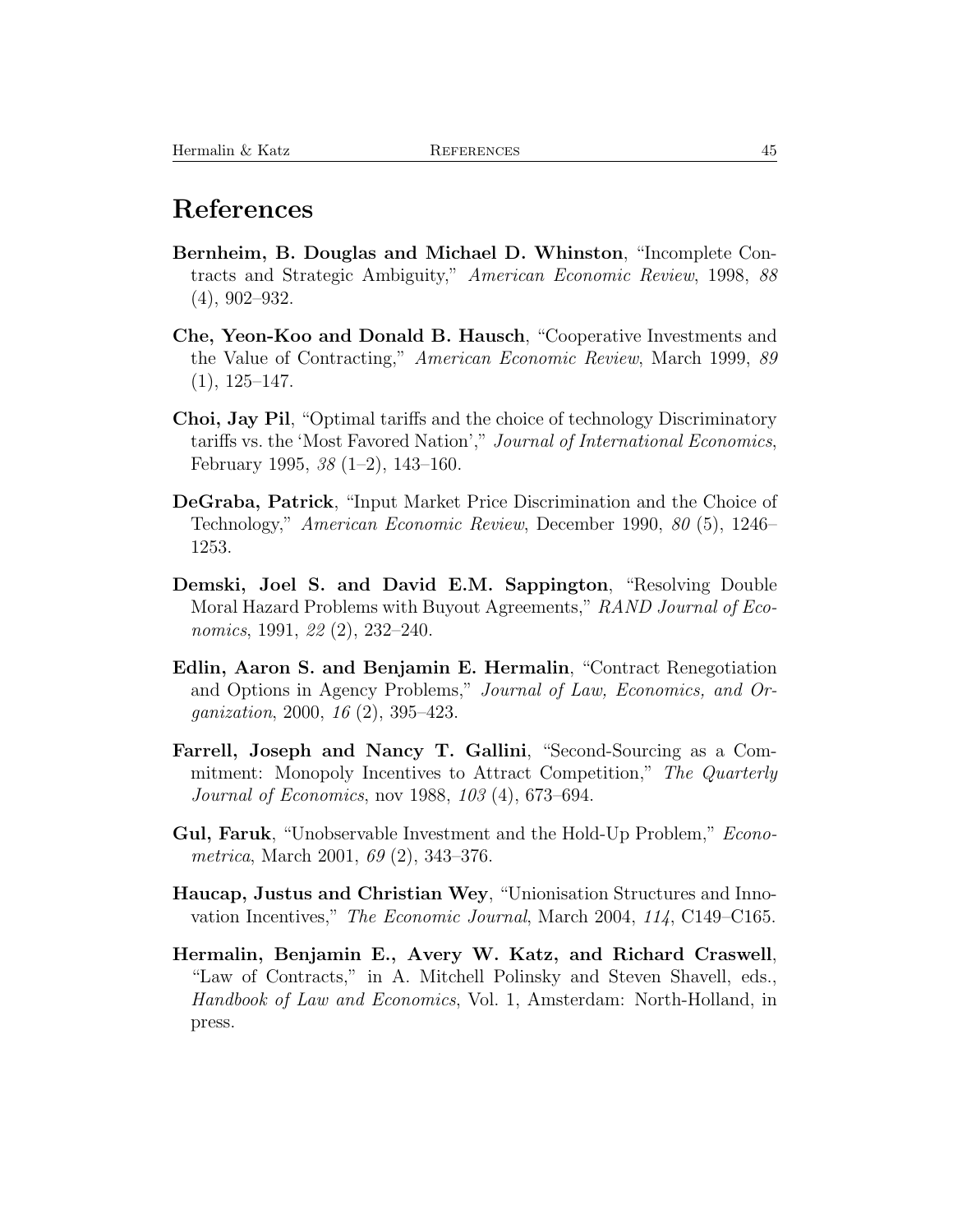- **Inderst, Roman and Christian Wey**, "Countervailing Power in Upstream Innovation," October 2006. unpublished manuscript, London School of Economics.
- **and Tommaso M. Valletti**, "Price Discrimination in Input Markets," March 2006. unpublished manuscript, London School of Economics.
- **Katz, Michael L.**, "The Welfare Effects of Third-Degree Price Discrimination in Intermediate Good Markets," *American Economic Review*, March 1987, *77* (1), 154–167.
- **Kim, Jeong-Yoo and Jae-hyon Nahm**, "Reexamining the Effects of the Most-Favored-Nation (MFN) Provision in Input Prices on R&D Incentives: The Effect of the MFN on Access Charge Agreements," *International Journal of Industrial Organization*, in press.
- **Klein, Benjamin**, "Vertical Integration as Organizational Ownership: The Fisher Body-General Motors Relationship Revisited," *Journal of Law, Economics, and Organization*, Spring 1988, *4* (1), 199–213.
- **Lafontaine, Francine and Kathryn L. Shaw**, "The Dynamics of Franchise Contracting: Evidence from Panel Data," *Journal of Political Economy*, 1999, *107* (5), 1041–1080.
- **Nöldeke, Georg and Klaus M. Schmidt, "Option Contracts and Rene**gotiation: A Solution to the Hold-up Problem," *RAND Journal of Economics*, 1995, *26* (2), 163–179.
- **and** , "Sequential Investments and Options to Own," *RAND Journal of Economics*, 1998, *29* (4), 633–653.
- Pečarić, Josip E., Frank Proschen, and Yung Liang Tong, *Convex Functions, Partial Orderings, and Statistical Applications*, San Diego: Academic Press, 1992.
- **Prékopa, Andras**, "Logarithmic Concave Measures with Applications," *Acta Scientiarum Mathematicarum*, 1971, *32*, 302–316.
- **Skrzypacz, Andrzej**, "Bargaining Under Asymmetric Information and the Hold-Up Problem," January 2005. Unpublished manuscript, Stanford University.